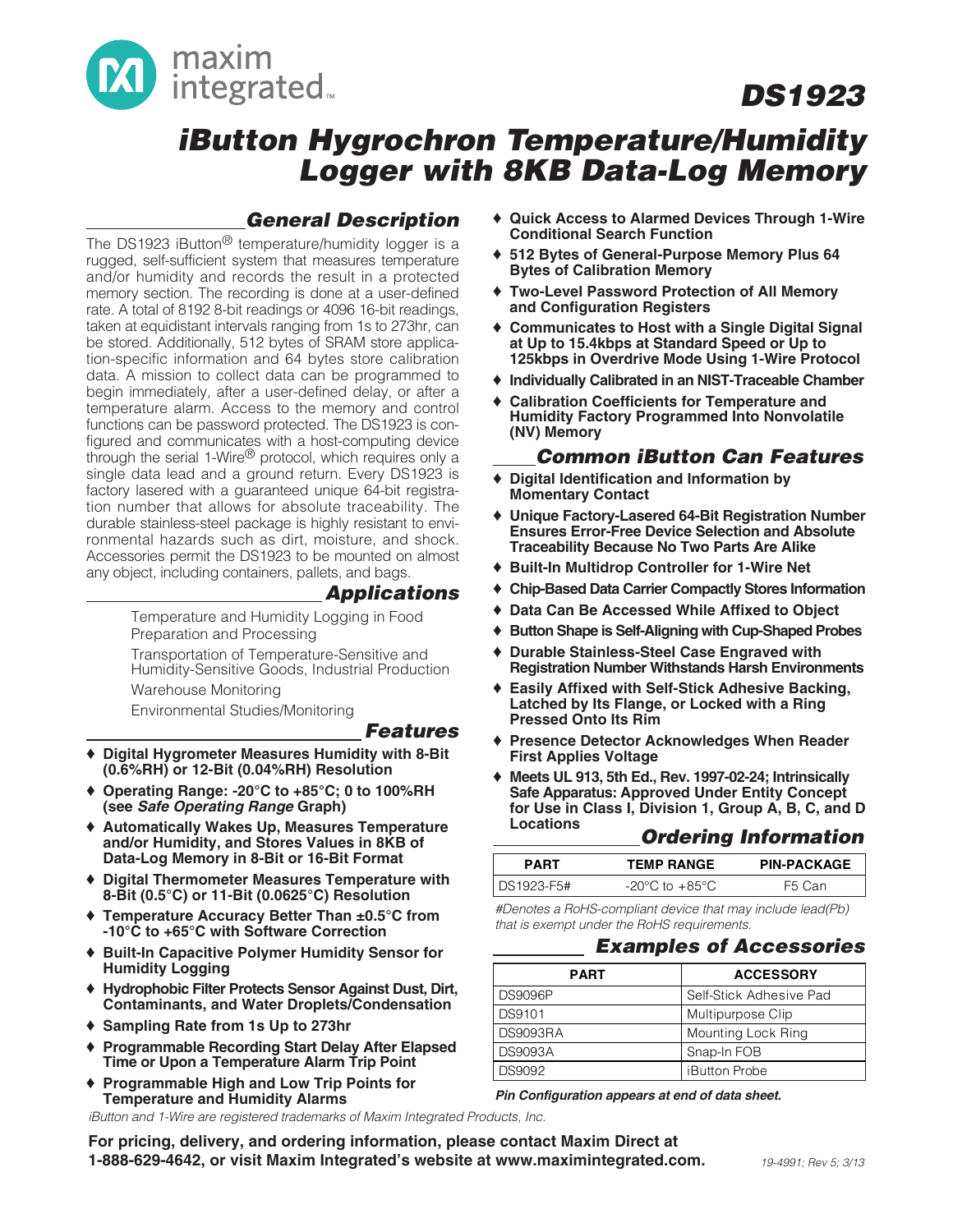## **iButton Hygrochron Temperature/Humidity Logger with 8KB Data-Log Memory**

### **ABSOLUTE MAXIMUM RATINGS**

IO Voltage Range Relative to GND ..........................-0.3V to +6V IO Sink Current....................................................................20mA Operating Temperature and Humidity Range ................-20°C to +85°C, 0 to 100%RH\* Storage Temperature and Humidity Range ................-40°C to +85°C, 0 to 100%RH\*

\*See the Safe Operating Range graph.

Stresses beyond those listed under "Absolute Maximum Ratings" may cause permanent damage to the device. These are stress ratings only, and functional operation of the device at these or any other conditions beyond those indicated in the operational sections of the specifications is not implied. Exposure to absolute maximum rating conditions for extended periods may affect device reliability.

### **ELECTRICAL CHARACTERISTICS**

(V<sub>PUP</sub> =  $+3.0V$  to  $+5.25V$ , T<sub>A</sub> =  $-20^{\circ}$ C to  $+85^{\circ}$ C.) (Note 31)

| <b>PARAMETER</b>                            | <b>SYMBOL</b>         | <b>CONDITIONS</b>                                                                     | <b>MIN</b>     | <b>TYP</b> | <b>MAX</b>     | <b>UNITS</b> |
|---------------------------------------------|-----------------------|---------------------------------------------------------------------------------------|----------------|------------|----------------|--------------|
| <b>IO PIN: GENERAL DATA</b>                 |                       |                                                                                       |                |            |                |              |
| 1-Wire Pullup Resistance                    | RPUP                  | (Notes 1, 2)                                                                          |                |            | 2.2            | $k\Omega$    |
| Input Capacitance                           | $C_{10}$              | (Note 3)                                                                              |                | 100        | 800            | рF           |
| Input Load Current                          | 止                     | IO pin at V <sub>PUP</sub>                                                            |                | 6          | 10             | μA           |
| High-to-Low Switching Threshold             | V <sub>TL</sub>       | (Notes 4, 5)                                                                          | 0.4            |            | 3.2            | V            |
| Input Low Voltage                           | $V_{\parallel}$       | (Notes 1, 6)                                                                          |                |            | 0.3            | $\vee$       |
| Low-to-High Switching Threshold             | <b>V<sub>TH</sub></b> | (Notes 4, 7)                                                                          | 0.7            |            | 3.4            | V            |
| Switching Hysteresis                        | <b>VHY</b>            | (Note 8)                                                                              | 0.09           |            | N/A            | V            |
| Output Low Voltage                          | VOL                   | At 4mA (Note 9)                                                                       |                |            | 0.4            | V            |
|                                             |                       | Standard speed, $R_{PUP} = 2.2k\Omega$                                                | 5              |            |                |              |
| Recovery Time                               | t <sub>REC</sub>      | Overdrive speed, $R_{PUP} = 2.2k\Omega$                                               | $\overline{c}$ |            |                | $\mu s$      |
| (Note 1)                                    |                       | Overdrive speed directly prior to reset<br>pulse, R <sub>PUP</sub> = $2.2$ k $\Omega$ | 5              |            |                |              |
| Rising-Edge Hold-Off Time                   | t <sub>REH</sub>      | (Note 10)                                                                             | 0.6            |            | 2.0            | $\mu s$      |
|                                             |                       | Standard speed                                                                        | 65             |            |                |              |
| Time-Slot Duration (Note 1)                 | tslot                 | Overdrive speed, V <sub>PUP</sub> > 4.5V                                              | 8              |            |                | $\mu s$      |
|                                             |                       | Overdrive speed (Note 11)                                                             | 9.5            |            |                |              |
| IO PIN: 1-Wire RESET, PRESENCE-DETECT CYCLE |                       |                                                                                       |                |            |                |              |
|                                             |                       | Standard speed, V <sub>PUP</sub> > 4.5V                                               | 480            |            | 720            |              |
| Reset Low Time (Note 1)                     |                       | Standard speed (Note 11)                                                              | 690            |            | 720            |              |
|                                             | t <sub>RSTL</sub>     | Overdrive speed, $V_{\text{Pl}}$ JP > 4.5V                                            | 48             |            | 80             | μs           |
|                                             |                       | Overdrive speed (Note 11)                                                             | 70             |            | 80             |              |
|                                             |                       | Standard speed, V <sub>PUP</sub> > 4.5V                                               | 15             |            | 60             |              |
| Presence-Detect High Time                   | t <sub>PDH</sub>      | Standard speed (Note 11)                                                              | 15             |            | 63.5           | $\mu s$      |
|                                             |                       | Overdrive speed (Note 11)                                                             | 2              |            | $\overline{7}$ |              |
|                                             |                       | Standard speed, Vpup > 4.5V                                                           | 1.5<br>5       |            |                |              |
| Presence-Detect Fall Time<br>(Note 12)      | t <sub>FPD</sub>      | Standard speed                                                                        | 1.5            |            | 8              | $\mu s$      |
|                                             |                       | Overdrive speed                                                                       | 0.15           |            | 1              |              |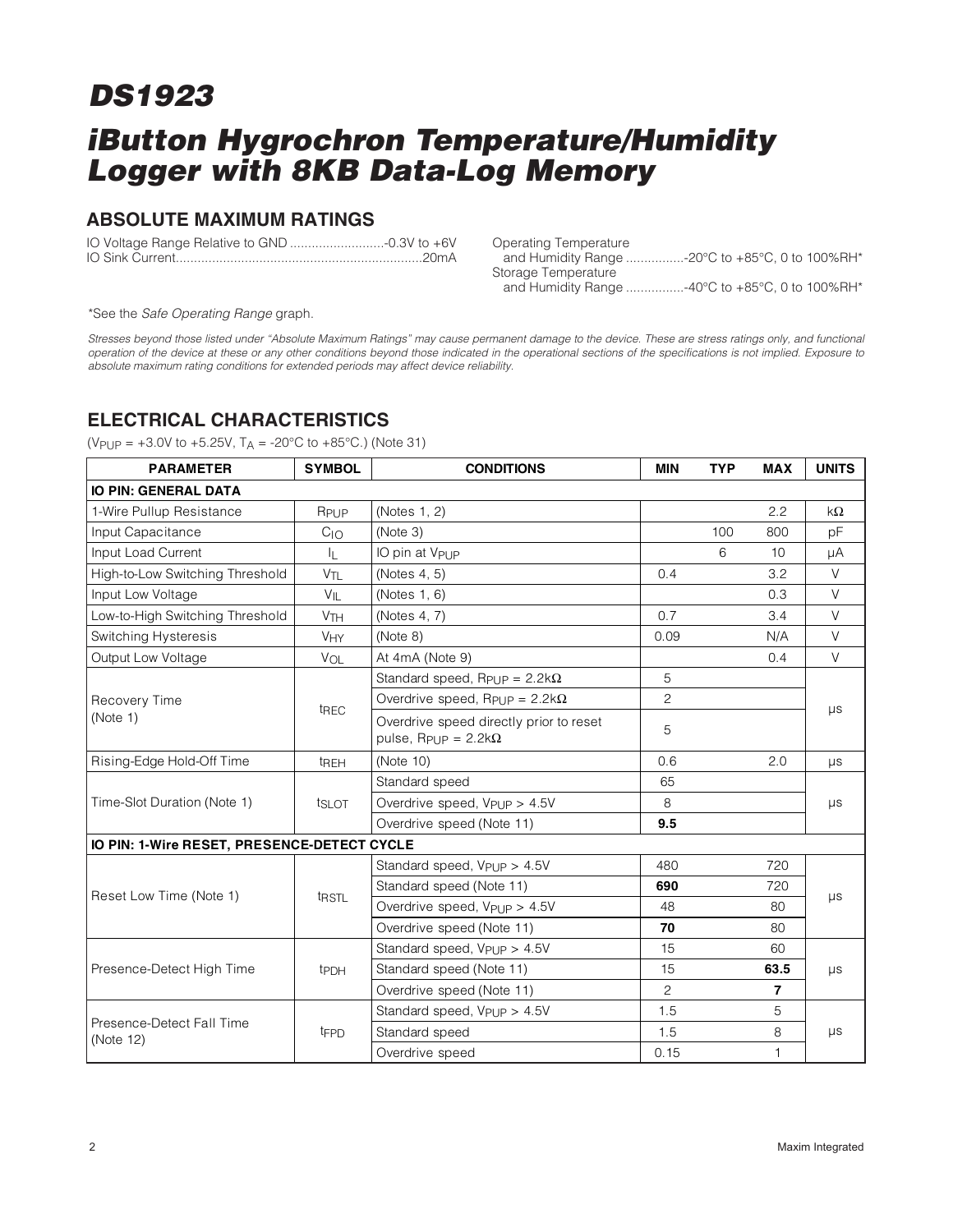## **iButton Hygrochron Temperature/Humidity Logger with 8KB Data-Log Memory**

### **ELECTRICAL CHARACTERISTICS (continued)**

(V<sub>PUP</sub> =  $+3.0V$  to  $+5.25V$ , T<sub>A</sub> =  $-20^{\circ}$ C to  $+85^{\circ}$ C.) (Note 31)

| <b>PARAMETER</b>                                       | <b>SYMBOL</b>      | <b>CONDITIONS</b>                                  | <b>MIN</b>               | <b>TYP</b>                            | <b>MAX</b>      | <b>UNITS</b>  |  |  |  |  |
|--------------------------------------------------------|--------------------|----------------------------------------------------|--------------------------|---------------------------------------|-----------------|---------------|--|--|--|--|
|                                                        |                    | Standard speed, $V_{\text{PIIP}} > 4.5V$           | 60                       |                                       | 240             |               |  |  |  |  |
|                                                        |                    | Standard speed (Note 11)                           | 60                       |                                       | 287             |               |  |  |  |  |
| Presence-Detect Low Time                               | t <sub>PDL</sub>   | Overdrive speed, V <sub>PUP</sub> > 4.5V (Note 11) | $\overline{7}$           |                                       | 24              | $\mu s$       |  |  |  |  |
|                                                        |                    | Overdrive speed (Note 11)                          | $\overline{7}$           |                                       | 28              |               |  |  |  |  |
|                                                        |                    | Standard speed, $V_{\text{PU}}P > 4.5V$            | 65                       |                                       | 75              |               |  |  |  |  |
| Presence-Detect Sample Time<br>(Note 1)                | t <sub>MSP</sub>   | Standard speed                                     | 71.5                     |                                       | 75              | μs            |  |  |  |  |
|                                                        |                    | Overdrive speed                                    | 8                        |                                       | 9               |               |  |  |  |  |
| <b>IO PIN: 1-Wire WRITE</b>                            |                    |                                                    |                          |                                       |                 |               |  |  |  |  |
|                                                        |                    | Standard speed                                     | 60                       |                                       | 120             |               |  |  |  |  |
| Write-Zero Low Time<br>(Notes 1, 13)                   | twol               | Overdrive speed, V <sub>PUP</sub> > 4.5V (Note 11) | 6                        | 12<br>$\mu s$                         |                 |               |  |  |  |  |
|                                                        |                    | Overdrive speed (Note 11)                          | 7.5                      |                                       | 12              |               |  |  |  |  |
| Write-One Low Time                                     |                    | Standard speed                                     | 5                        |                                       | 15              | $\mu s$       |  |  |  |  |
| (Notes 1, 13)                                          | tw <sub>1</sub> L  | Overdrive speed                                    | $\mathbf{1}$             | 1.95                                  |                 |               |  |  |  |  |
| <b>IO PIN: 1-Wire READ</b>                             |                    |                                                    |                          |                                       |                 |               |  |  |  |  |
| Read Low Time                                          |                    | Standard speed                                     | 5                        |                                       | $15 - \delta$   |               |  |  |  |  |
| (Notes 1, 14)                                          | trl                | Overdrive speed                                    | $\mathbf{1}$             |                                       | $1.95 - \delta$ | $\mu s$       |  |  |  |  |
| Read Sample Time                                       |                    | Standard speed                                     | $t_{RL} + \delta$        |                                       | 15              |               |  |  |  |  |
| (Notes 1, 14)                                          | t <sub>MSR</sub>   | Overdrive speed                                    | $t_{\text{RL}} + \delta$ |                                       | 1.95            | $\mu s$       |  |  |  |  |
| <b>REAL-TIME CLOCK (RTC)</b>                           |                    |                                                    |                          |                                       |                 |               |  |  |  |  |
| Accuracy                                               |                    |                                                    | See RTC Accuracy graph   |                                       |                 | Min/<br>Month |  |  |  |  |
| <b>Frequency Deviation</b>                             | $\Delta F$         | -20 $^{\circ}$ C to +85 $^{\circ}$ C               | $-300$                   |                                       | $+60$           | ppm           |  |  |  |  |
| <b>TEMPERATURE CONVERTER</b>                           |                    |                                                    |                          |                                       |                 |               |  |  |  |  |
|                                                        |                    | 8-bit mode (Note 15)                               | 30                       |                                       | 75              |               |  |  |  |  |
| <b>Conversion Time</b>                                 | tconv              | 16-bit mode (11 bits)                              | 240                      |                                       | 600             | ms            |  |  |  |  |
| Thermal Response Time<br>Constant                      | TRESP              | F5 can package (Note 16)                           |                          | 130                                   |                 | S.            |  |  |  |  |
| <b>Conversion Error Without</b><br>Software Correction | $\Delta \vartheta$ | (Notes 15, 17, 18, 19)                             |                          | See the Temperature<br>Accuracy graph |                 | $^{\circ}$ C  |  |  |  |  |
| Conversion Error with Software<br>Correction           | $\Delta \vartheta$ | (Notes 15, 17, 18, 19)                             |                          | See the Temperature<br>Accuracy graph |                 |               |  |  |  |  |
| <b>HUMIDITY CONVERTER (Note 20)</b>                    |                    |                                                    |                          |                                       |                 |               |  |  |  |  |
| Humidity Response Time<br>Constant                     | $\tau_{\text{RH}}$ | Slow moving air (Note 21)                          |                          | 30                                    |                 | S.            |  |  |  |  |
| <b>RH</b> Resolution                                   |                    | (Note 22)                                          | 8                        | 12                                    | 12              | <b>Bits</b>   |  |  |  |  |
|                                                        |                    |                                                    | 0.64                     | 0.04                                  | 0.04            | %RH           |  |  |  |  |
| RH Range                                               |                    | (Note 23)                                          | $\mathbf{O}$             |                                       | 100             | %RH           |  |  |  |  |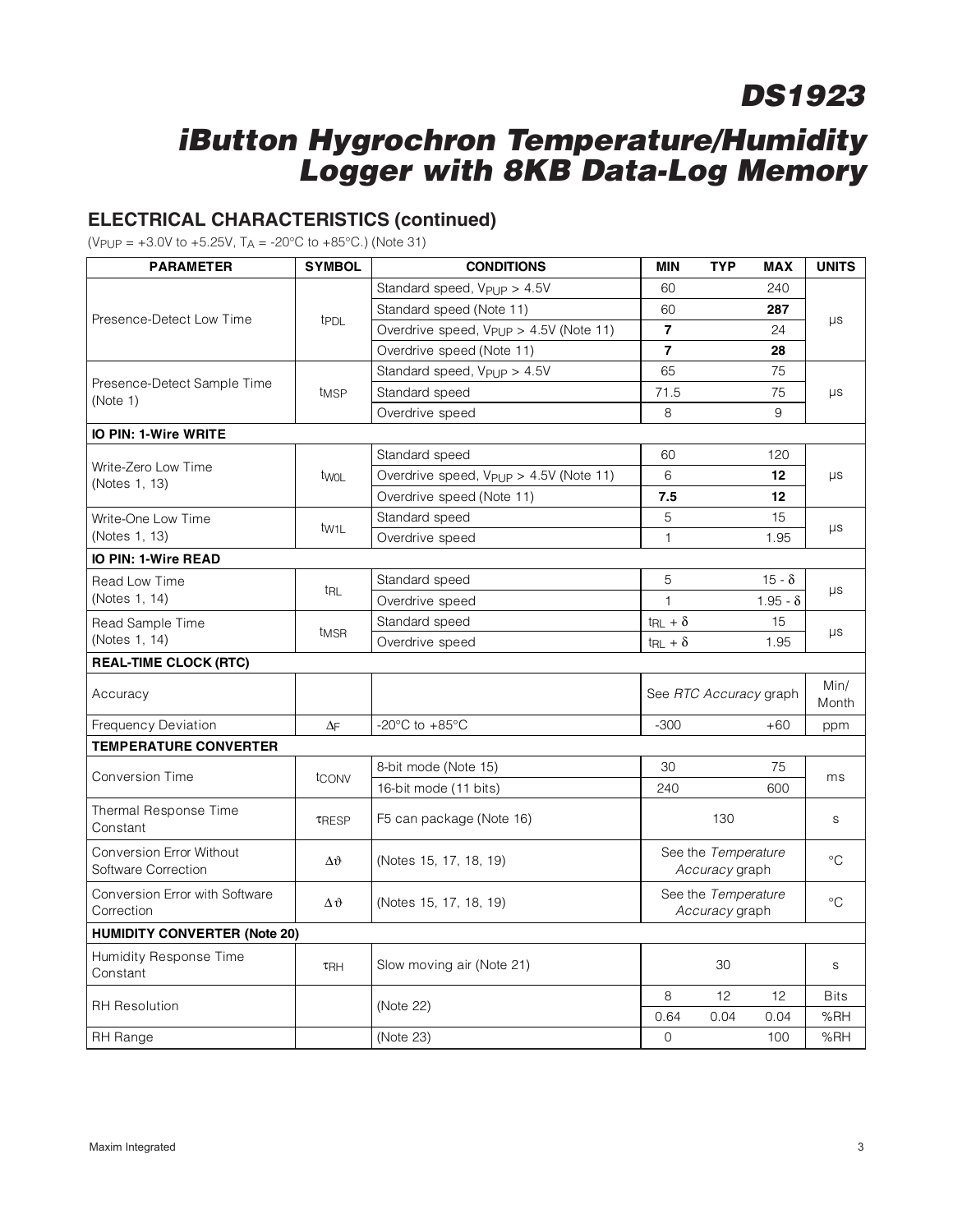## **iButton Hygrochron Temperature/Humidity Logger with 8KB Data-Log Memory**

### **ELECTRICAL CHARACTERISTICS (continued)**

(V<sub>PUP</sub> =  $+3.0V$  to  $+5.25V$ , T<sub>A</sub> =  $-20^{\circ}$ C to  $+85^{\circ}$ C.) (Note 31)

| <b>PARAMETER</b>                      | <b>SYMBOL</b> | <b>CONDITIONS</b>                                      | <b>MIN</b> | <b>TYP</b> | <b>MAX</b> | <b>UNITS</b> |
|---------------------------------------|---------------|--------------------------------------------------------|------------|------------|------------|--------------|
| RH Accuracy and<br>Interchangeability |               | With software correction<br>(Notes 18, 19, 24, 25, 26) |            | ±5         |            | %RH          |
| <b>RH Nonlinearity</b>                |               | With software correction (Note 18)                     |            |            |            |              |
| <b>RH Hysteresis</b>                  |               | (Notes 27, 28)                                         |            | 0.5        |            | %RH          |
| RH Repeatability                      |               | (Note 29)                                              |            | $\pm 0.5$  |            | %RH          |
| Long-Term Stability                   |               | At 50%RH (Note 30)                                     |            | < 1.0      |            | %RH/<br>year |

**Note 1:** System requirement.

**Note 2:** Maximum allowable pullup resistance is a function of the number of 1-Wire devices in the system and 1-Wire recovery times. The specified value here applies to systems with only one device and with the minimum 1-Wire recovery times. For more heavily loaded systems, an active pullup such as that in the DS2480B may be required.

**Note 3:** Capacitance on the data pin could be 800pF when V<sub>PUP</sub> is first applied. If a 2.2kΩ resistor is used to pull up the data line, 2.5μs after V<sub>PUP</sub> has been applied, the parasite capacitance does not affect normal communications.

Note 4: V<sub>TL</sub> and V<sub>TH</sub> are functions of the internal supply voltage, which is a function of V<sub>PUP</sub> and the 1-Wire recovery times. The VTH and VTL maximum specifications are valid at VPUP = 5.25V. In any case, VTL < VTH < VPUP.

**Note 5:** Voltage below which, during a falling edge on IO, a logic 0 is detected.

**Note 6:** The voltage on IO must be less than or equal to V<sub>ILMAX</sub> whenever the master drives the line low.

**Note 7:** Voltage above which, during a rising edge on IO, a logic 1 is detected.

- **Note 8:** After V<sub>TH</sub> is crossed during a rising edge on IO, the voltage on IO must drop by V<sub>HY</sub> to be detected as logic 0.
- **Note 9:** The I-V characteristic is linear for voltages less than 1V.
- Note 10: The earliest recognition of a negative edge is possible at t<sub>REH</sub> after V<sub>TH</sub> has been previously reached.
- **Note 11:** Numbers in **bold** are **not** in compliance with the published iButton device standards. See the Comparison Table.
- **Note 12:** Interval during the negative edge on IO at the beginning of a presence-detect pulse between the time at which the voltage is 90% of V<sub>PUP</sub> and the time at which the voltage is 10% of V<sub>PUP</sub>.
- **Note 13:** ε in Figure 13 represents the time required for the pullup circuitry to pull the voltage on IO up from V<sub>IL</sub> to V<sub>TH</sub>. The actual maximum duration for the master to pull the line low is tw<sub>1LMAX</sub> + t<sub>F</sub> -  $\varepsilon$  and tw<sub>0LMAX</sub> + t<sub>F</sub> -  $\varepsilon$ , respectively.
- **Note 14:** δ in Figure 13 represents the time required for the pullup circuitry to pull the voltage on IO up from V<sub>II</sub> to the input high threshold of the bus master. The actual maximum duration for the master to pull the line low is t<sub>RLMAX</sub> + t<sub>F</sub>.
- **Note 15:** To conserve battery power, use 8-bit temperature logging whenever possible.
- **Note 16:** This number was derived from a test conducted by Cemagref in Antony, France, in July 2000: www.cemagref.fr/English/index.htm Test Report No. E42.
- **Note 17:** For software-corrected accuracy, assume correction using calibration coefficients with calibration equations for error compensation.
- **Note 18:** Software correction for humidity and temperature is handled automatically using the 1-Wire Viewer Software package available at: **www.ibutton.com**.
- **Note 19: Warning:** Not for use as the sole method of measuring or tracking temperature and/or humidity in products and articles that could affect the health or safety of persons, plants, animals, or other living organisms, including but not limited to foods, beverages, pharmaceuticals, medications, blood and blood products, organs, and flammable and combustible products. User shall assure that redundant (or other primary) methods of testing and determining the handling methods, quality, and fitness of the articles and products should be implemented. Temperature and/or humidity tracking with this product, where the health or safety of the aforementioned persons or things could be adversely affected, is only recommended when supplemental or redundant information sources are used. Data-logger products are 100% tested and calibrated at time of manufacture by Maxim to ensure that they meet all data sheet parameters, including temperature accuracy. User shall be responsible for proper use and storage of this product. As with any sensor-based product, user shall also be responsible for occasionally rechecking the accuracy of the product to ensure it is still operating properly.
- **Note 20:** All humidity specifications are determined at +25°C except where specifically indicated.
- **Note 21:** Response time is determined by measuring the 1/e point as the device transitions from 40%RH to 90%RH or 90%RH to 40%RH, whichever is slower. Test was performed at 5L/min airflow.
- **Note 22:** All DS1923 humidity measurements are 12-bit readings. Missioning determines 8-bit or 16-bit data logging. Battery lifetime is the same no matter what RH resolution is logged.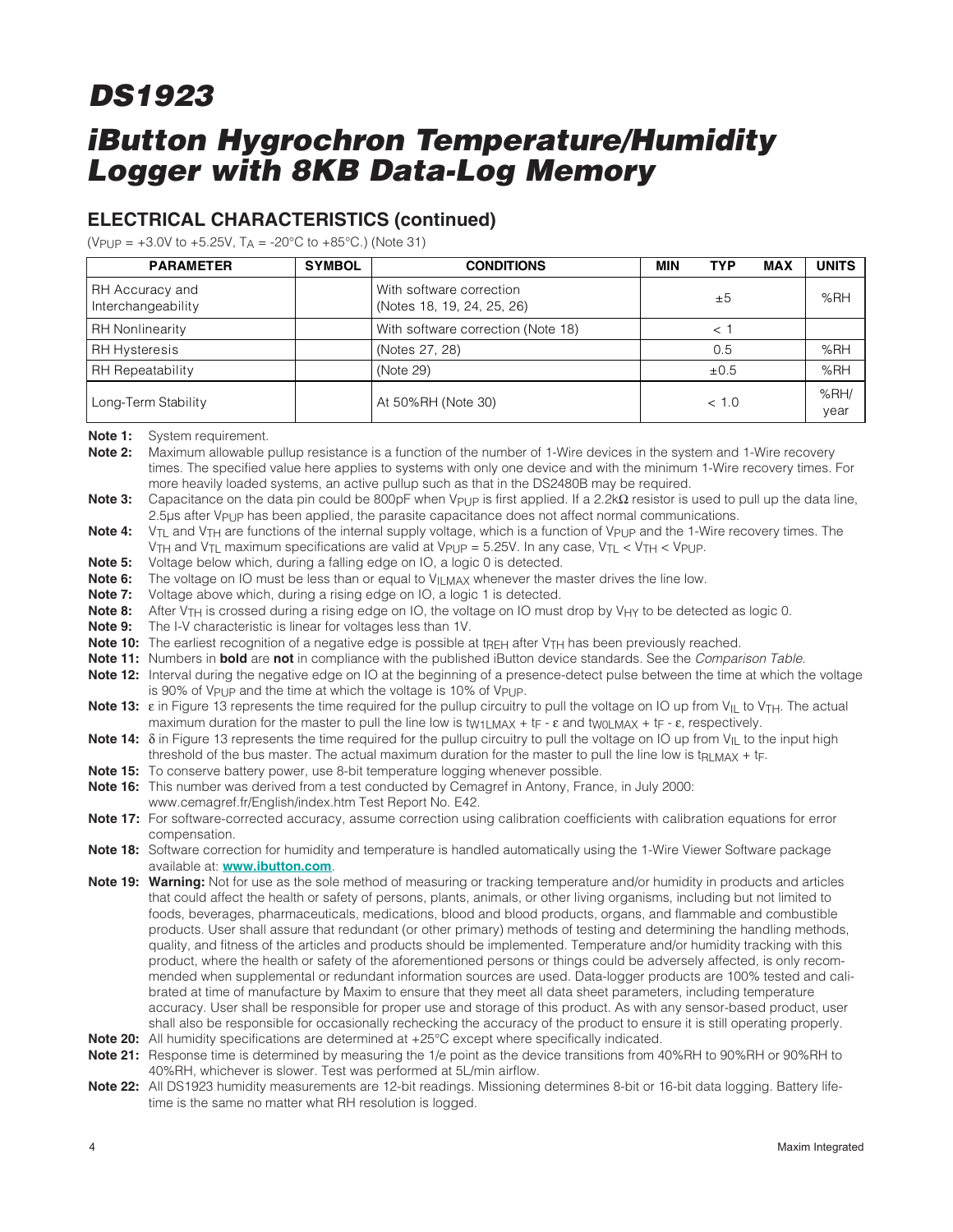### **iButton Hygrochron Temperature/Humidity Logger with 8KB Data-Log Memory**

### **ELECTRICAL CHARACTERISTICS (continued)**

(V<sub>PUP</sub> =  $+3.0V$  to  $+5.25V$ , T<sub>A</sub> =  $-20^{\circ}$ C to  $+85^{\circ}$ C.) (Note 31)

- **Note 23:** Reliability studies have shown that the device survives a minimum of 1000 cycles of condensation and drying, but this product is not guaranteed for extended use in condensing environments.
- **Note 24:** Software-corrected accuracy is accomplished using the method detailed in the Software Correction Algorithm for Temperature section.
- **Note 25:** Every DS1923 device is measured and calibrated in a controlled, NIST-traceable RH environment.
- **Note 26:** Higher accuracy versions may be available. Contact the factory for details.
- **Note 27:** If this device is exposed to a high humidity environment (> 70%RH), and then exposed to a lower RH environment, the device reads high for a period of time. The device typically reads within +0.5%RH at 20%RH, 30 minutes after being exposed to continuous 80%RH for 30 minutes.
- **Note 28:** All capacitive RH sensors can change their reading depending upon how long they have spent at high (> 70%RH) or low RH (< 20%RH). This effect is called saturation drift and can be compensated through software, as described in the Software Saturation Drift Compensation section.
- **Note 29:** Individual RH readings always include a noise component (repeatability). To minimize measurement error, average as many samples as is reasonable.
- **Note 30:** Like all relative humidity sensors, when exposed to contaminants and/or conditions toward the limits of the safe operating range, accuracy degradation can result (see the Safe Operating Range graph). For maximum long-term stability, the sensor should not be exposed or subjected to organic solvents, corrosive agents (e.g., strong acids, SO<sub>2</sub>, H<sub>2</sub>SO<sub>4</sub>, CI<sub>2</sub>, HCL, H<sub>2</sub>S) and strong bases (i.e., compounds with a pH greater than 7). Dust settling on the filter surface does not affect the sensor performance except to possibly decrease the speed of response. For more information on the RH sensor's tolerance to chemicals visit: http://content.honeywell.com/sensing/prodinfo/humiditymoisture/technical/c15\_144.pdf.
- **Note 31:** Guaranteed by design; not production tested to -20°C.

| <b>PARAMETER</b>            |            | <b>LEGACY VALUES</b>               |            |                                | <b>DS1923 VALUES</b> |                                    |                                |             |  |  |
|-----------------------------|------------|------------------------------------|------------|--------------------------------|----------------------|------------------------------------|--------------------------------|-------------|--|--|
|                             |            | <b>STANDARD SPEED</b><br>$(\mu s)$ |            | <b>OVERDRIVE SPEED</b><br>(µs) |                      | <b>STANDARD SPEED</b><br>$(\mu s)$ | <b>OVERDRIVE SPEED</b><br>(µs) |             |  |  |
|                             | <b>MIN</b> | <b>MAX</b>                         | <b>MIN</b> | <b>MAX</b>                     | <b>MIN</b>           | <b>MAX</b>                         | <b>MIN</b>                     | <b>MAX</b>  |  |  |
| $tsLOT$ (including $t$ REC) | 61         | (undefined)                        | 7          | (undefined)                    | 65                   | (undefined)                        | 9.5                            | (undefined) |  |  |
| t <sub>RSTL</sub>           | 480        | (undefined)                        | 48         | 80                             | 690                  | 720                                | 70                             | 80          |  |  |
| tpdh                        | 15         | 60                                 | 2          | 6                              | 15                   | 63.5                               | 2                              |             |  |  |
| t <sub>PDL</sub>            | 60         | 240                                | 8          | 24                             | 60                   | 287                                |                                | 28          |  |  |
| twol                        | 60         | 120                                | 6          | 16                             | 60                   | 120                                | 7.5                            | 12          |  |  |

#### **COMPARISON TABLE**

\*Intentional change; longer recovery time requirement due to modified 1-Wire front-end. **Note:** Numbers in **bold** are **not** in compliance with the published iButton device standards.

### **iButton CAN PHYSICAL SPECIFICATION**

| SIZE          | See the Package Information section.                                                                                                                                   |
|---------------|------------------------------------------------------------------------------------------------------------------------------------------------------------------------|
| WEIGHT        | l Ca. 5.0 grams                                                                                                                                                        |
| <b>SAFETY</b> | Meets UL 913, 5th Ed., Rev. 1997-02-24; Intrinsically Safe Apparatus, approval under Entity Concept for use in<br>Class I, Division 1, Group A, B, C, and D Locations. |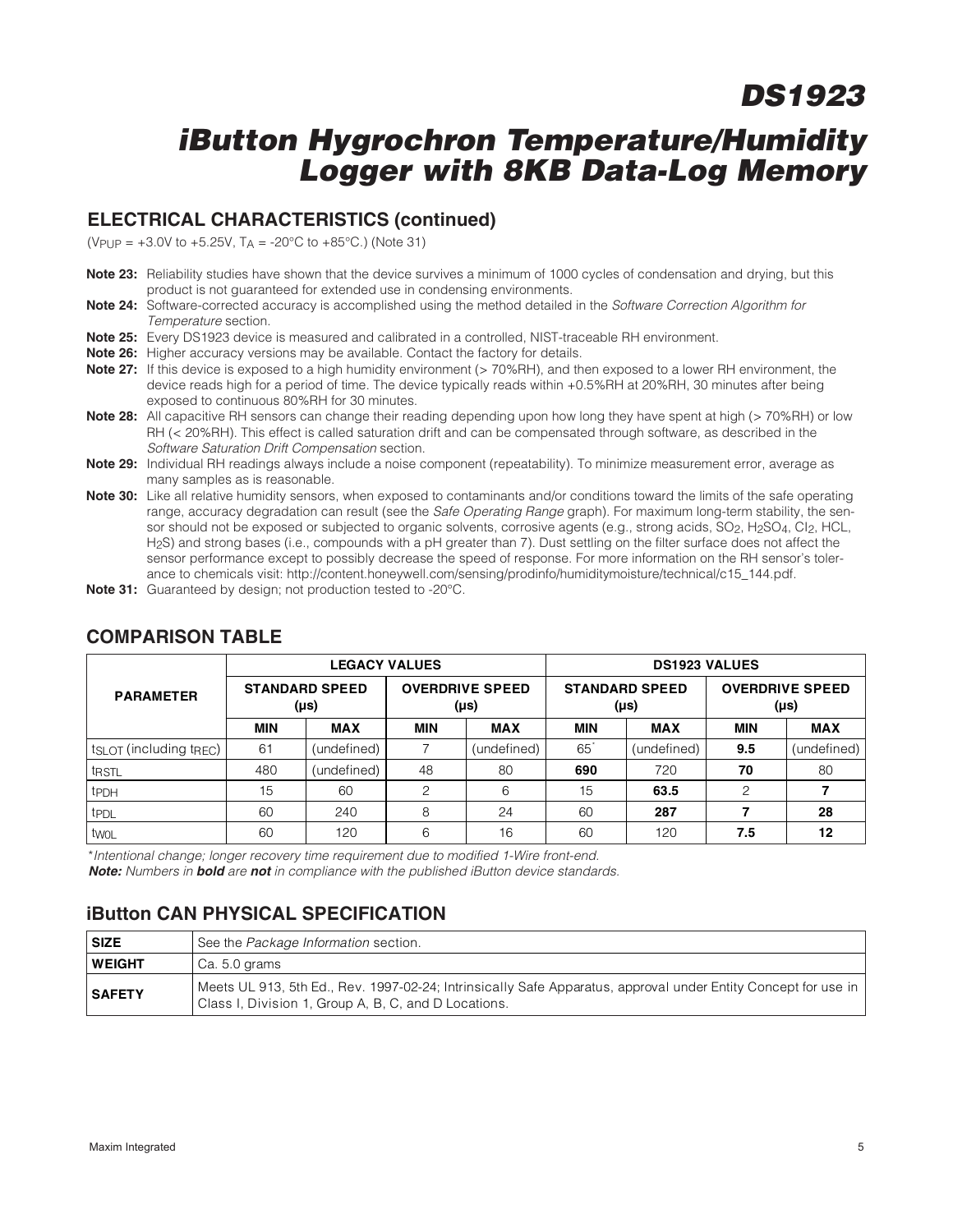## **iButton Hygrochron Temperature/Humidity Logger with 8KB Data-Log Memory DS1923**

**Safe Operating Range**



### **Temperature Accuracy**

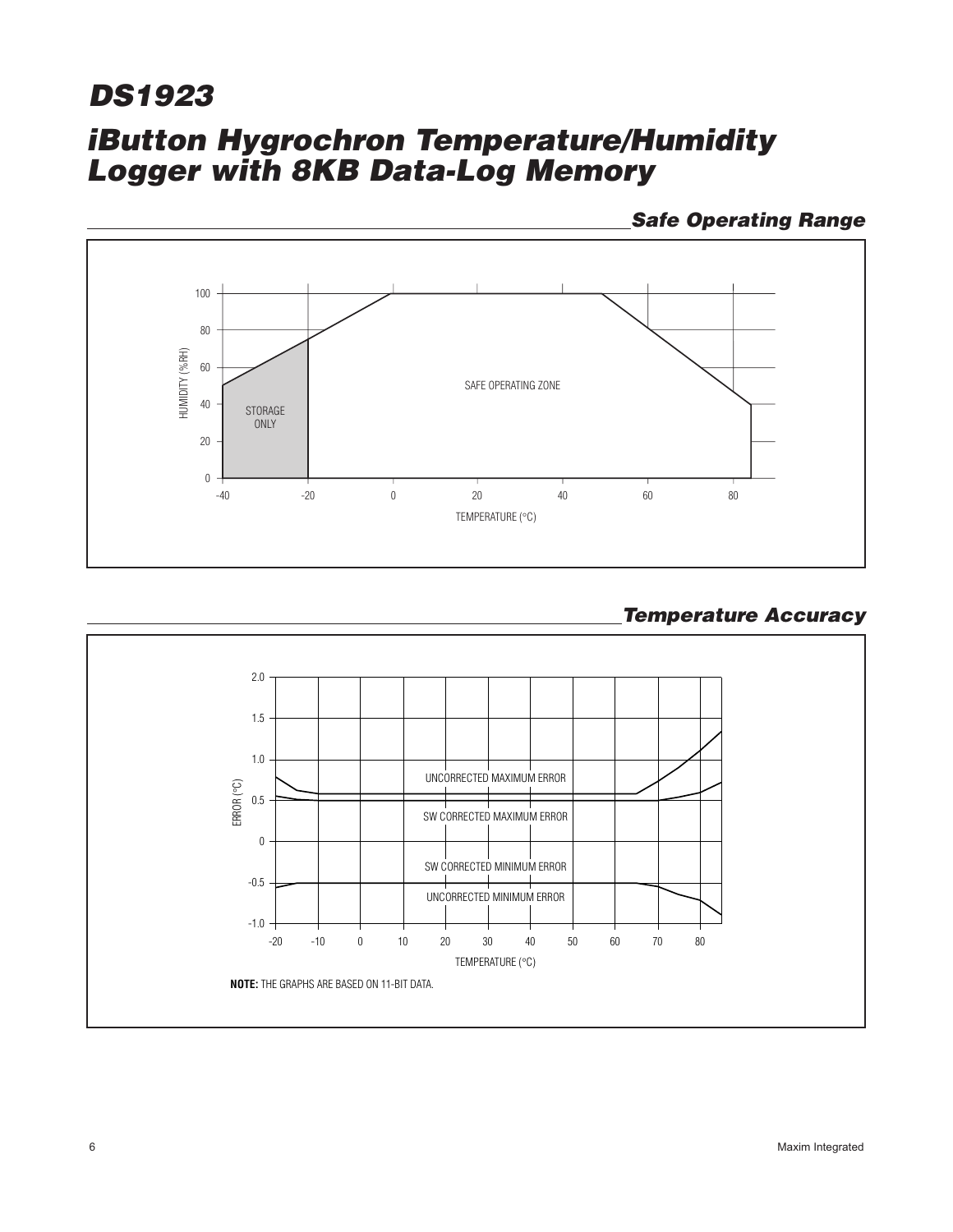### **iButton Hygrochron Temperature/Humidity Logger with 8KB Data-Log Memory**

**Minimum Lifetime vs. Temperature, Slow Sampling (Temperature Only)**

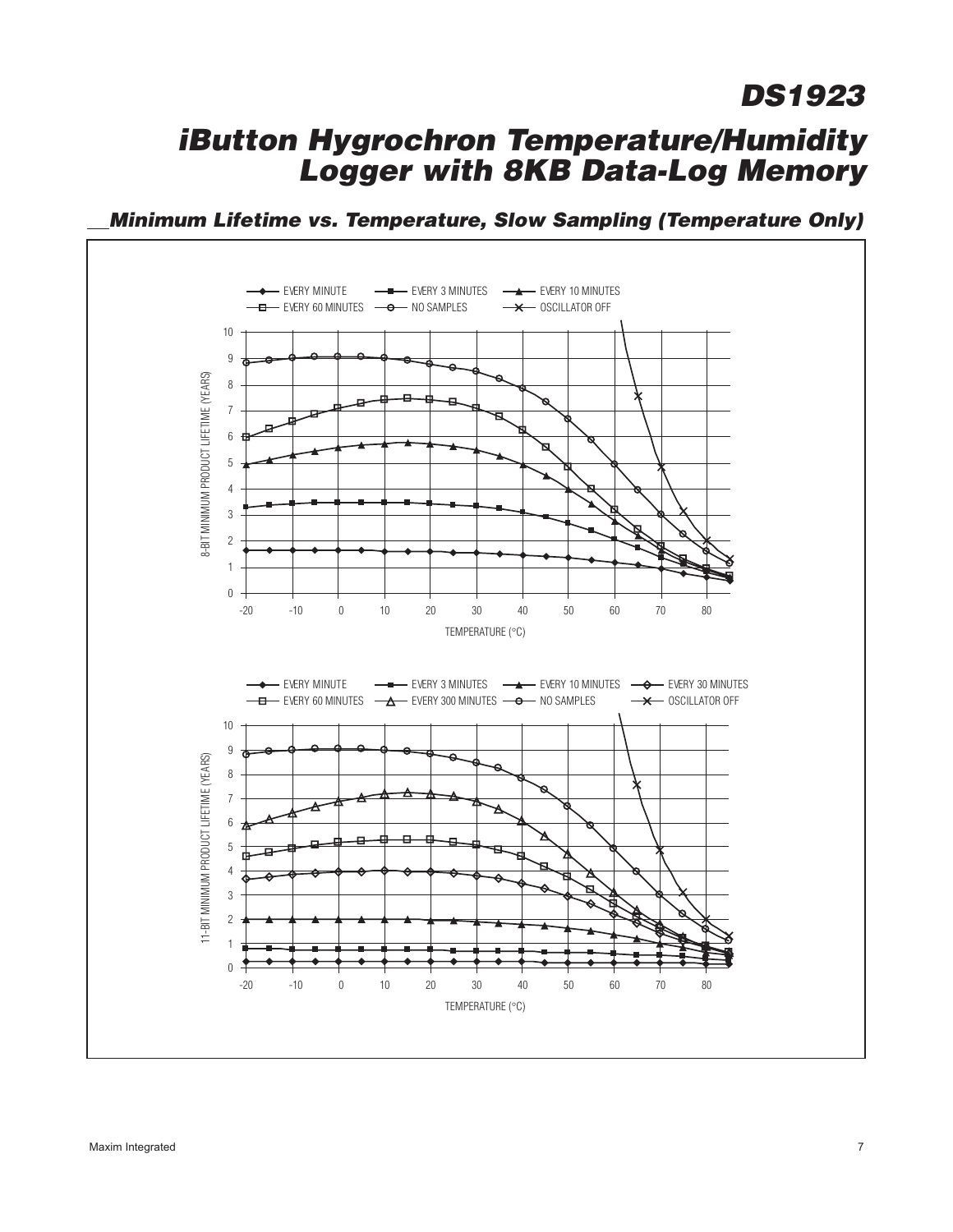### **iButton Hygrochron Temperature/Humidity Logger with 8KB Data-Log Memory**



**Minimum Lifetime vs. Temperature, Fast Sampling (Temperature Only)**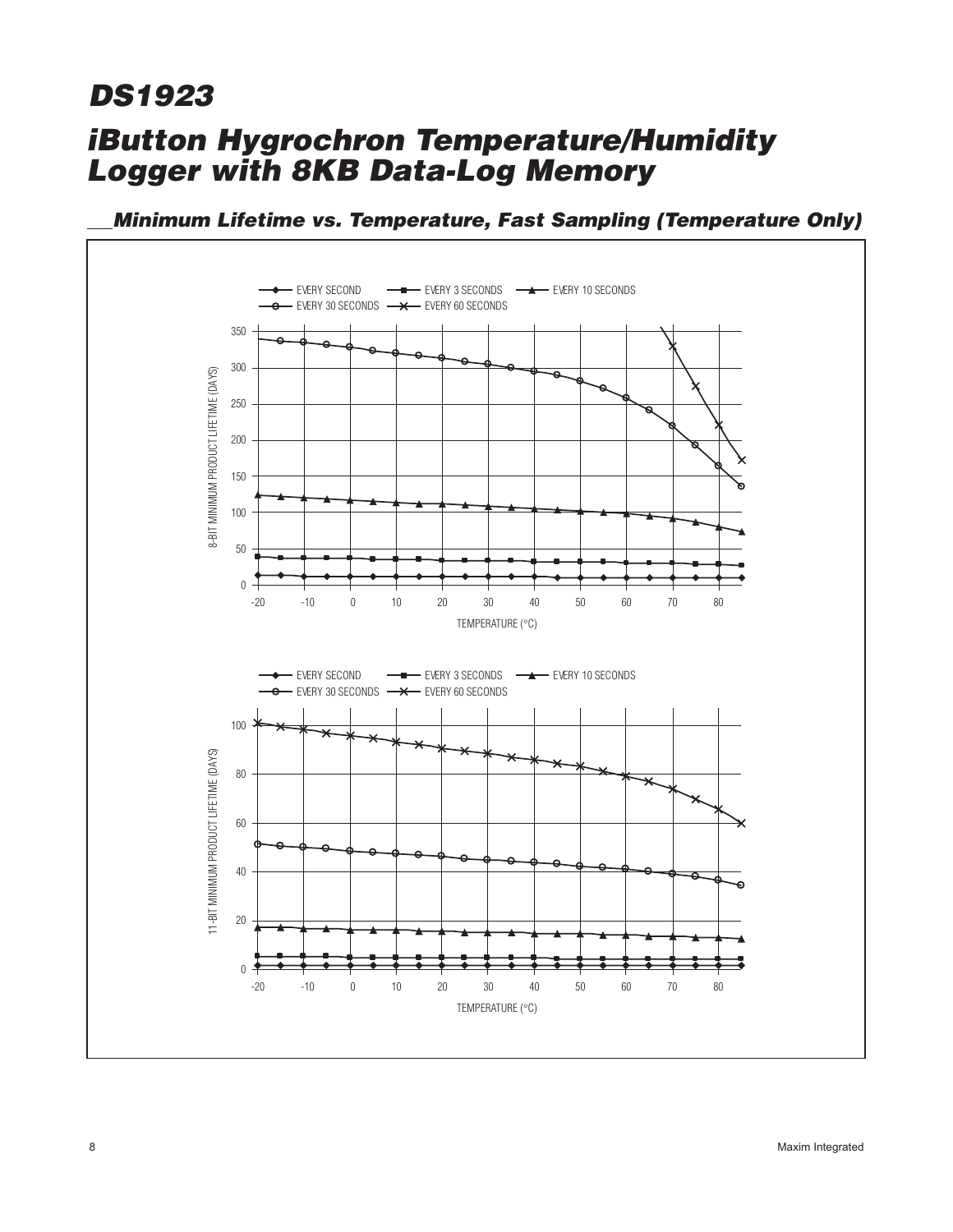### **iButton Hygrochron Temperature/Humidity Logger with 8KB Data-Log Memory**

### **Minimum Lifetime vs. Temperature, Slow Sampling (Temperature with Humidity)**



**Minimum Lifetime vs. Temperature, Fast Sampling (Temperature with Humidity)**

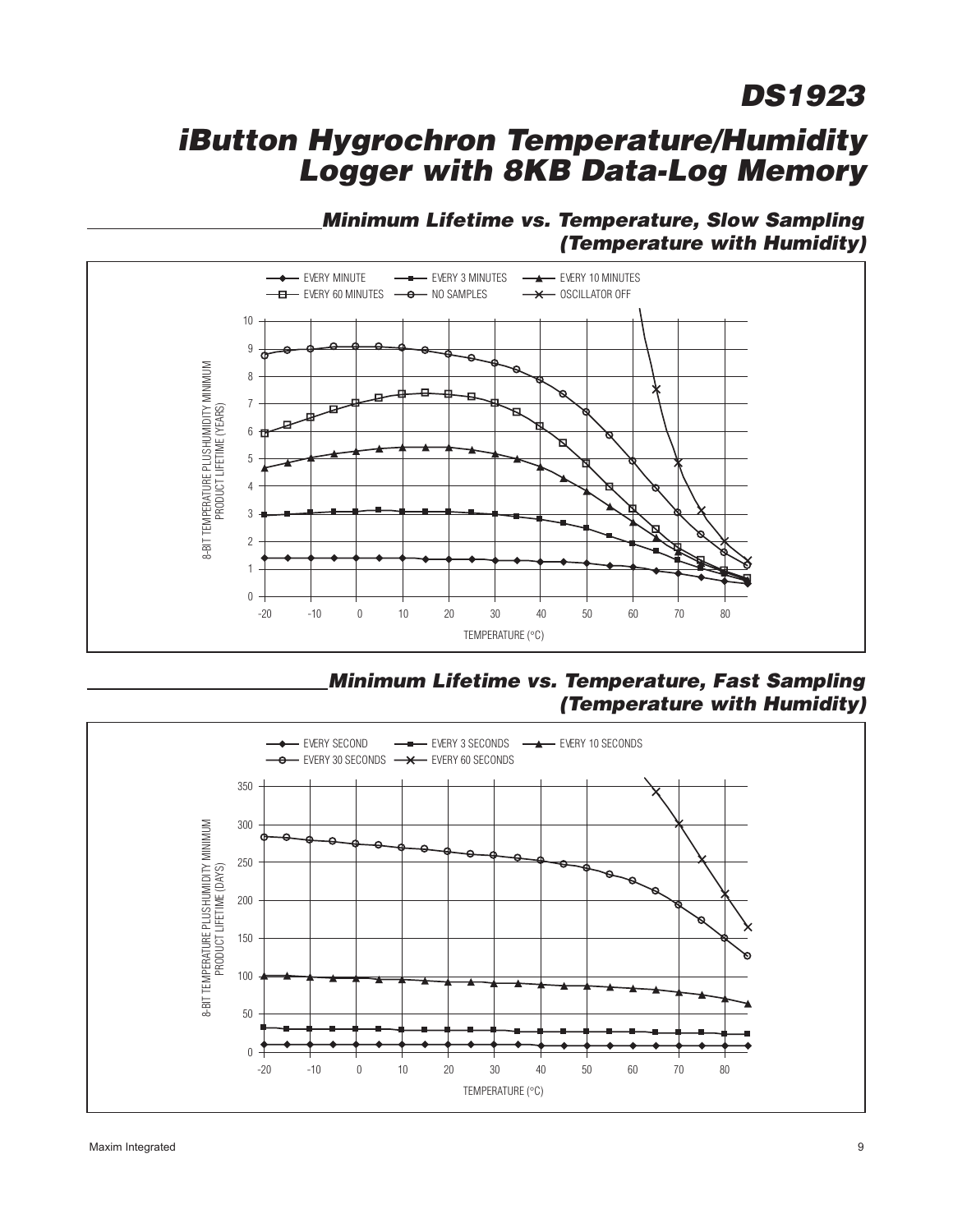## **iButton Hygrochron Temperature/Humidity Logger with 8KB Data-Log Memory DS1923**



**Minimum Product Lifetime vs. Sample Rate (Temperature Only)**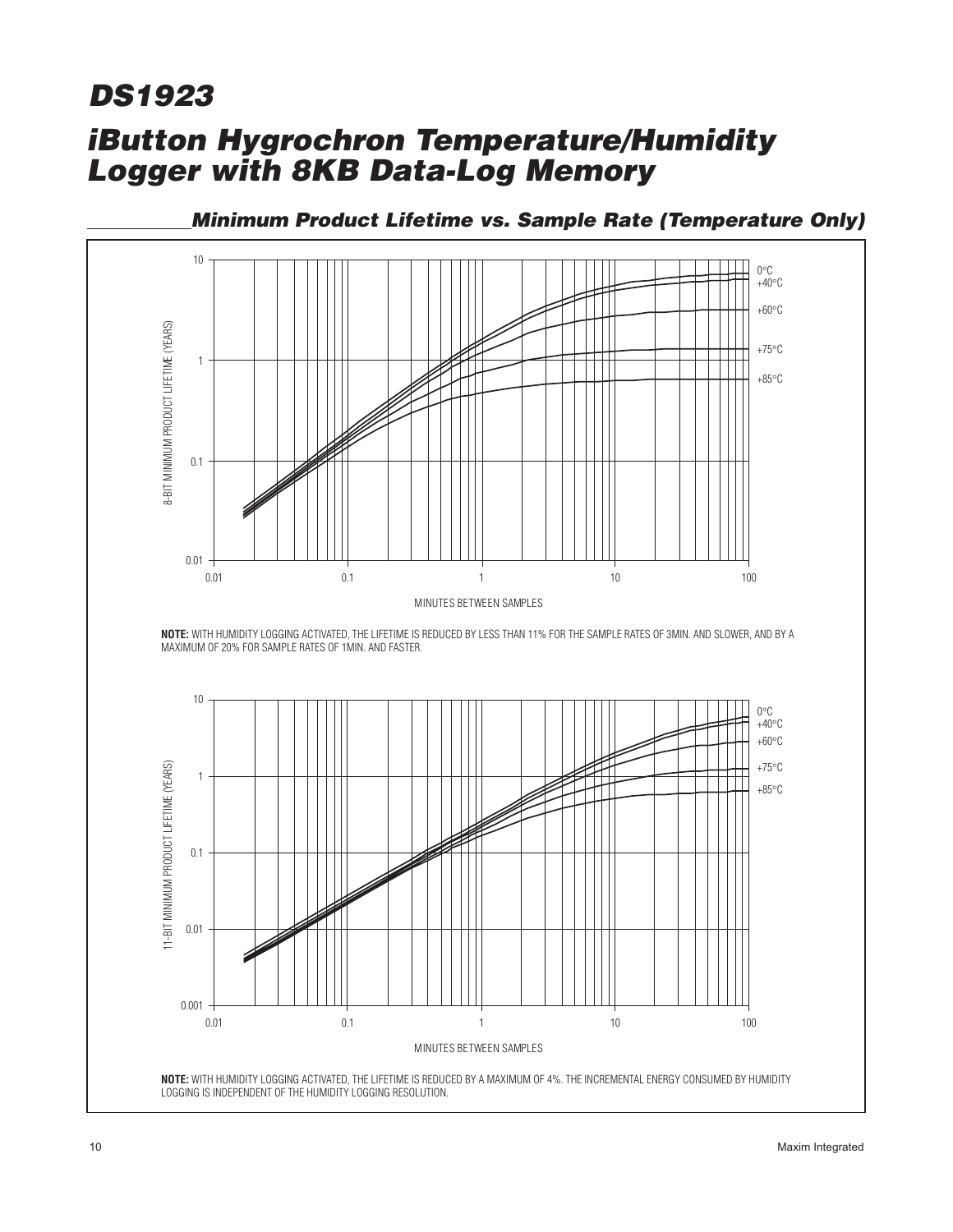### **iButton Hygrochron Temperature/Humidity Logger with 8KB Data-Log Memory**

### **RTC Accuracy (Typical)**



### **Detailed Description**

The DS1923 is an ideal device to monitor for extended periods of time the temperature and humidity of any object it is attached to or shipped with, such as fresh produce, medical drugs and supplies, and for use in refrigerators and freezers, as well as for logging climatic data during the transport of sensitive objects and critical processes such as curing. A 1.27mm diameter hole in the lid of the device allows for air to reach the humidity sensor. The rest of the electronics inside the DS1923 is sealed so that it is not exposed to ambient humidity. Note that the initial sealing level of the DS1923 achieves the equivalent of IP56. Aging and use conditions can degrade the integrity of the seal over time, so for applications with significant exposure to liquids, sprays, or other similar environments, it is recommended to place the Hygrochron™ under a shield to protect it (refer to Application Note 4126: Understanding the IP (Ingress Protection) Ratings of iButton Data Loggers and Capsule). The hydrophobic filter may not protect the DS1923 from destruction in the event of full submersion in liquid. Software for setup and data retrieval through the 1-Wire interface is available for free download from the iButton website (**www.ibutton.com**).

This software also includes drivers for the serial and USB port of a PC and routines to access the general-purpose memory for storing application-specific or equipmentspecific data files.

All iButton data loggers are calibrated/validated against NIST traceable reference devices. Maxim offers a web application to generate validation certificates for the DS1922L, DS1922T, DS1922E, and DS1923 (temperature portion only) data loggers. Input is the iButton device ROM code (or list of codes) and the output is a validation certificate in PDF format. For more information, refer to Application Note 4629: *iButton<sup>®</sup> Data-*Logger Calibration and NIST Certificate FAQs.

#### **Overview**

The block diagram in Figure 1 shows the relationships between the major control and memory sections of the DS1923. The device has six main data components: 64-bit lasered ROM; 256-bit scratchpad; 512-byte general-purpose SRAM; two 256-bit register pages of timekeeping, control, status, and counter registers and passwords; 64 bytes of calibration memory; and 8192 bytes of data-logging memory. Except for the ROM and the scratchpad, all other memory is arranged in a single linear address space. The data-logging memo-Hygrochron is a trademark of Maxim Integrated Products, Inc. Fy, counter registers, and several other registers are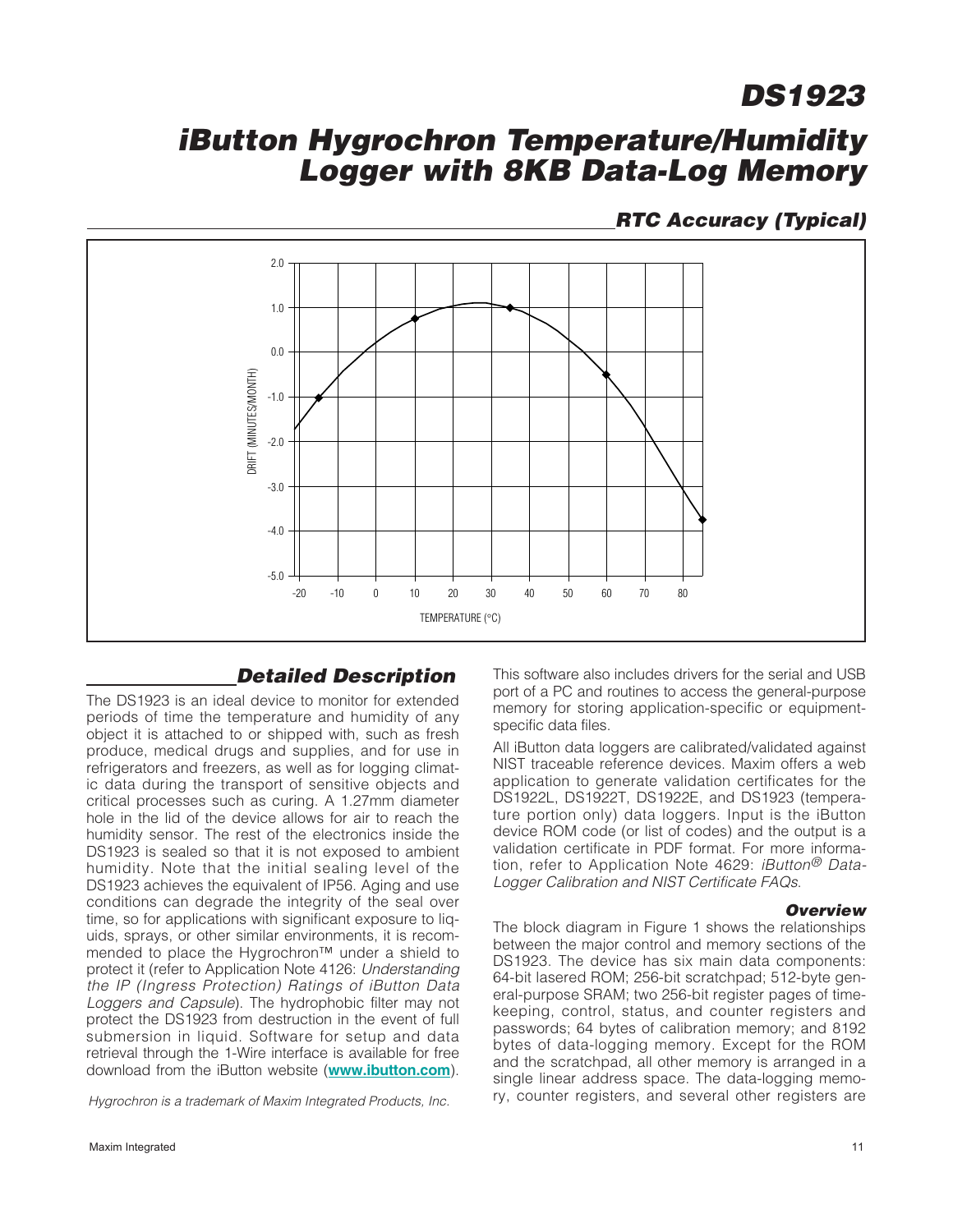## **iButton Hygrochron Temperature/Humidity Logger with 8KB Data-Log Memory**



Figure 1. Block Diagram

read only for the user. Both register pages are write protected while the device is programmed for a mission. The password registers, one for a read password and another one for a read/write password, can only be written, never read.

Figure 2 shows the hierarchical structure of the 1-Wire protocol. The bus master must first provide one of the eight ROM function commands: Read ROM, Match ROM, Search ROM, Conditional Search ROM, Skip ROM, Overdrive-Skip ROM, Overdrive-Match ROM, or Resume. Upon completion of an Overdrive-ROM command executed at standard speed, the device enters overdrive mode, where all subsequent communication occurs at a higher speed. The protocol required for these ROM function commands is described in Figure 11. After a ROM function command is successfully executed, the memory and control functions become

accessible and the master can provide any one of the eight available commands. The protocol for these memory and control function commands is described in Figure 9. **All data is read and written least significant bit first.**

#### **Parasite Power**

The block diagram (Figure 1) shows the parasite-powered circuitry. This circuitry "steals" power whenever the IO input is high. IO provides sufficient power as long as the specified timing and voltage requirements are met. The advantages of parasite power are twofold: 1) By parasiting off this input, battery power is not consumed for 1-Wire ROM function commands, and 2) if the battery is exhausted for any reason, the ROM may still be read normally. The remaining circuitry of the DS1923 is solely operated by battery energy.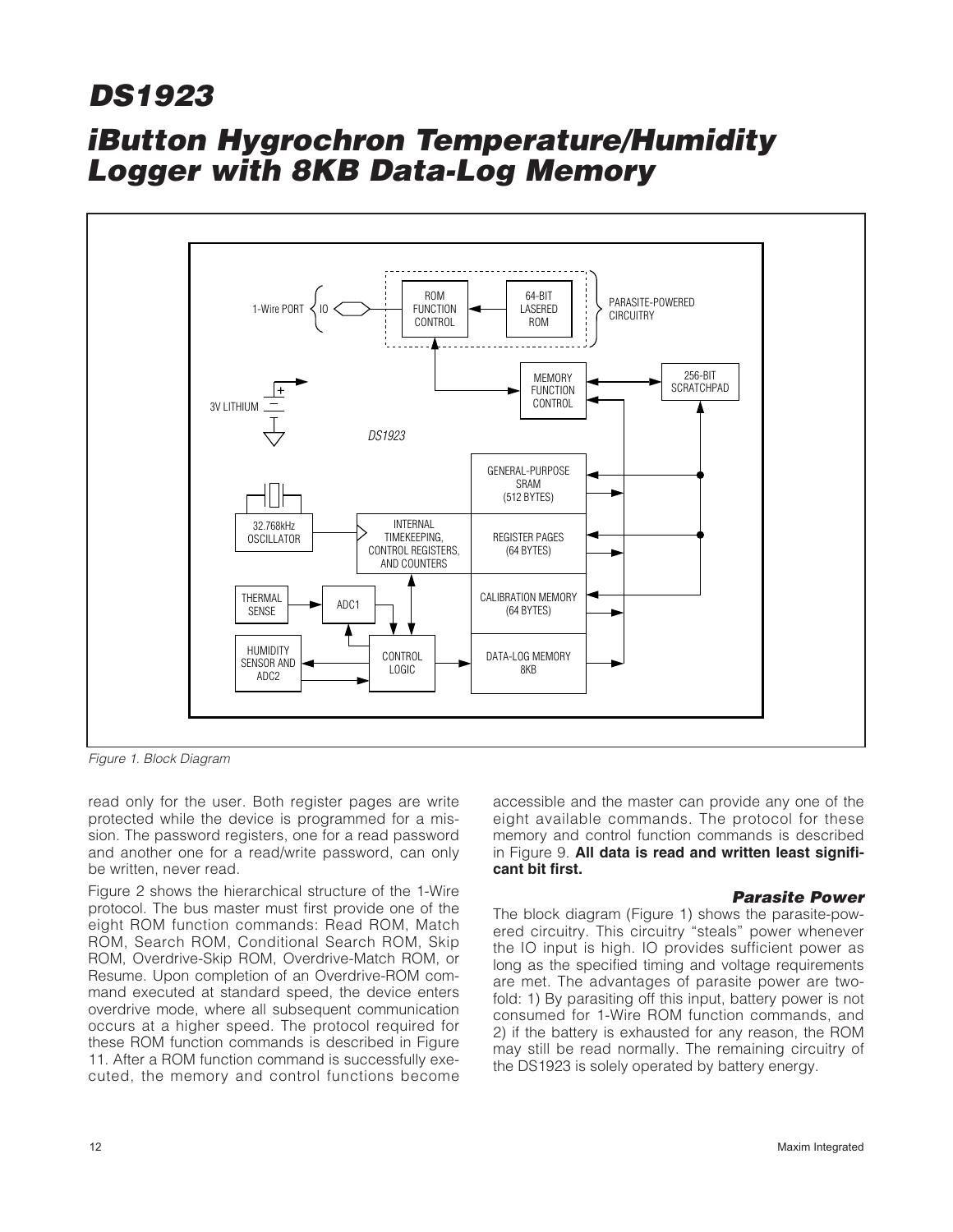### **iButton Hygrochron Temperature/Humidity Logger with 8KB Data-Log Memory**

#### **64-Bit Lasered ROM**

Each DS1923 contains a unique ROM code that is 64 bits long. The first 8 bits are a 1-Wire family code. The next 48 bits are a unique serial number. The last 8 bits are a cyclic redundancy check (CRC) of the first 56 bits (see Figure 3 for details). The 1-Wire CRC is generated using a polynomial generator consisting of a shift register and XOR gates as shown in Figure 4. The polynomial is  $X^8 + X^5 + X^4 + 1$ . Additional information about the 1-Wire CRC is available in Application Note 27:

Understanding and Using Cyclic Redundancy Checks with Maxim iButton Products.

The shift register bits are initialized to 0. Then, starting with the least significant bit of the family code, one bit at a time is shifted in. After the 8th bit of the family code has been entered, the serial number is entered. After the last bit of the serial number has been entered, the shift register contains the CRC value. Shifting in the 8 bits of CRC returns the shift register to all 0s.



Figure 2. Hierarchical Structure for 1-Wire Protocol



Figure 3. 64-Bit Lasered ROM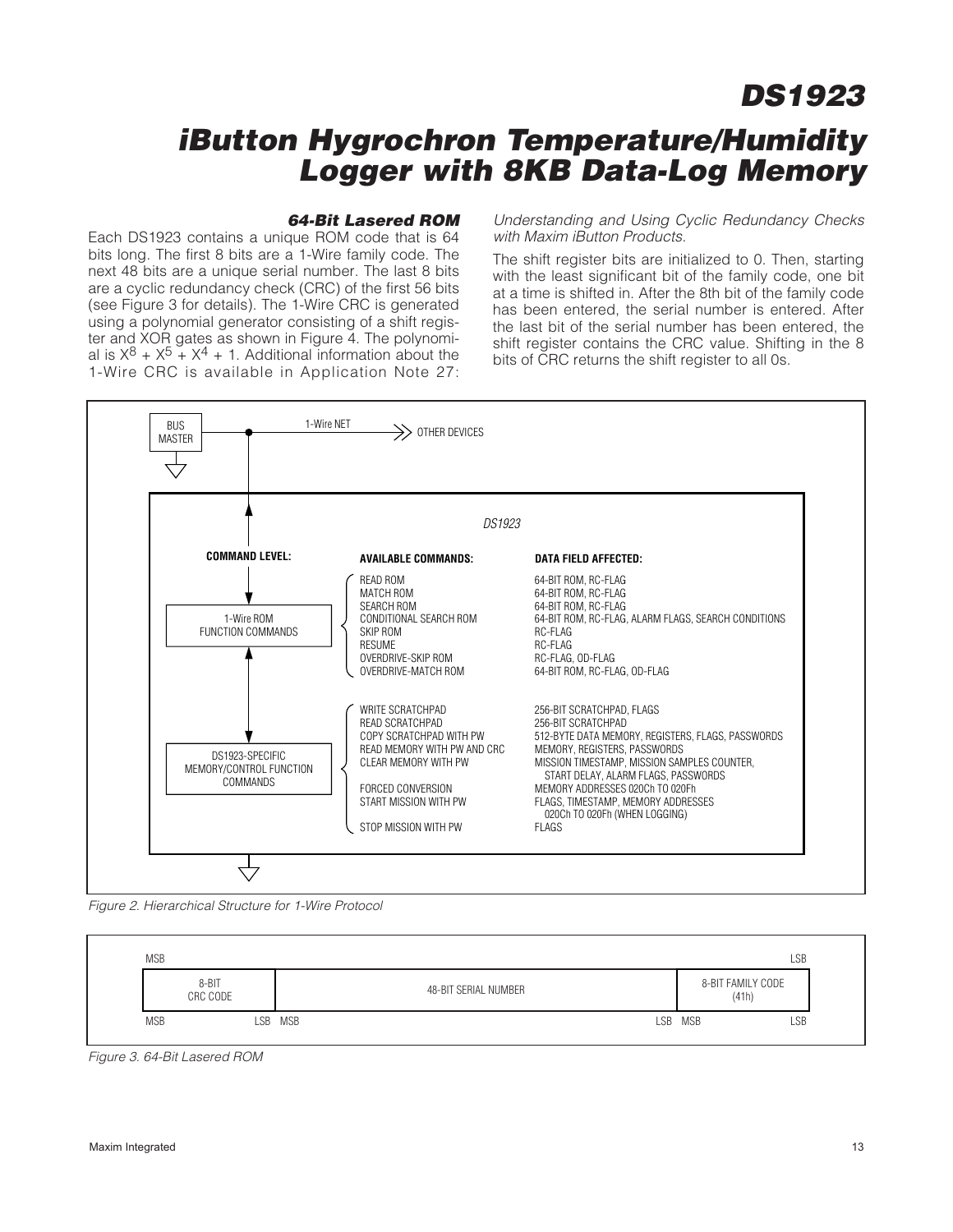## **iButton Hygrochron Temperature/Humidity Logger with 8KB Data-Log Memory**



Figure 4. 1-Wire CRC Generator



Figure 5. Memory Map

#### **Memory**

Figure 5 shows the DS1923 memory map. Pages 0 to 15 contain 512 bytes of general-purpose SRAM. The various registers to set up and control the device fill pages 16 and 17, called register pages 1 and 2 (see Figure 6 for details). Pages 18 and 19 can be used as storage space for calibration data. The data-log logging memory starts at address 1000h (page 128) and extends over 256 pages. The memory pages 20 to 127 are reserved for future extensions. The scratchpad is an additional page that acts as a buffer when

writing to the SRAM memory or the register pages. The calibration memory holds data from the device calibration that can be used to further improve the accuracy of temperature and humidity readings. See the Software Correction Algorithm sections for details. The last byte of the calibration memory page stores an 8-bit CRC of the preceding 31 bytes. Page 19 is an exact copy of the data in page 18. While the user can overwrite the calibration memory, this is not recommended. See the Security by Password section for ways to protect the memory. The access type for the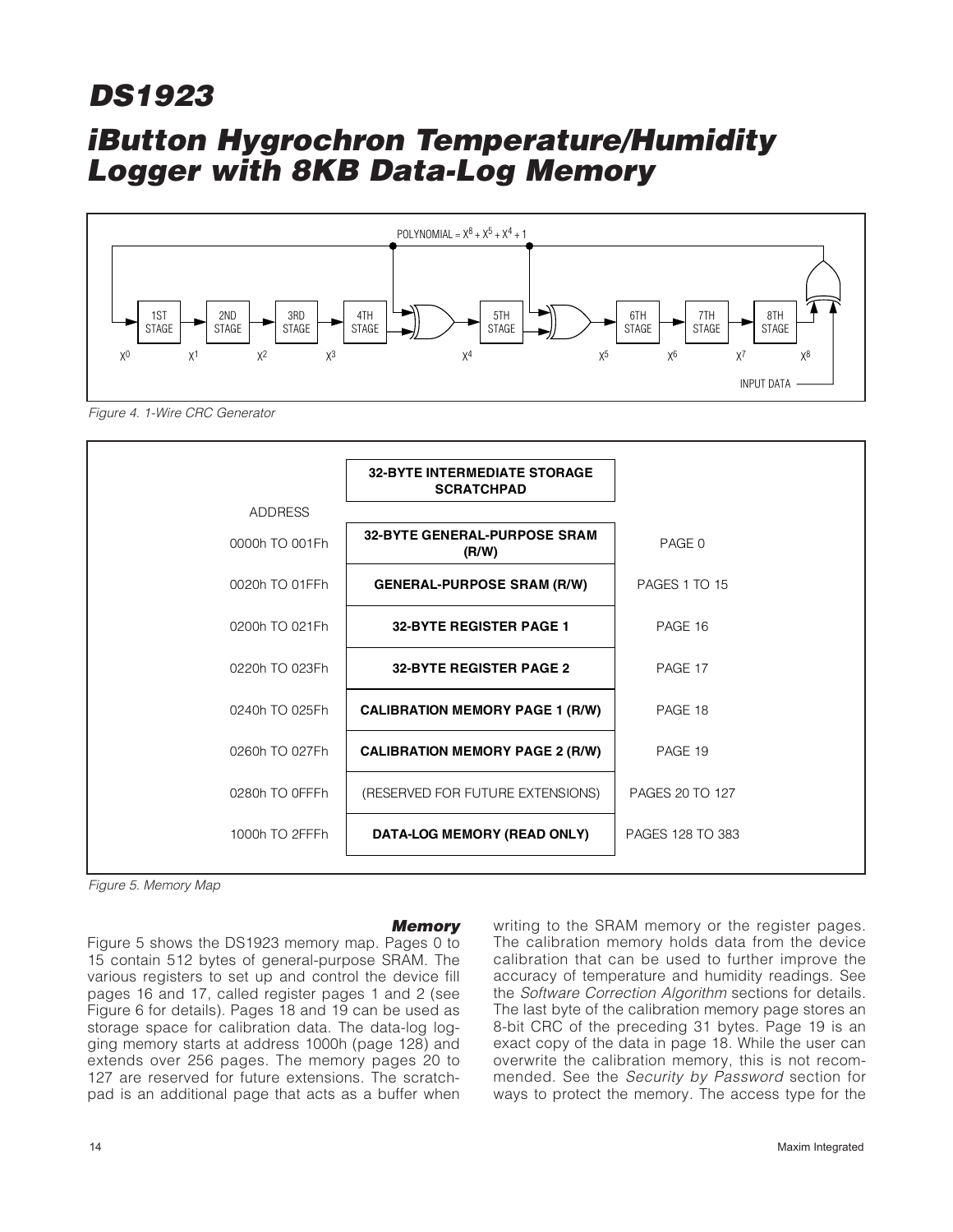### **iButton Hygrochron Temperature/Humidity Logger with 8KB Data-Log Memory**

register pages is register-specific and depends on whether the device is programmed for a mission. Figure 6 shows the details. The data-log memory is read only for the user. It is written solely under supervision of the on-chip control logic. Due to the special behavior of the write access logic (write scratchpad, copy scratchpad), it is recommended to only write full pages at a time. This also applies to the register pages. See the Address Registers and Transfer Status section for details.

| <b>ADDRESS</b> | BIT <sub>7</sub> | BIT <sub>6</sub>      | BIT <sub>5</sub> | BIT <sub>4</sub> | BIT <sub>3</sub> | BIT <sub>2</sub>    | BIT <sub>1</sub> | BIT <sub>0</sub>    | <b>FUNCTION</b>                | <b>ACCESS*</b> |              |
|----------------|------------------|-----------------------|------------------|------------------|------------------|---------------------|------------------|---------------------|--------------------------------|----------------|--------------|
| 0200h          | $\overline{0}$   |                       | 10 Seconds       |                  |                  |                     | Single Seconds   |                     |                                |                |              |
| 0201h          | $\overline{0}$   |                       | 10 Minutes       |                  |                  |                     | Single Minutes   |                     |                                |                |              |
| 0202h          | $\mathbf 0$      | 12/24                 | 20 Hour<br>AM/PM | 10 Hour          |                  |                     | Single Hours     |                     | Real-<br><b>Time Clock</b>     | R/W            |              |
| 0203h          | $\overline{0}$   | $\overline{0}$        |                  | 10 Date          |                  |                     | Single Date      |                     | Registers                      |                | $\mathsf{R}$ |
| 0204h          | <b>CENT</b>      | $\mathbf{O}$          | $\overline{0}$   | 10<br>Months     |                  |                     | Single Months    |                     |                                |                |              |
| 0205h          |                  |                       | 10 Years         |                  |                  |                     | Single Years     |                     |                                |                |              |
| 0206h          |                  |                       |                  |                  | Low Byte         |                     |                  |                     | Sample                         | <b>R/W</b>     | R            |
| 0207h          | $\mathbf 0$      | $\overline{0}$        |                  |                  | Rate             |                     |                  |                     |                                |                |              |
| 0208h          |                  |                       |                  |                  | Low Threshold    |                     |                  |                     | Temperature                    | R/W            | R            |
| 0209h          |                  |                       |                  | Alarms           |                  |                     |                  |                     |                                |                |              |
| 020Ah          |                  |                       |                  |                  | Low Threshold    |                     |                  |                     | Humidity                       | R/W            |              |
| 020Bh          |                  | <b>High Threshold</b> |                  |                  |                  |                     |                  |                     | Alarms                         |                | R            |
| 020Ch          |                  | Low Byte              |                  | $\Omega$         | $\Omega$         | $\mathsf{O}\xspace$ | $\mathbf 0$      | $\mathsf{O}\xspace$ | Latest                         | $\mathsf{R}$   | R            |
| 020Dh          |                  |                       |                  |                  | High Byte        |                     |                  |                     | Temperature                    |                |              |
| 020Eh          |                  |                       |                  | Latest           | R                | R                   |                  |                     |                                |                |              |
| 020Fh          |                  |                       |                  |                  | High Byte        |                     |                  |                     | Humidity                       |                |              |
| 0210h          | $\overline{0}$   | $\overline{0}$        | $\overline{O}$   | $\overline{0}$   | $\overline{0}$   | $\overline{0}$      | <b>ETHA</b>      | <b>ETLA</b>         | Temperature<br>Alarm<br>Enable | R/W            | $\mathsf{R}$ |
| 0211h          | $\mathbf{1}$     | $\mathbf{1}$          | $\mathbf{1}$     | $\mathbf{1}$     | $\mathbf{1}$     | $\mathbf{1}$        | <b>EHHA</b>      | EHLA                | Humidity<br>Alarm<br>Enable    | R/W            | R            |
| 0212h          | $\Omega$         | $\Omega$              | $\Omega$         | $\Omega$         | $\overline{0}$   | $\Omega$            | <b>EHSS</b>      | <b>EOSC</b>         | <b>RTC Control</b>             | R/W            | R            |
| 0213h          | $\mathbf{1}$     | $\mathbf{1}$          | <b>SUTA</b>      | RO               | <b>HLFS</b>      | <b>TLFS</b>         | <b>EHL</b>       | <b>ETL</b>          | Mission<br>Control             | R/W            | R            |
| 0214h          | <b>BOR</b>       | $\mathbf{1}$          | $\mathbf{1}$     | $\mathbf{1}$     | <b>HHF</b>       | <b>HLF</b>          | <b>THF</b>       | <b>TLF</b>          | Alarm Status                   | R              | R            |
| 0215h          | $\mathbf{1}$     | $\mathbf{1}$          | $\overline{0}$   | <b>WFTA</b>      | <b>MEMCLR</b>    | $\mathbf{O}$        | <b>MIP</b>       | $\mathbf{O}$        | General<br><b>Status</b>       | R              | R            |
| 0216h          |                  |                       | Start            |                  |                  |                     |                  |                     |                                |                |              |
| 0217h          |                  |                       | Delay            | R/W              | $\mathsf{R}$     |                     |                  |                     |                                |                |              |
| 0218h          |                  |                       |                  | Counter          |                  |                     |                  |                     |                                |                |              |

mission is in progress.

Figure 6. Register Pages Map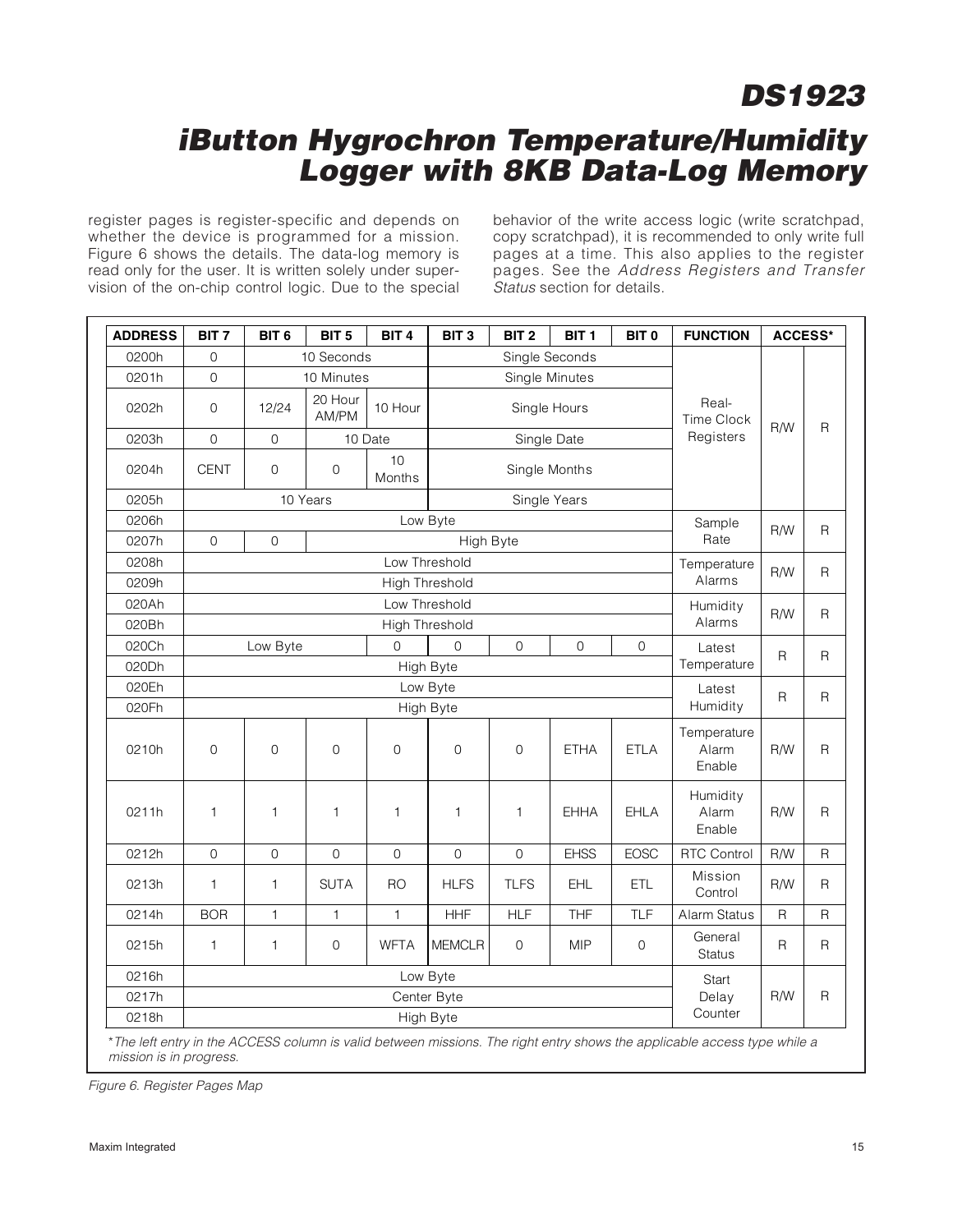# **iButton Hygrochron Temperature/Humidity DS1923**

**Logger with 8KB Data-Log Memory**

| <b>ADDRESS</b> | BIT <sub>7</sub> | BIT <sub>6</sub>         | BIT <sub>5</sub> | BIT <sub>4</sub>    | BIT <sub>3</sub>   | BIT <sub>2</sub>                        | BIT <sub>1</sub> | BIT <sub>0</sub> | <b>FUNCTION</b> | <b>ACCESS*</b> |              |
|----------------|------------------|--------------------------|------------------|---------------------|--------------------|-----------------------------------------|------------------|------------------|-----------------|----------------|--------------|
| 0219h          | $\overline{0}$   |                          | 10 Seconds       |                     |                    | Single Seconds                          |                  |                  |                 |                |              |
| 021Ah          | $\Omega$         |                          | 10 Minutes       |                     |                    | Single Minutes                          |                  |                  |                 |                |              |
| 021Bh          | $\overline{0}$   | 12/24                    | 20 Hour<br>AM/PM | 10 Hour             |                    | Single Hours                            |                  |                  | Mission         |                | $\mathsf{R}$ |
| 021Ch          | $\overline{0}$   | $\mathbf 0$              |                  | 10 Date             |                    | Single Date                             |                  |                  | Timestamp       | $\mathsf{R}$   |              |
| 021Dh          | <b>CENT</b>      | $\mathbf 0$              | $\mathbf{O}$     | 10<br><b>Months</b> |                    | Single Months                           |                  |                  |                 |                |              |
| 021Eh          |                  | 10 Years<br>Single Years |                  |                     |                    |                                         |                  |                  |                 |                |              |
| 021Fh          |                  | (No Function; Reads 00h) |                  |                     |                    |                                         |                  |                  |                 | $\mathsf{R}$   | R            |
| 0220h          |                  |                          |                  |                     | Low Byte           |                                         |                  |                  | Mission         |                |              |
| 0221h          |                  |                          |                  | Center Byte         |                    |                                         |                  |                  | Samples         | R              | R            |
| 0222h          |                  |                          |                  | High Byte           |                    |                                         |                  |                  | Counter         |                |              |
| 0223h          |                  |                          |                  | Low Byte            |                    |                                         |                  |                  | Device          |                |              |
| 0224h          |                  |                          |                  |                     | Center Byte        |                                         |                  |                  | Samples         | R              | R            |
| 0225h          |                  |                          |                  |                     | High Byte          |                                         |                  |                  | Counter         |                |              |
| 0226h          |                  |                          |                  |                     | Configuration Code |                                         |                  |                  | Flavor          | $\mathsf{R}$   | R            |
| 0227h          |                  |                          |                  |                     | EPW                |                                         |                  |                  | PW Control      | R/W            | R            |
| 0228h          |                  |                          |                  | First Byte          |                    |                                         |                  |                  | Read            |                |              |
| $\ldots$       |                  |                          |                  |                     | $\cdots$           |                                         |                  |                  | Access          | W              |              |
| 022Fh          |                  |                          |                  |                     | Eighth Byte        |                                         |                  |                  | Password        |                |              |
| 0230h          |                  |                          |                  |                     | First Byte         |                                         |                  |                  | Full            |                |              |
| $\ldots$       |                  |                          |                  |                     | $\cdots$           |                                         |                  | Access           | W               |                |              |
| 0237h          |                  |                          |                  |                     | Eighth Byte        |                                         |                  | Password         |                 |                |              |
| 0238h          |                  |                          |                  |                     |                    |                                         |                  |                  |                 |                |              |
| $\ldots$       |                  |                          |                  |                     |                    | (No function; all these bytes read 00h) |                  |                  |                 | R              | R            |
| 023Fh          |                  |                          |                  |                     |                    |                                         |                  |                  |                 |                |              |

\*The left entry in the ACCESS column is valid between missions. The right entry shows the applicable access type while a mission is in progress.

Figure 6. Register Pages Map (continued)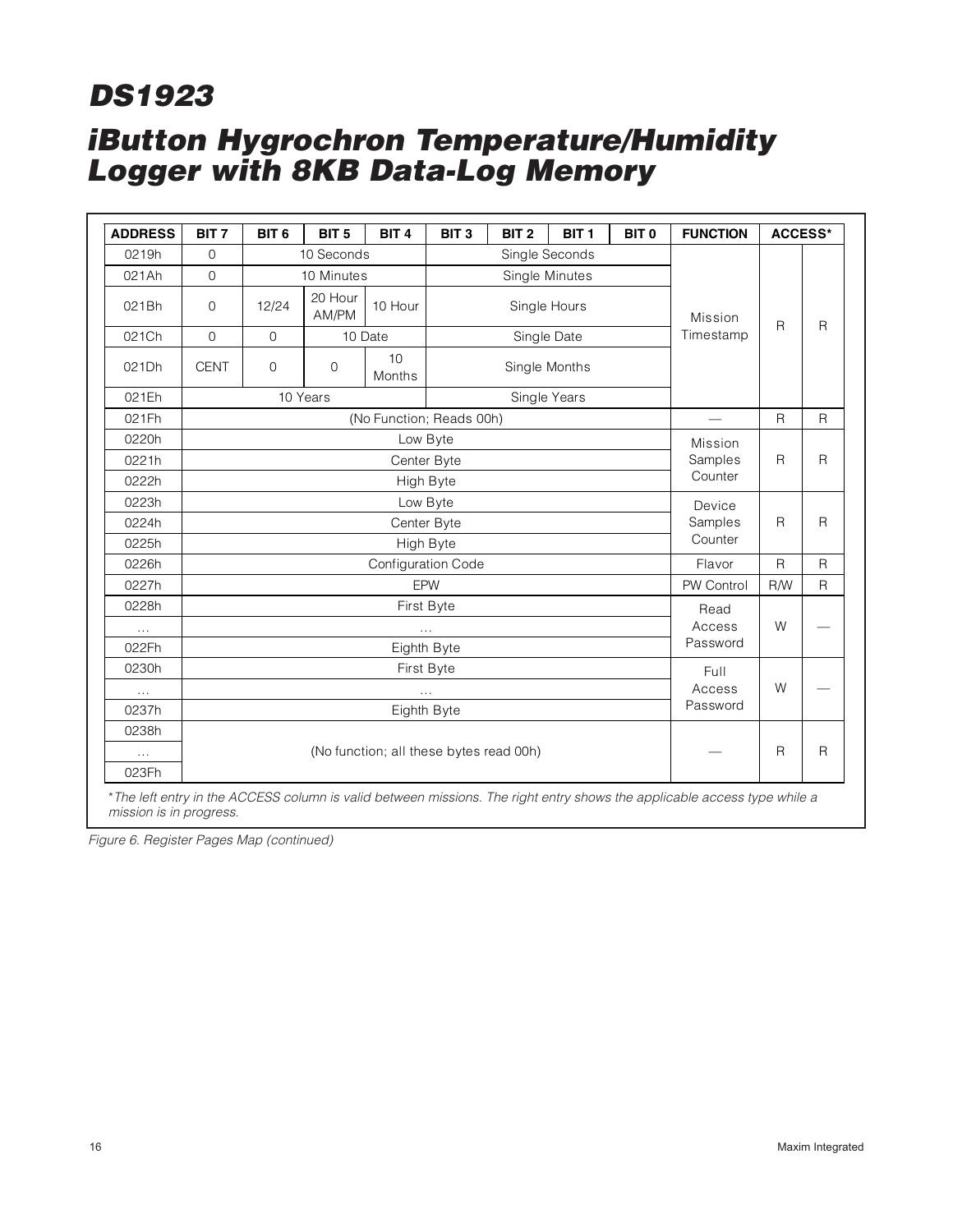### **iButton Hygrochron Temperature/Humidity Logger with 8KB Data-Log Memory**

#### **Sample Rate**

### **Detailed Register Descriptions Timekeeping and Calendar**

The RTC and calendar information is accessed by reading/writing the appropriate bytes in the register page, address 0200h to 0205h. For readings to be valid, all RTC registers must be read sequentially starting at address 0200h. Some of the RTC bits are set to 0. These bits always read 0 regardless of how they are written. The number representation of the RTC registers is binary-coded decimal (BCD) format.

The DS1923's RTC can run in either 12hr or 24hr mode. Bit 6 of the Hours register (address 0202h) is defined as the 12hr or 24hr mode select bit. When high, the 12hr mode is selected. In the 12hr mode, bit 5 is the AM/PM bit with logic 1 being PM. In the 24hr mode, bit 5 is the 20hr bit (20hr to 23hr). The CENT bit, bit 7 of the Months register, can be written by the user. This bit changes its state when the years counter transitions from 99 to 00.

The calendar logic is designed to automatically compensate for leap years. For every year value that is either 00 or a multiple of 4, the device adds a 29th of February. This works correctly up to (but not including) the year 2100.

The content of the Sample Rate register (addresses 0206h, 0207h) specifies the time elapse (in seconds if  $E$ HSS = 1, or minutes if  $E$ HSS = 0) between two temperature/humidity-logging events. The sample rate can be any value from 1 to 16,383, coded as an unsigned 14-bit binary number. If  $E$ HSS = 1, the shortest time between logging events is 1s and the longest (sample rate =  $3$ FFFh) is 4.55hr. If EHSS = 0, the shortest is 1min and the longest time is 273.05hr (sample rate  $=$ 3FFFh). The EHSS bit is located in the RTC Control register at address 0212h. It is important that the user sets the EHSS bit accordingly while setting the Sample Rate register. **Writing a sample rate of 0000h results in a sample rate = 0001h, causing the DS1923 to log the temperature either every minute or every second depending upon the state of the EHSS bit**.

#### **RTC Registers Bitmap**

| <b>ADDRESS</b> | BIT <sub>7</sub> | BIT <sub>6</sub> | BIT <sub>5</sub>             | BIT <sub>4</sub> | BIT <sub>3</sub> | BIT 2 | BIT <sub>1</sub> | <b>BIT 0</b> |  |
|----------------|------------------|------------------|------------------------------|------------------|------------------|-------|------------------|--------------|--|
| 0200h          | 0                |                  | 10 Seconds                   |                  | Single Seconds   |       |                  |              |  |
| 0201h          | 0                |                  | Single Minutes<br>10 Minutes |                  |                  |       |                  |              |  |
| 0202h          | 0                | 12/24            | 20 Hour<br>AM/PM             | 10 Hour          | Single Hours     |       |                  |              |  |
| 0203h          | 0                |                  |                              | 10 Date          | Single Date      |       |                  |              |  |
| 0204h          | <b>CENT</b>      |                  |                              | 10 Months        | Single Months    |       |                  |              |  |
| 0205h          |                  |                  | 10 Years                     |                  | Single Years     |       |                  |              |  |

**Note:** During a mission, there is only read access to these registers. Bit cells marked "0" always read 0 and cannot be written to 1.

#### **Sample Rate Register Bitmap**

| <b>ADDRESS</b> | BIT <sub>7</sub> | BIT <sub>6</sub> | BIT <sub>5</sub> | BIT <sub>4</sub> | BIT <sub>3</sub> | BIT <sub>2</sub> | BIT 1 | <b>BIT 0</b> |  |  |  |
|----------------|------------------|------------------|------------------|------------------|------------------|------------------|-------|--------------|--|--|--|
| 0206h          | Sample Rate Low  |                  |                  |                  |                  |                  |       |              |  |  |  |
| 0207h          |                  |                  | Sample Rate High |                  |                  |                  |       |              |  |  |  |

**Note:** During a mission, there is only read access to these registers. Bit cells marked "0" always read 0 and cannot be written to 1.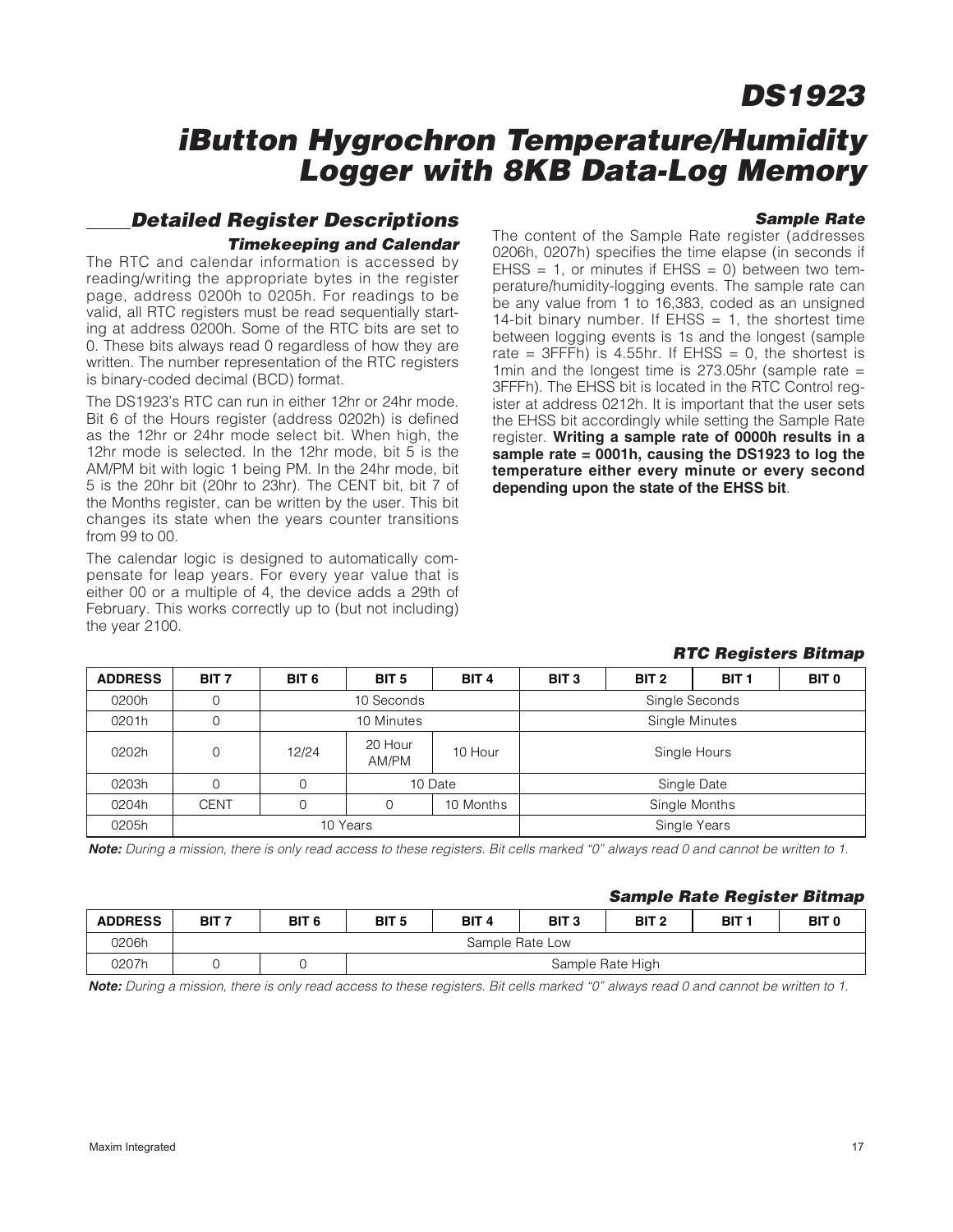## **iButton Hygrochron Temperature/Humidity Logger with 8KB Data-Log Memory**

#### **Temperature Conversion**

The DS1923's temperature range begins at -20°C and ends at +85°C. Temperature values are represented as an 8-bit or 16-bit unsigned binary number with a resolution of 0.5°C in 8-bit mode and 0.0625°C in 16-bit mode.

The higher temperature byte TRH is always valid. In 16-bit mode, only the three highest bits of the lower byte TRL are valid. The five lower bits all read 0. TRL is undefined if the device is in 8-bit temperature mode. An out-of-range temperature reading is indicated as 00h or 0000h when too cold and FFh or FFE0h when too hot.

With TRH and TRL representing the decimal equivalent of a temperature reading, the temperature value is calculated as:

$$
\vartheta(^{\circ}C) = TRH/2 - 41 + TRL/512 (16-bit mode,TLFS = 1, see address 0213h)
$$
\vartheta(^{\circ}C) = TRH/2 - 41 (8-bit mode, TLFS = 0,see address 0213h)
$$
$$

This equation is valid for converting temperature readings stored in the data-log memory as well as for data read from the Latest Temperature Conversion Result register.

To specify the temperature alarm thresholds, the previous equations are resolved to:

$$
TALM = 2 \times \vartheta({}^{\circ}C) + 82
$$

Because the temperature alarm threshold is only one byte, the resolution or temperature increment is limited to 0.5°C. The TALM value must be converted into hexadecimal format before it can be written to one of the Temperature Alarm Threshold registers (Low Alarm address 0208h; High Alarm address 0209h). Independent of the conversion mode (8-bit or 16-bit), only the most significant byte of a temperature conversion is used to determine whether an alarm is generated.

#### **Humidity Conversion**

In addition to temperature, the DS1923 can log humidity data in an 8-bit or 16-bit format. Humidity values are represented as 8-bit or 16-bit unsigned binary numbers with a resolution of 0.64%RH in the 8-bit mode and 0.04%RH in the 16-bit mode.

The DS1923 reads data from its humidity sensor whenever a Forced Conversion command is executed (see the Memory and Control Function Commands section) or during a mission if the device is set up to log humidity data. Regardless of its setup, the DS1923 always reads 16 bits from the humidity sensor. The result of the latest humidity reading is found at address 020Eh (low byte) and 020Fh (high byte). The most significant bit read from the humidity sensor can always be found as H11 at address 020Fh. Due to the 12-bit digital output of the humidity sensor, the lower 4 bits in 16-bit format are undefined.

|                |                            |                  |                     |                  |                    |                  |        | -                 |             |
|----------------|----------------------------|------------------|---------------------|------------------|--------------------|------------------|--------|-------------------|-------------|
| <b>ADDRESS</b> | BIT <sub>7</sub>           | BIT <sub>6</sub> | BIT <sub>5</sub>    | BIT <sub>4</sub> | BIT <sub>3</sub>   | BIT <sub>2</sub> | BIT :  | BIT <sub>0</sub>  | <b>BYTE</b> |
| 020Ch          | T <sub>O</sub><br><u>_</u> | ÷                | $T^{\prime}$<br>1 U |                  |                    |                  |        |                   | TRL         |
| 020Dh          | $T A \cap$                 | TO<br>ت ا        | T8                  | ---              | $\tau$<br><b>b</b> | $-$<br>15        | -<br>4 | $T^{\sim}$<br>. ت | <b>TRH</b>  |

### **Latest Temperature Conversion Result Register Bitmap**

### **Table 1. Temperature Conversion Examples**

| <b>MODE</b> | <b>TRH</b> |                | <b>TRL</b> | $\vartheta$ (°C)               |            |
|-------------|------------|----------------|------------|--------------------------------|------------|
|             | <b>HEX</b> | <b>DECIMAL</b> | <b>HEX</b> | <b>DECIMAL</b>                 |            |
| 8-Bit       | 54h        | 84             |            |                                | 1.U        |
| 8-Bit       | 17h        | 23             |            | $\overbrace{\hspace{25mm}}^{}$ | $-29.5$    |
| $16-Bit$    | 54h        | 84             | 00h        |                                | 1.000      |
| $16-Bit$    | 17h        | 23             | 60h        | 96                             | $-29.3125$ |

|  | <b>Table 2. Temperature Alarm Threshold Examples</b> |  |  |  |
|--|------------------------------------------------------|--|--|--|
|--|------------------------------------------------------|--|--|--|

| $\vartheta$ (°C) | <b>TALM</b> |                |
|------------------|-------------|----------------|
|                  | <b>HEX</b>  | <b>DECIMAL</b> |
| 25.5             | 85h         | 133            |
| $-10.0$          | 3Fh         | 62             |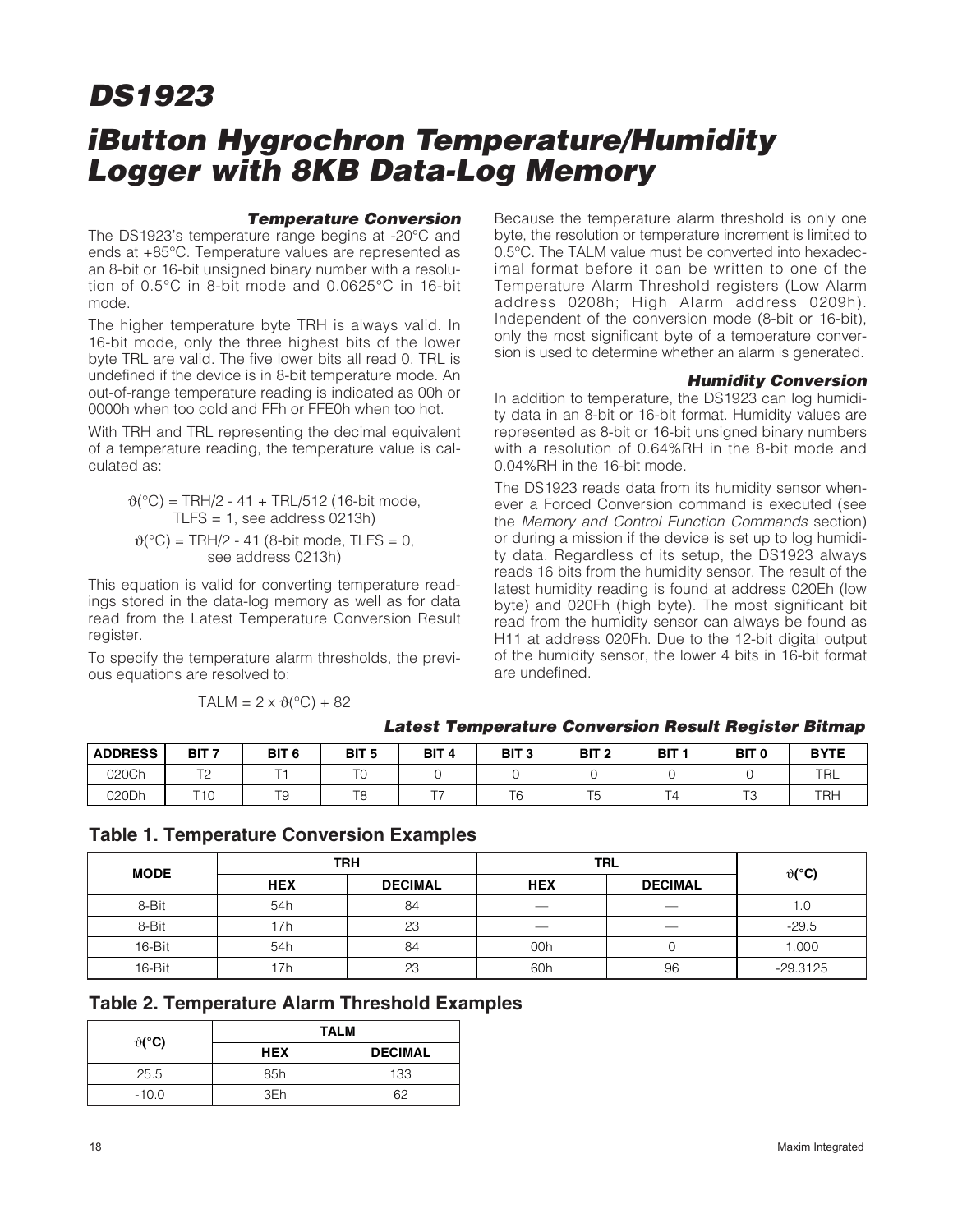### **iButton Hygrochron Temperature/Humidity Logger with 8KB Data-Log Memory**

#### **Latest Humidity Conversion Result Register Bitmap**

| <b>ADDRESS</b> | BIT <sub>7</sub> | BIT <sub>6</sub> | BIT <sub>5</sub> | BIT <sub>4</sub> | BIT <sub>3</sub> | BIT <sub>2</sub> | <b>BIT</b> | BIT <sub>0</sub> | <b>BYTE</b> |
|----------------|------------------|------------------|------------------|------------------|------------------|------------------|------------|------------------|-------------|
| 020Eh          | HЗ               | H <sub>2</sub>   | н.               | НO               |                  |                  |            |                  | <b>HRL</b>  |
| 020Fh          | ۱ + اس           | 110              | H <sub>9</sub>   | H8               |                  | H6               | Н5         | Η4               | <b>HRH</b>  |

During a mission, if humidity logging is enabled, the HRH byte (H11 to H4) is always recorded. The HRL byte is only recorded if the DS1923 is set up for 16-bit humidity logging. The logging mode (8-bit or 16-bit) is selected through the HLFS bit at the Mission Control register, address 0213h.

With HRH and HRL representing the decimal equivalent of a humidity reading, the actual humidity is calculated according to the algorithms shown in the table below.

| 16-BIT MODE, HLFS = $1$                                                                                                              | 8-BIT MODE, HLFS $= 0$          |
|--------------------------------------------------------------------------------------------------------------------------------------|---------------------------------|
| $IVAL = (HRH \times 256 + HRL)/16$<br>Round IVAL <b>down</b> to the nearest integer; this eliminates the<br>undefined 4 bits of HRL. | (N/A)                           |
| $ADVAL$ = IVAL $\times$ 5.02/4096                                                                                                    | $ADVAL$ = HRH $\times$ 5.02/256 |
| $HUMIDITY(%RH) = (ADVAL - 0.958)/0.0307$                                                                                             |                                 |

The result is a raw humidity reading that needs to be corrected to achieve the specified accuracy. See the Software Correction Algorithm for Humidity section for further details.

To specify the humidity alarm thresholds, the equation needs to be resolved to:

> ADVAL = HUMIDITY(%RH) x 0.0307 + 0.958 HALM = ADVAL x 256/5.02

Round HALM to the nearest integer.

The HALM value needs to be converted into hexadecimal before it can be written to one of the Humidity Alarm Threshold registers (Low Alarm address 020Ah; High Alarm address 020Bh). Independent of the conversion mode (8-bit or 16-bit), only the most significant byte of a humidity conversion is used to determine whether an alarm is generated. The alarm thresholds are applied to the raw humidity readings. Therefore, if software correction is used, the effect of the software correction is to be reversed before calculating a humidity alarm threshold. For example, let the desired alarm threshold be 60%RH. The 60% threshold may correspond to a raw reading of 65%RH (i.e., before correction). To set a 60%RH (after correction) threshold, the HALM value then needs to be calculated for 65%RH.

These examples do not include the effects of software correction.

### **Table 3. Humidity Conversion Examples**

| <b>MODE</b> | <b>HRH</b>       |                | <b>HRL</b> | <b>HUMIDITY (%RH)</b> |       |
|-------------|------------------|----------------|------------|-----------------------|-------|
|             | <b>HEX</b>       | <b>DECIMAL</b> | <b>HEX</b> | <b>DECIMAL</b>        |       |
| 8-bit       | B <sub>5</sub> h | 181            |            | __                    | 84.41 |
| 8-bit       | 67h              | 103            |            |                       | 34.59 |
| 16-bit      | B <sub>5</sub> h | 181            | C0h        | 192                   | 84.89 |
| 16-bit      | 67h              | 103            | 30h        | 48                    | 34.70 |

|  |  |  | <b>Table 4. Humidity Alarm Threshold Examples</b> |  |
|--|--|--|---------------------------------------------------|--|
|--|--|--|---------------------------------------------------|--|

| <b>HUMIDITY (%RH)</b> |     | <b>HALM</b>    |
|-----------------------|-----|----------------|
|                       | HEX | <b>DECIMAL</b> |
| 65                    | 97h | 151            |
| 25                    | 58h | 88             |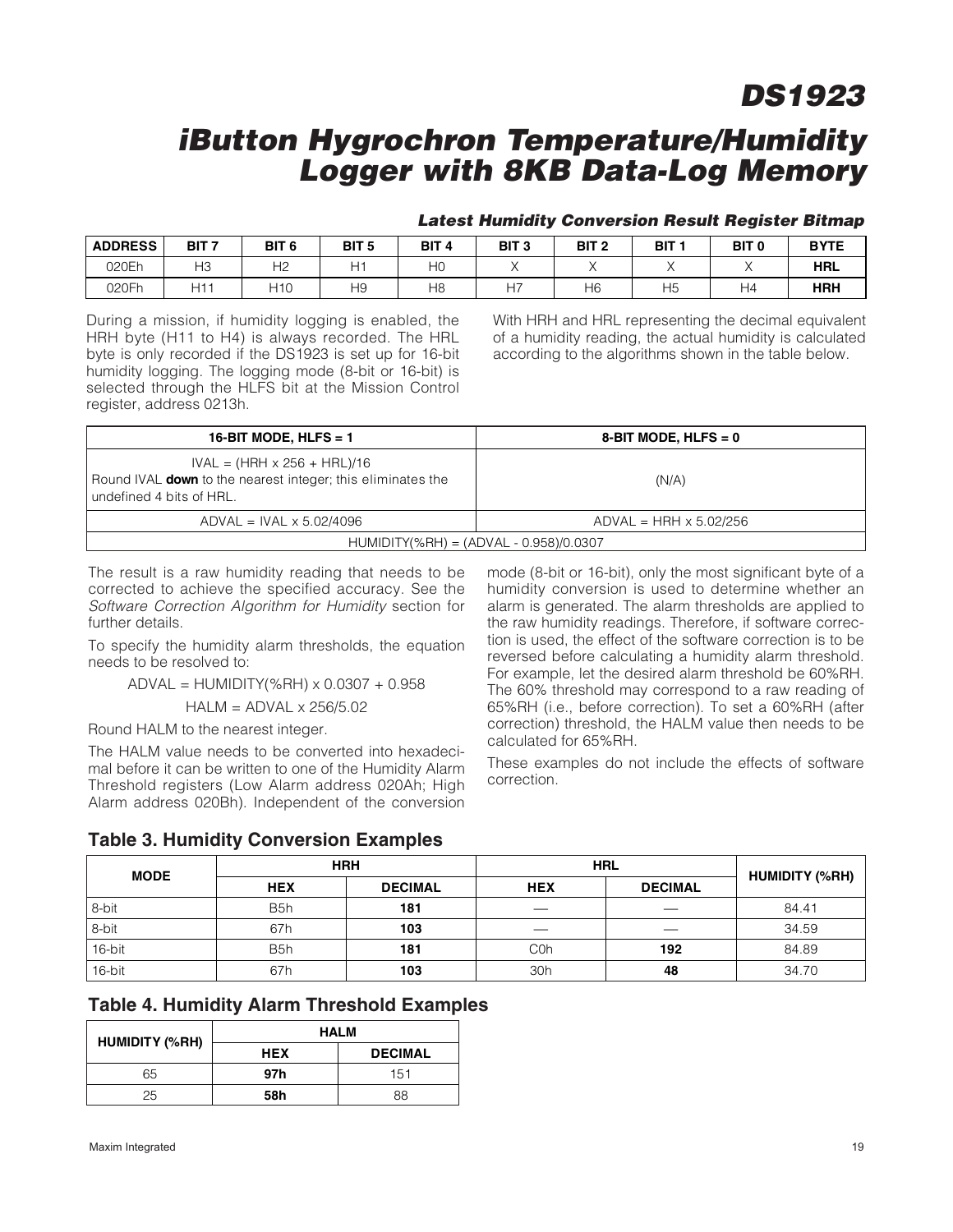### **iButton Hygrochron Temperature/Humidity Logger with 8KB Data-Log Memory**

#### **Temperature Sensor Control Register Bitmap**

| <b>ADDRESS</b> | BIT <sub>7</sub> | BIT <sub>6</sub> | DIT E<br>ט ום | BIT | BIT <sub>3</sub> | BIT <sub>2</sub> | DIT.<br>ы         | BIT (   |
|----------------|------------------|------------------|---------------|-----|------------------|------------------|-------------------|---------|
| 0210h          |                  |                  |               |     |                  |                  | <b>ETHA</b><br>ΗF | --<br>_ |

**Note:** During a mission, there is only read access to this register. Bits 2 to 7 have no function. They always read 0 and cannot be written to 1.

#### **Humidity Sensor Control Register Bitmap**

| <b>ADDRESS</b>   | BIT <sub>7</sub> | BIT <sub>6</sub> | <b>BIT</b> F | BIT <sub>4</sub> | BIT <sub>3</sub> | BIT <sub>2</sub> | BIT         | BIT <sub>(</sub> |
|------------------|------------------|------------------|--------------|------------------|------------------|------------------|-------------|------------------|
| 2211h<br>UZ<br>. |                  |                  |              |                  |                  |                  | <b>EHHA</b> | EHL.             |

**Note:** During a mission, there is only read access to this register. Bits 2 to 7 have no function. They always read 1 and cannot be written to 0.

#### **RTC Control Register Bitmap**

| <b>ADDRESS</b> | BIT <sub>7</sub> | BIT <sub>6</sub> | BIT <sub>5</sub> | BIT <sub>4</sub> | BIT <sub>3</sub> | BIT 2 | BIT         | BIT (       |
|----------------|------------------|------------------|------------------|------------------|------------------|-------|-------------|-------------|
| 0212h          |                  |                  |                  |                  |                  |       | <b>EHSS</b> | <b>EOSC</b> |

**Note:** During a mission, there is only read access to this register. Bits 2 to 7 have no function. They always read 0 and cannot be written to 1.

#### **Temperature Sensor Alarm**

The DS1923 has two Temperature Alarm Threshold registers (address 0208h, 0209h) to store values that determine whether a critical temperature has been reached. A temperature alarm is generated if the device measures an alarming temperature and the alarm signaling is enabled. The bits ETLA and ETHA that enable the temperature alarm are located in the Temperature Sensor Control register. The temperature alarm flags TLF and THF are found in the Alarm Status register at address 0214h.

**Bit 1: Enable Temperature High Alarm (ETHA).** This bit controls whether, during a mission, the temperature high alarm flag (THF) can be set, if a temperature conversion results in a value equal to or higher than the value in the Temperature High Alarm Threshold register. If ETHA is 1, temperature high alarms are enabled. If ETHA is 0, temperature high alarms are not generated.

**Bit 0: Enable Temperature Low Alarm (ETLA).** This bit controls whether, during a mission, the temperature low alarm flag (TLF) can be set, if a temperature conversion results in a value equal to or lower than the value in the Temperature Low Alarm Threshold register. If ETLA is 1, temperature low alarms are enabled. If ETLA is 0, temperature low alarms are not generated.

#### **Humidity Alarm**

The DS1923 has two Humidity Alarm Threshold registers (address 020Ah, 020Bh) to store values that determine whether humidity readings can generate an alarm. Such an alarm is generated if the humidity data read from the sensor qualifies for an alarm and the

alarm signaling is enabled. The bits EHLA and EHHA that enable the humidity alarm are located in the Humidity Sensor Control register. The corresponding alarm flags HLF and HHF are found in the Alarm Status register at address 0214h.

**Bit 1: Enable Humidity High Alarm (EHHA).** This bit controls whether, during a mission, the humidity high alarm flag (HHF) can be set, if a value from the humidity sensor is equal to or higher than the value in the Humidity High Alarm Threshold register. If EHHA is 1, humidity high alarms are enabled. If EHHA is 0, humidity high alarms are not generated.

**Bit 0: Enable Humidity Low Alarm (EHLA).** This bit controls whether, during a mission, the humidity low alarm flag (HLF) can be set, if a value from the humidity sensor is equal to or lower than the value in the Humidity Low Alarm Threshold register. If EHLA is 1, humidity low alarms are enabled. If EHLA is 0, humidity low alarms are not generated.

#### **RTC Control**

To minimize the power consumption of a DS1923, the RTC oscillator should be turned off when the device is not in use. The oscillator on/off bit is located in the RTC Control register. This register also includes the EHSS bit, which determines whether the sample rate is specified in seconds or minutes.

**Bit 1: Enable High-Speed Sample (EHSS).** This bit controls the speed of the sample rate counter. When set to logic 0, the sample rate is specified in minutes. When set to logic 1, the sample rate is specified in seconds.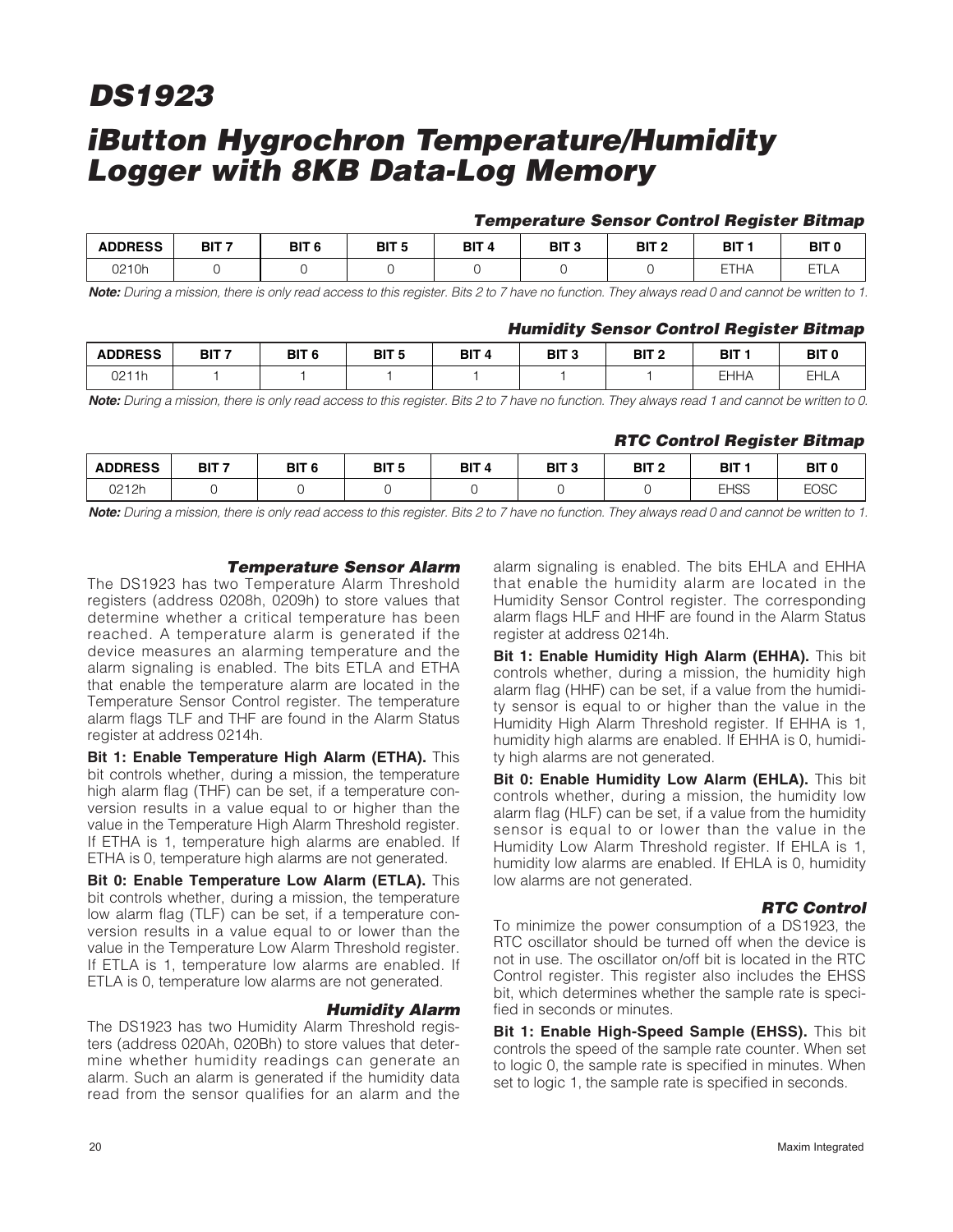### **iButton Hygrochron Temperature/Humidity Logger with 8KB Data-Log Memory**

**Bit 0: Enable Oscillator (EOSC).** This bit controls the crystal oscillator of the RTC. When set to logic 1, the oscillator starts. When written to logic 0, the oscillator stops and the device is in a low-power data-retention mode. This bit must be 1 for normal operation. A Forced Conversion or Start Mission command automatically starts the RTC by changing the EOSC bit to logic 1.

#### **Mission Control**

The DS1923 is set up for its operation by writing appropriate data to its special function registers, which are located in the two register pages. The settings in the Mission Control register determine whether temperature and/or humidity is logged, which format (8 or 16 bits) applies, and whether old data can be overwritten by new data once the data-log memory is full. An additional control bit can be set to tell the DS1923 to wait with logging data until a temperature alarm is encountered.

**Bit 5: Start Mission Upon Temperature Alarm (SUTA).** This bit specifies whether a mission begins immediately (includes delayed start) or if a temperature alarm is required to start the mission. If this bit is 1, the device performs an 8-bit temperature conversion at the selected sample rate and begins with data logging only if an alarming temperature (high alarm or low alarm) was found. The first logged temperature is when the alarm occurred. However, the Mission Samples Counter does not increment. The start upon temperature alarm function is only available if temperature logging is enabled ( $ETL = 1$ ).

**Bit 4: Rollover Control (RO).** This bit controls whether, during a mission, the data-log memory is overwritten with new data or whether data logging is stopped once the data-log memory is full. Setting this bit to 1 enables the rollover and data logging continues at the beginning, overwriting previously collected data. If this bit is 0, the logging and conversions stop once the data-log memory is full. However, the RTC continues to run and the MIP bit remains set until the Stop Mission command is performed.

**Bit 3: Humidity Logging Format Selection (HLFS).** This bit specifies the format used to store humidity readings in the data-log memory. If this bit is 0, the data is stored in 8-bit format. If this bit is 1, the 16-bit format is used (higher resolution). With 16-bit format, the most significant byte is stored at the lower address.

**Bit 2: Temperature Logging Format Selection (TLFS).** This bit specifies the format used to store temperature readings in the data-log memory. If this bit is 0, the data is stored in 8-bit format. If this bit is 1, the 16-bit format is used (higher resolution). With 16-bit format, the most significant byte is stored at the lower address.

**Bit 1: Enable Humidity Logging (EHL).** To set up the DS1923 for a humidity-logging mission, this bit must be set to logic 1. If temperature and humidity logging are enabled, the recorded humidity values begin at address 2000h (TLFS = HLFS) or  $1A00h$  (TLFS = 0; HLFS = 1) or 2400h (TLFS = 1; HLFS = 0). If only humidity logging is enabled, the recorded values are stored starting at address 1000h. Since humidity data has little scientific value without knowing the temperature, typically both humidity and temperature logging are enabled (i.e., ETL and EHL are set to 1).

**Bit 0: Enable Temperature Logging (ETL).** To set up the device for a temperature-logging mission, this bit must be set to logic 1. To successfully start a mission, ETL or EHL must be 1. If temperature logging is enabled, the recorded temperature values are always stored starting at address 1000h.

#### **Mission Control Register Bitmap**

| <b>ADDRESS</b> | BIT <sub>7</sub> | BIT <sub>6</sub> | BIT <sub>5</sub>           | BIT <sub>4</sub> | BIT <sub>3</sub>      | BIT <sub>2</sub>                        | BIT      | <b>BIT</b> |
|----------------|------------------|------------------|----------------------------|------------------|-----------------------|-----------------------------------------|----------|------------|
|                |                  |                  | $\sim$                     |                  |                       |                                         |          |            |
| 0213h          |                  |                  | $\sim$<br><b>.</b><br>ו טט | RO               | ЕS<br>HL.<br><b>ب</b> | $\overline{\phantom{0}}$<br>-<br>$\sim$ | ⊥∟<br>-- | EТ<br>드트   |

**Note:** During a mission, there is only read access to this register. Bits 6 and 7 have no function. They always read 1 and cannot be written to 0.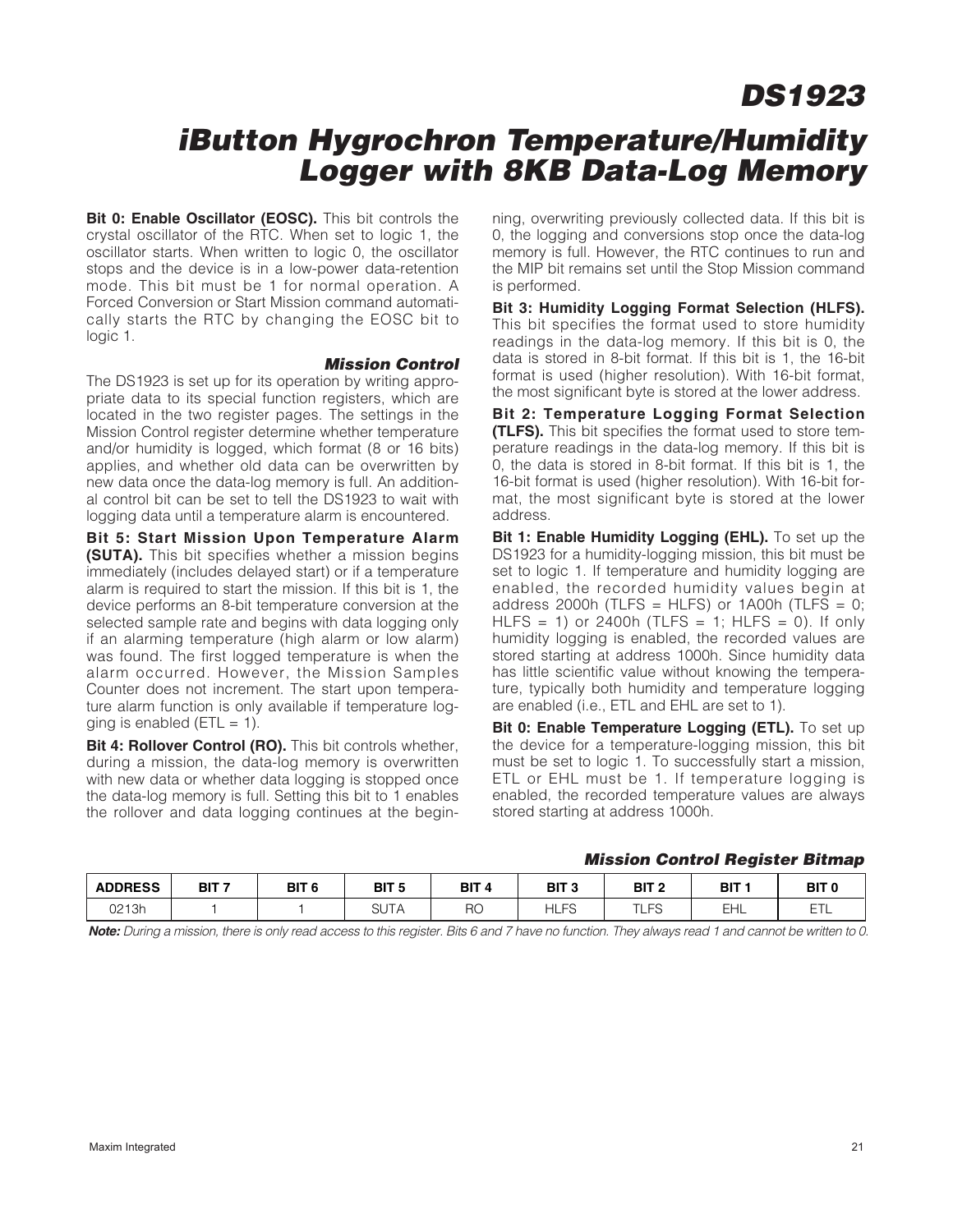### **iButton Hygrochron Temperature/Humidity Logger with 8KB Data-Log Memory**

#### **Alarm Status Register Bitmap**

| <b>ADDRESS</b> | BIT <sub>7</sub> | BIT <sub>6</sub> | BIT <sub>5</sub> | BIT <sub>4</sub><br>--- | BIT <sub>3</sub> | BIT <sub>2</sub> | BIT | BIT (    |
|----------------|------------------|------------------|------------------|-------------------------|------------------|------------------|-----|----------|
| 0214h          | <b>BOR</b>       |                  |                  |                         | ⊣HF              | -11<br>℡         | THF | T<br>1 L |

**Note:** There is only read access to this register. Bits 4 to 6 have no function. They always read 1. All five alarm status bits are cleared simultaneously when the Clear Memory command is invoked. See the Memory and Control Function Commands section for details.

#### **General Status Register Bitmap**

| <b>ADDRESS</b> | BIT <sub>7</sub> | BIT <sub>6</sub> | BIT <sub>5</sub> | BIT <sub>4</sub> | BIT <sub>3</sub>          | BIT <sub>2</sub> | BIT        | BIT <sub>0</sub> |
|----------------|------------------|------------------|------------------|------------------|---------------------------|------------------|------------|------------------|
| 0215h          |                  |                  |                  | WFTA             | <b>MEMCLF</b><br><b>R</b> |                  | <b>MIP</b> |                  |

**Note:** There is only read access to this register. Bits 0, 2, 5, 6, and 7 have no function.

### **Alarm Status**

The fastest way to determine whether a programmed temperature or humidity threshold was exceeded during a mission is through reading the Alarm Status register. In a networked environment that contains multiple DS1923 devices, the devices that encountered an alarm can quickly be identified by means of the Conditional Search ROM command (see the 1-Wire ROM Function Commands section). The humidity and temperature alarm only occurs if enabled (see the Temperature Sensor Alarm and Humidity Alarm sections). The BOR alarm is always enabled.

**Bit 7: Battery-On Reset Alarm (BOR).** If this bit reads 1, the device has performed a power-on reset. This indicates that the device has experienced a shock big enough to interrupt the internal battery power supply. The device can still appear functional, but it has lost its factory calibration. Any data found in the data-log memory should be disregarded.

**Bit 3: Humidity High Alarm Flag (HHF).** If this bit reads 1, there was at least one humidity reading during a mission revealing a value equal to or higher than the value in the Humidity High Alarm register. A forced conversion can affect the HHF bit.

**Bit 2: Humidity Low Alarm Flag (HLF).** If this bit reads 1, there was at least one humidity reading during a mission revealing a value equal to or lower than the value in the Humidity Low Alarm register. A forced conversion can affect the HLF bit.

**Bit 1: Temperature High Alarm Flag (THF).** If this bit reads 1, there was at least one temperature conversion during a mission revealing a temperature equal to or higher than the value in the Temperature High Alarm register. A forced conversion can affect the THF bit. This bit can also be set with the initial alarm in the SUTA = 1 mode.

**Bit 0: Temperature Low Alarm Flag (TLF).** If this bit reads 1, there was at least one temperature conversion during a mission revealing a temperature equal to or lower than the value in the Temperature Low Alarm register. A forced conversion can affect the TLF bit. This bit can also be set with the initial alarm in the SUTA  $= 1$ mode.

#### **General Status**

The information in the General Status register tells the host computer whether a mission-related command was executed successfully. Individual status bits indicate whether the DS1923 is performing a mission, waiting for a temperature alarm to trigger the logging of data or whether the data from the latest mission has been cleared.

**Bit 4: Waiting for Temperature Alarm (WFTA).** If this bit reads 1, the mission start upon temperature alarm was selected and the Start Mission command was successfully executed, but the device has not yet experienced the temperature alarm. This bit is cleared after a temperature alarm event, but is not affected by the Clear Memory command. Once set, WFTA remains set if a mission is stopped before a temperature alarm occurs. To clear WFTA manually before starting a new mission, set the high temperature alarm (address 0209h) to -40°C and perform a forced conversion.

**Bit 3: Memory Cleared (MEMCLR).** If this bit reads 1, the Mission Timestamp, Mission Samples Counter, and all the alarm flags of the Alarm Status register have been cleared in preparation of a new mission. Executing the Clear Memory command clears these memory sections. The MEMCLR bit returns to 0 as soon as a new mission is started by using the Start Mission command. The memory must be cleared for a mission to start.

**Bit 1: Mission in Progress (MIP).** If this bit reads 1, the device has been set up for a mission and this mission is still in progress. The MIP bit returns from logic 1 to logic 0 when a mission is ended. See the Start Mission [with Password] [CCh] and Stop Mission [with Password] [33h] sections.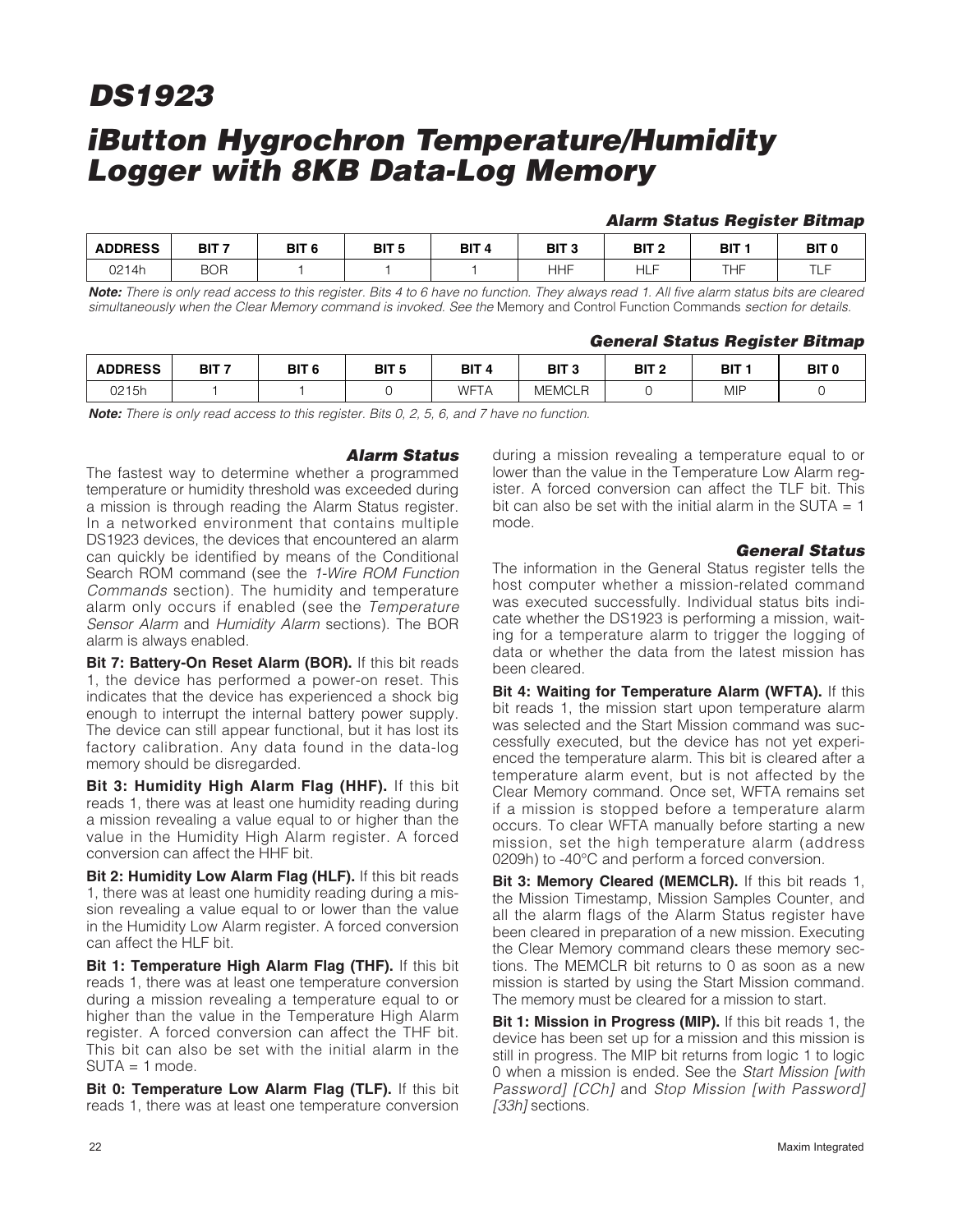### **iButton Hygrochron Temperature/Humidity Logger with 8KB Data-Log Memory**

#### **Mission Start Delay Counter Register Bitmap**

| <b>ADDRESS</b> | BIT <sub>7</sub> | BIT <sub>6</sub>  | BIT <sub>5</sub> | BIT <sub>4</sub> | BIT <sub>3</sub> | BIT <sub>2</sub> | BIT <sub>1</sub> | BIT <sub>0</sub> |  |
|----------------|------------------|-------------------|------------------|------------------|------------------|------------------|------------------|------------------|--|
| 0216h          |                  | Delay Low Byte    |                  |                  |                  |                  |                  |                  |  |
| 0217h          |                  | Delay Center Byte |                  |                  |                  |                  |                  |                  |  |
| 0218h          |                  | Delay High Byte   |                  |                  |                  |                  |                  |                  |  |

**Note:** During a mission, there is only read access to this register.

### **Mission Timestamp Register Bitmap** ADDRESS | BIT7 | BIT6 | BIT5 | BIT4 | BIT3 | BIT2 | BIT1 | BIT0 0219h 0 10 Seconds 219h 3ingle Seconds 021Ah 0 10 Minutes 10 Minutes Single Minutes 021Bh 0 12/24 20 Hours 20 Hours 10 Hours | Single Hours | Single Hours | Single Hours | Single Hours | Single Hours | Single Hours | Single Hours | Single Hours | Single Hours | Single Hours | Single Hours | Single Hours | Single Hours | Single 021Ch 0 0 0 10 Date 1 Single Date 021Dh | CENT | 0 | 0 | 10 Months | Single Months 021Eh | 10 Years Single Years Single Years Single Years Single Years Single Years

**Note:** There is only read access to this register.

#### **Mission Samples Counter Register Bitmap**

| <b>ADDRESS</b> | BIT <sub>7</sub> | BIT <sub>6</sub> | BIT <sub>5</sub> | BIT <sub>4</sub> | BIT <sub>3</sub> | BIT <sub>2</sub> | BIT <sub>1</sub> | BIT <sub>0</sub> |  |
|----------------|------------------|------------------|------------------|------------------|------------------|------------------|------------------|------------------|--|
| 0220h          |                  | Low Byte         |                  |                  |                  |                  |                  |                  |  |
| 0221h          |                  | Center Byte      |                  |                  |                  |                  |                  |                  |  |
| 0222h          |                  | High Byte        |                  |                  |                  |                  |                  |                  |  |

**Note:** There is only read access to this register. Note that when both the internal temperature and humidity logging are enabled, the two log readings are counted as one event in the Mission Samples Counter and Device Samples Counter.

#### **Mission Start Delay**

The content of the Mission Start Delay Counter register tells how many minutes must expire from the time a mission was started until the first measurement of the mission takes place (SUTA  $= 0$ ) or until the device starts testing the temperature for a temperature alarm (SUTA = 1). The Mission Start Delay register is stored as an unsigned 24-bit integer number. The maximum delay is 16,777,215min, equivalent to 11,650 days or roughly 31yr. If the start delay is nonzero and the SUTA bit is set to 1, first the delay must expire before the device starts testing for temperature alarms to begin logging data.

For a typical mission, the Mission Start Delay is 0. If a mission is too long for a single DS1923 to store all readings at the selected sample rate, one can use several devices and set the Mission Start Delay for the second device to start recording as soon as the memory of the first device is full, and so on. The RO bit in the Mission Control register (address 0213h) must be set to 0 to prevent overwriting of collected data once the data-log memory is full.

#### **Mission Timestamp**

The Mission Timestamp register indicates the date and time of the first temperature and humidity sample of the mission. There is only read access to the Mission Timestamp register.

#### **Mission Progress Indicator**

Depending on settings in the Mission Control register (address 0213h), the DS1923 logs temperature and/or humidity in 8-bit or 16-bit format. The description of the ETL and EHL bit explains where the device stores data in its data-log memory. The Mission Samples Counter register together with the starting address and the logging format (8 or 16 bits) provide the information to identify valid blocks of data that have been gathered during the current (MIP = 1) or latest mission (MIP = 0). See the Data-Log Memory Usage section for an illustration. Note that when SUTA = 1, the Mission Samples Counter does not increment when the first sample is logged.

The number read from the Mission Samples Counter indicates how often the DS1923 woke up during a mission to measure temperature and/or humidity. The number format is 24-bit unsigned integer. The Mission Samples Counter is reset through the Clear Memory command.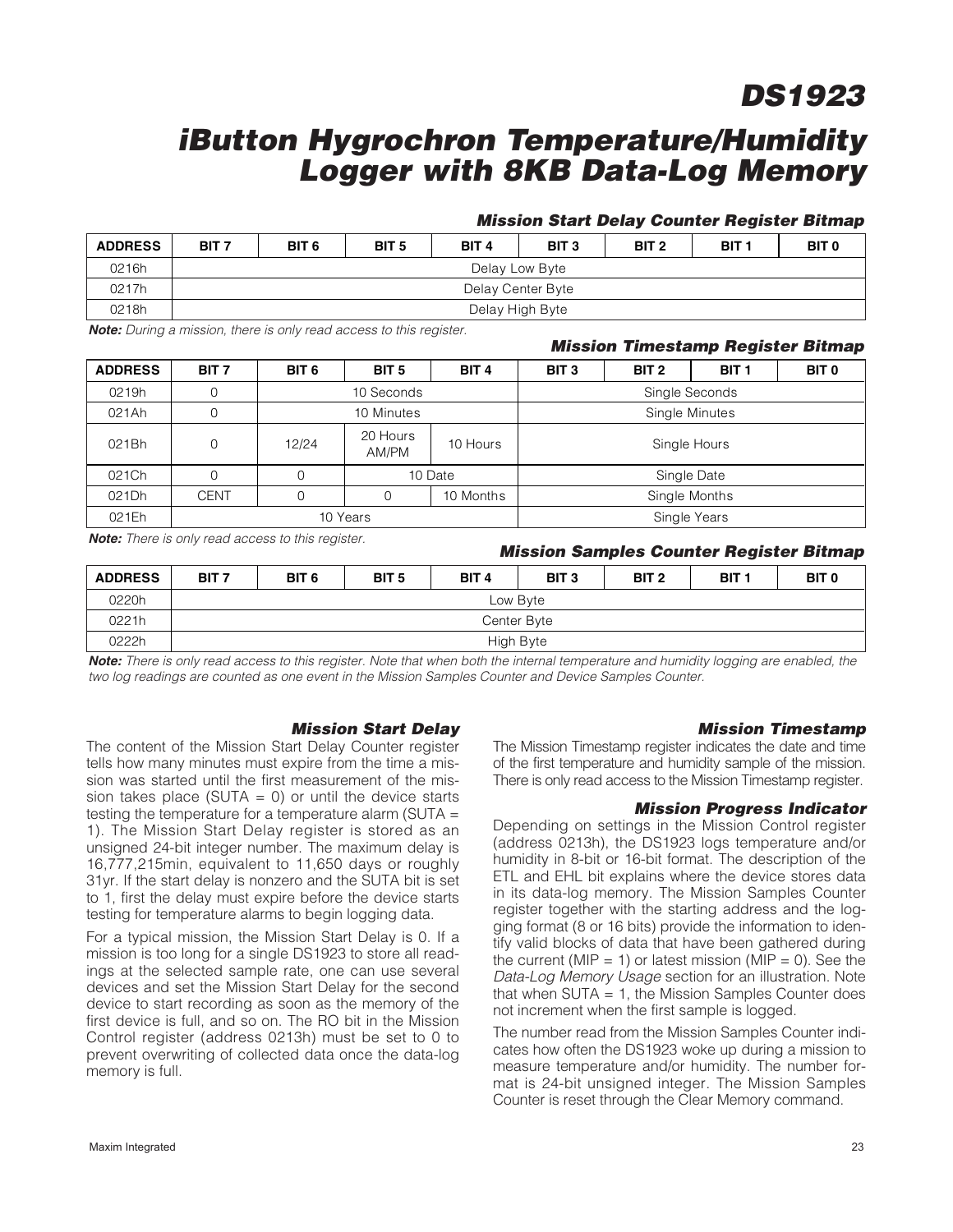### **iButton Hygrochron Temperature/Humidity Logger with 8KB Data-Log Memory**

#### **Device Samples Counter Register Bitmap**

| <b>ADDRESS</b> | BIT <sub>7</sub> | BIT <sub>6</sub> | BIT <sub>5</sub> | BIT <sub>4</sub> | BIT <sub>3</sub> | BIT <sub>2</sub> | BIT <sub>1</sub> | BIT <sub>0</sub> |  |
|----------------|------------------|------------------|------------------|------------------|------------------|------------------|------------------|------------------|--|
| 0223h          |                  | Low Byte         |                  |                  |                  |                  |                  |                  |  |
| 0224h          |                  | Center Byte      |                  |                  |                  |                  |                  |                  |  |
| 0225h          |                  | High Byte        |                  |                  |                  |                  |                  |                  |  |

**Note:** There is only read access to this register.

#### **Device Configuration Register Bitmap**

| <b>ADDRESS</b> | BIT <sub>7</sub> | BIT <sub>6</sub> | BIT <sub>5</sub> | BIT <sub>4</sub> | BIT <sub>3</sub> | BIT <sub>2</sub> | BIT <sub>1</sub> | BIT 0 | <b>PART</b>    |
|----------------|------------------|------------------|------------------|------------------|------------------|------------------|------------------|-------|----------------|
|                |                  |                  |                  |                  |                  |                  |                  |       | <b>DS2422</b>  |
|                |                  |                  |                  |                  |                  |                  |                  |       | <b>DS1923</b>  |
| 0226h          |                  |                  |                  |                  |                  |                  |                  |       | <b>DS1922L</b> |
|                |                  |                  |                  |                  |                  |                  |                  |       | <b>DS1922T</b> |
|                |                  |                  |                  |                  |                  |                  |                  |       | <b>DS1922E</b> |

**Note:** There is only read access to this register.

#### **Password Control Register Bitmap**

| <b>ADDRESS</b> | BIT <sub>7</sub> | BIT <sub>6</sub> | BIT <sub>5</sub> | BIT<br>o | י דום<br>ык | BIT <sub>2</sub> | <b>BIT</b> | BIT 1 |
|----------------|------------------|------------------|------------------|----------|-------------|------------------|------------|-------|
| 0227h          |                  | <b>EPW</b>       |                  |          |             |                  |            |       |

**Note:** During a mission, there is only read access to this register.

#### **Other Indicators**

The Device Samples Counter register is similar to the Mission Samples Counter register. During a mission this counter increments whenever the DS1923 wakes up to measure and log data and when the device is testing for a temperature alarm in Start Mission Upon Temperature Alarm mode. Between missions, the counter increments whenever the Forced Conversion command is executed. This way the Device Samples Counter register functions like a gas gauge for the battery that powers the iButton device.

The Device Samples Counter register is reset to zero when the iButton device is assembled. The number format is 24-bit unsigned integer. The maximum number that can be represented in this format is 16,777,215. Due to the calibration and tests at the factory, new devices can have a count value of up to 35,000. The typical value is well below 10,000.

The code in the Device Configuration register allows the master to distinguish between the DS2422 chip and different versions of the DS1922 devices. The Device Configuration Register Bitmap table shows the codes assigned to the various devices.

#### **Security by Password**

The DS1923 is designed to use two passwords that control read access and full access. Reading from or writing to the scratchpad as well as the Forced Conversion command does not require a password. The password must be transmitted immediately after the command code of the memory or control function. If password checking is enabled, the password transmitted is compared to the passwords stored in the device. The data pattern stored in the Password Control register determines whether password checking is enabled.

To enable password checking, the EPW bits need to form a binary pattern of 10101010 (AAh). The default pattern of EPW is different from AAh. If the EPW pattern is different from AAh, any pattern is accepted as long as it has a length of exactly 64 bits. Once enabled, changing the passwords and disabling password checking requires the knowledge of the current fullaccess password.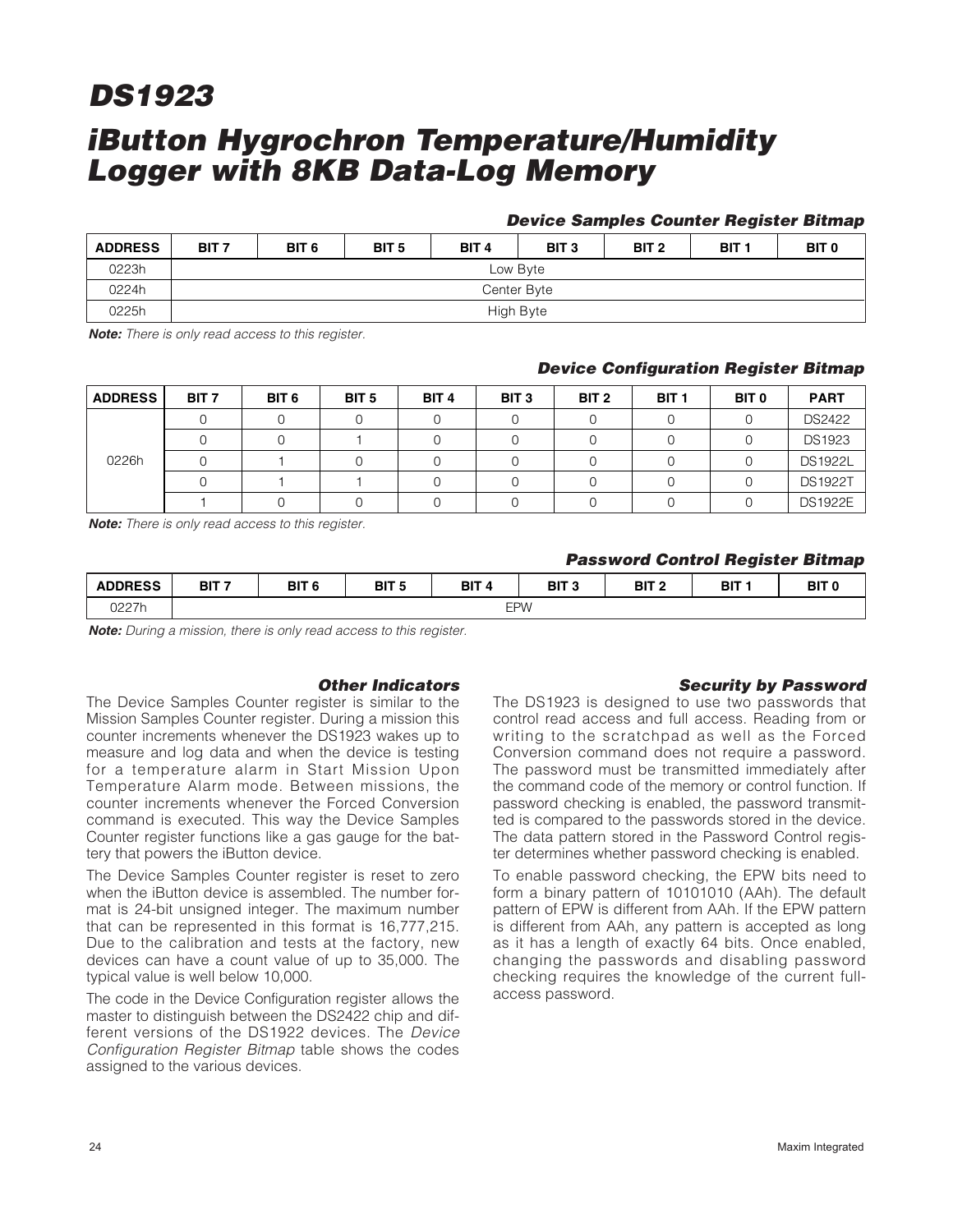## **iButton Hygrochron Temperature/Humidity Logger with 8KB Data-Log Memory**

| <b>ADDRESS</b> | BIT <sub>7</sub> | BIT <sub>6</sub> | BIT <sub>5</sub> | BIT <sub>4</sub> | BIT <sub>3</sub> | BIT <sub>2</sub> | BIT <sub>1</sub> | BIT <sub>0</sub> |
|----------------|------------------|------------------|------------------|------------------|------------------|------------------|------------------|------------------|
| 0228h          | RP7              | RP <sub>6</sub>  | RP <sub>5</sub>  | RP4              | RP3              | RP <sub>2</sub>  | RP <sub>1</sub>  | RP <sub>0</sub>  |
| 0229h          | <b>RP15</b>      | <b>RP14</b>      | <b>RP13</b>      | <b>RP12</b>      | <b>RP11</b>      | <b>RP10</b>      | RP <sub>9</sub>  | RP <sub>8</sub>  |
| $\cdots$       | $\cdots$         |                  |                  |                  |                  |                  |                  |                  |
| 022Eh          | <b>RP55</b>      | <b>RP54</b>      | <b>RP53</b>      | <b>RP52</b>      | <b>RP51</b>      | <b>RP50</b>      | <b>RP49</b>      | <b>RP48</b>      |
| 022Fh          | <b>RP63</b>      | <b>RP62</b>      | <b>RP61</b>      | <b>RP60</b>      | <b>RP59</b>      | <b>RP58</b>      | <b>RP57</b>      | <b>RP56</b>      |

### **Read-Access Password Register Bitmap**

**Note:** There is only write access to this register. Attempting to read the password reports all zeros. The password cannot be changed while a mission is in progress.

| <b>ADDRESS</b> | BIT <sub>7</sub> | BIT <sub>6</sub> | BIT <sub>5</sub> | BIT <sub>4</sub> | BIT <sub>3</sub> | BIT <sub>2</sub> | BIT <sub>1</sub> | BIT <sub>0</sub> |
|----------------|------------------|------------------|------------------|------------------|------------------|------------------|------------------|------------------|
| 0230h          | FP7              | FP <sub>6</sub>  | FP <sub>5</sub>  | FP4              | FP3              | FP <sub>2</sub>  | FP <sub>1</sub>  | FP <sub>0</sub>  |
| 0231h          | <b>FP15</b>      | <b>FP14</b>      | <b>FP13</b>      | <b>FP12</b>      | <b>FP11</b>      | <b>FP10</b>      | FP <sub>9</sub>  | FP <sub>8</sub>  |
| $\cdots$       |                  |                  |                  | .                |                  |                  |                  |                  |
| 0236h          | FP55             | FP54             | <b>FP53</b>      | <b>FP52</b>      | FP <sub>51</sub> | <b>FP50</b>      | FP49             | <b>FP48</b>      |
| 0237h          | FP63             | FP62             | <b>FP61</b>      | <b>FP60</b>      | <b>FP59</b>      | <b>FP58</b>      | <b>FP57</b>      | <b>FP56</b>      |

#### **Full-Access Password Register Bitmap**

**Note:** There is only write access to this register. Attempting to read the password reports all zeros. The password cannot be changed while a mission is in progress.

**Before enabling password checking, passwords for read-only access as well as for full access (read/write/control) must be written to the password registers. Setting up a password or enabling/disabling the password checking is done in the same way as writing data to a memory location; only the address is different. Since they are located in the same memory page, both passwords can be redefined at the same time.**

The Read Access Password must be transmitted exactly in the sequence RP0, RP1…RP62, RP63. This password only applies to the Read Memory with CRC command. The DS1923 delivers the requested data only if the password transmitted by the master was correct or if password checking is not enabled.

The Full Access Password must be transmitted exactly in the sequence FP0, FP1…FP62, FP63. It affects the commands Read Memory with CRC, Copy Scratchpad, Clear Memory, Start Mission, and Stop Mission. The DS1923 executes the command only if the password transmitted by the master was correct or if password checking is not enabled.

Due to the special behavior of the write-access logic, the Password Control register and both passwords must be written at the same time. When setting up new passwords, always verify (read back) the scratchpad before sending the Copy Scratchpad command. After a new password is successfully copied from the scratchpad to its memory location, erase the scratchpad by filling it with new data (Write Scratchpad command). Otherwise, a copy of the passwords remains in the scratchpad for public read access.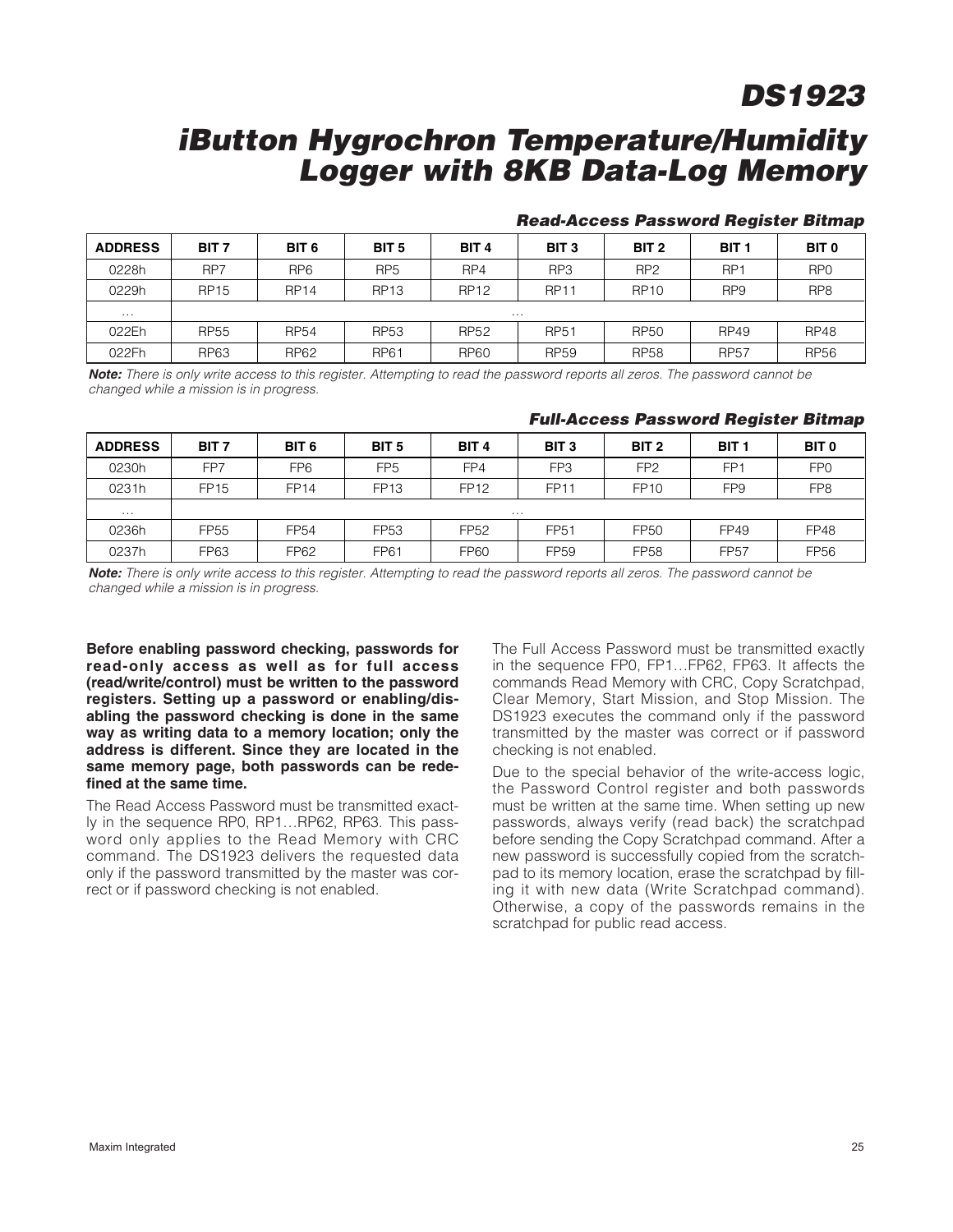## **iButton Hygrochron Temperature/Humidity Logger with 8KB Data-Log Memory**

### **Data-Log Memory Usage**

Once set up for a mission, the DS1923 logs the temperature and/or humidity measurements at equidistant time points entry after entry in its data-log memory. The data-log memory can store 8192 entries in 8-bit format or 4096 entries in 16-bit format (Figure 7a). If temperature as well as humidity are logged, both in the same format, the memory is split into two equal sections that can store 4096 8-bit entries or 2048 16-bit entries (Figure 7b). If the device is set up to log data in different formats, e. g., temperature in 8-bit and humidity in 16-bit format, the memory is split into blocks of different size, accommodating 2560 entries for either data source (Figure 7c). In this case, the upper 256 bytes are not used. In 16-bit format, the higher 8 bits of an entry are stored at the lower address. Knowing the starting time point (Mission Timestamp) and the interval between temperature measurements, one can reconstruct the time and date of each measurement.

There are two alternatives to the way the DS1923 behaves after the data-log memory is filled with data. The user can program the device to either stop any further recording (disable rollover) or overwrite the previously recorded data (enable rollover), one entry at a time, starting again at the beginning of the respective memory section. The contents of the Mission Samples Counter in conjunction with the sample rate and the Mission Timestamp allow reconstructing the time points of all values stored in the data-log memory. This gives the exact history over time for the most recent measurements taken. Earlier measurements cannot be reconstructed.

The typical task of the DS1923 is recording temperature and/or humidity. Before the device can perform this function, it needs to be set up properly. This procedure is called missioning.

**Missioning**

First, the DS1923 must have its RTC set to a valid time and date. This reference time can be the local time, or, when used inside of a mobile unit, UTC (also called GMT, Greenwich Mean Time), or any other time standard that was agreed upon. The RTC oscillator must be running ( $EOSC = 1$ ). The memory assigned to store the Mission Timestamp, Mission Samples Counter, and alarm flags must be cleared using the Clear Memory command. To enable the device for a mission, at least one of the enable logging bits (ETL, EHL) must be set to 1. These are general settings that must be made in any case, regardless of the type of object to be monitored and the duration of the mission.

If alarm signaling is desired, the temperature alarm and/or humidity alarm low and high thresholds must be defined. See the Temperature Conversion section for information on how to convert a temperature value into the binary code to be written to the threshold registers. See the Humidity Conversion section for information on determining the thresholds for the humidity alarm. In addition, the temperature alarm and/or humidity alarm must be enabled for the low and/or high threshold. This makes the device respond to a Conditional Search ROM command (see the1-Wire ROM Function Commands section), provided that an alarming condition has been encountered.

The setting of the RO bit (rollover enable) and sample rate depends on the duration of the mission and the monitoring requirements. If the most recently logged data is important, the rollover should be enabled (RO  $=$ 1). Otherwise one should estimate the duration of the mission in minutes and divide the number by 8192 (single channel 8-bit format) or 4096 (single channel 16-bit format, two channels 8-bit format) or 2048 (two channels 16-bit format) or 2560 (two channels, one 8-bit and one 16-bit format) to calculate the value of the sample rate (number of minutes between conversions). If the estimated duration of a mission is 10 days (= 14400min), for example, then the 8192-byte capacity of the data-log memory would be sufficient to store a new 8-bit value every 1.8min (110s). If the data-log memory of the DS1923 is not large enough to store all readings, one can use several devices and set the Mission Start Delay to values that make the second device start logging as soon as the memory of the first device is full, and so on. The RO-bit needs to be set to 0 to disable rollover that would otherwise overwrite the logged data.

After the RO bit and the Mission Start Delay are set, the sample rate must be written to the Sample Rate register. The sample rate can be any value from 1 to 16,383, coded as an unsigned 14-bit binary number. The fastest sample rate is one sample per second (EHSS = 1, sample rate = 0001h) and the slowest is one sample every 273.05hr (EHSS =  $0$ , sample rate = 3FFFh). To get one sample every 6min, for example, the sample rate value must be set to  $6$  (EHSS = 0) or 360 decimal (equivalent to 0168h at  $E$ HSS = 1).

If there is a risk of unauthorized access to the DS1923 or manipulation of data, one should define passwords for read access and full access. Before the passwords become effective, their use must be enabled. See the Security by Password section for more details.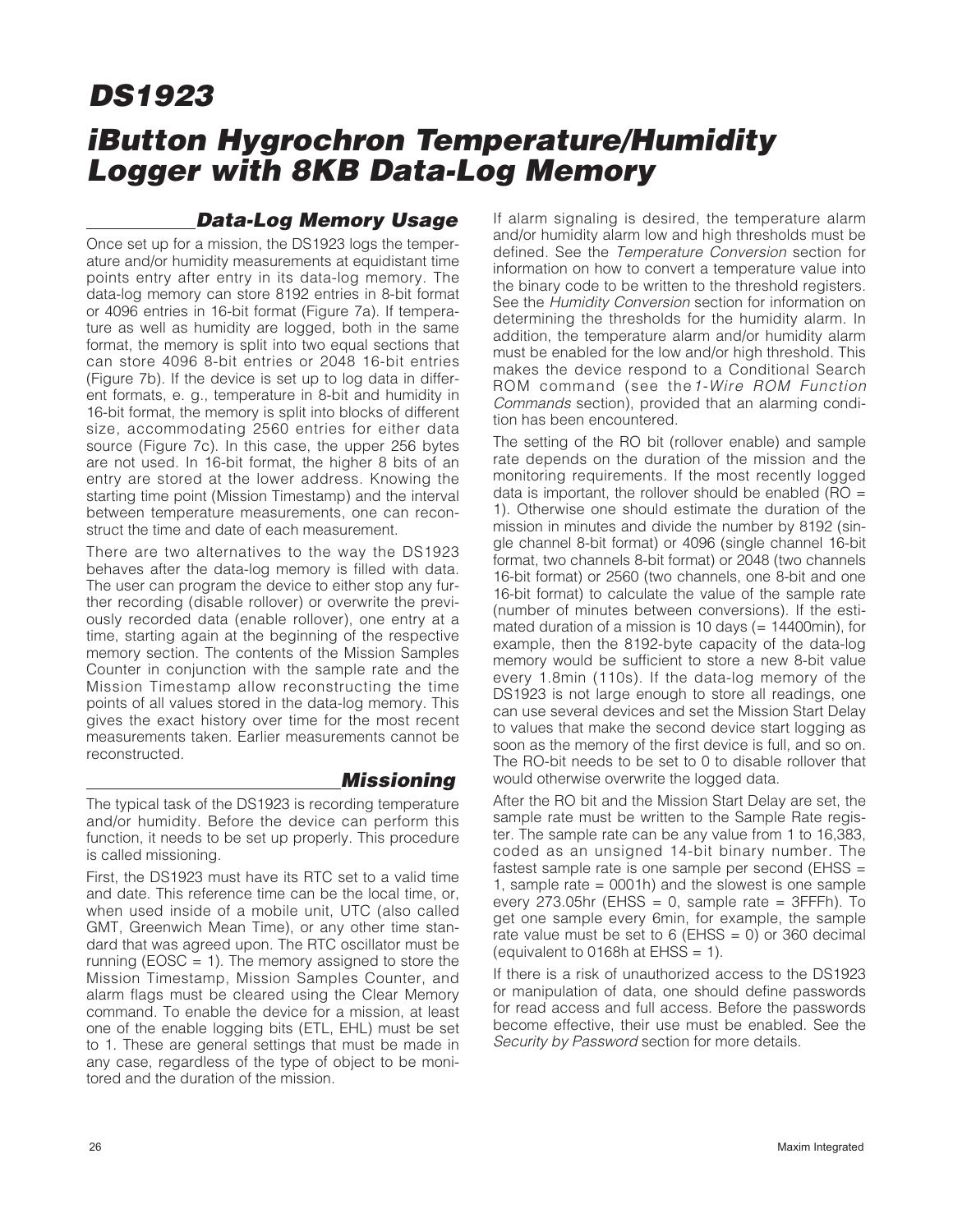

Figure 7a. 1-Channel Logging



Figure 7b. 2-Channel Logging, Equal Resolution



Figure 7c. 2-Channel Logging, Different Resolution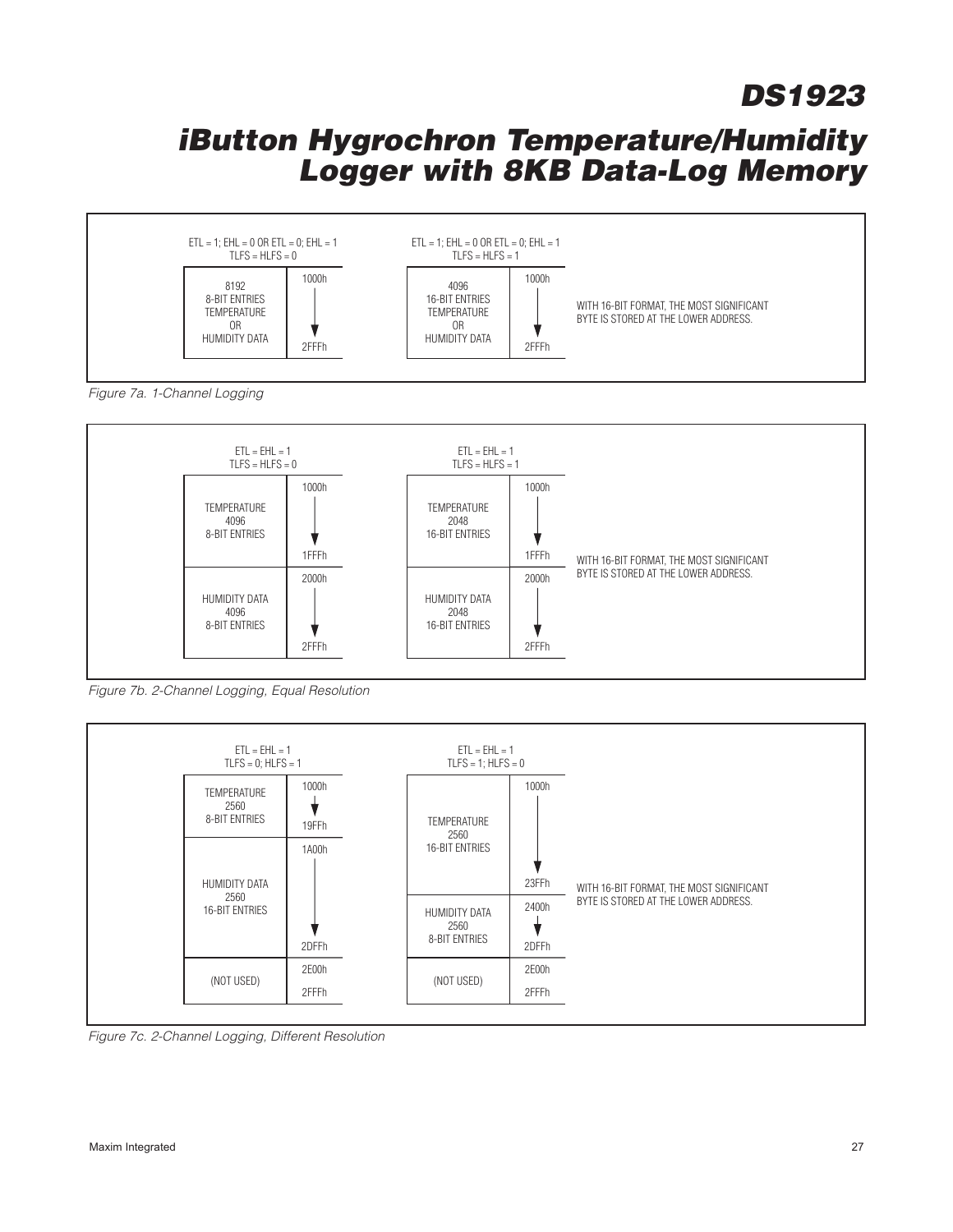## **iButton Hygrochron Temperature/Humidity Logger with 8KB Data-Log Memory DS1923**

The last step to begin a mission is to issue the Start Mission command. As soon as it has received this command, the DS1923 sets the MIP flag and clears the MEMCLR flag. With the immediate/delayed start mode  $(SUTA = 0)$ , after as many minutes as specified by the Mission Start Delay are over, the device wakes up, copies the current date and time to the Mission Timestamp register, and logs the first entry of the mission. This increments both the Mission Samples Counter and Device Samples Counter. All subsequent log entries are made as specified by the value in the Sample Rate register and the EHSS bit.

If the start upon temperature alarm mode is chosen (SUTA = 1) and temperature logging is enabled ( $ETL =$ 1), the DS1923 first waits until the start delay is over. Then the device wakes up in intervals as specified by the sample rate and EHSS bit and measures the temperature. This increments the Device Samples Counter register only. The first sample of the mission is logged when the temperature alarm occurred. However, the Mission Samples Counter does not increment. One sample period later the Mission Timestamp register is set. From then on, both the Mission Samples Counter and Device Samples Counter registers increment at the same time. All subsequent log entries are made as specified by the value in the Sample Rate register and the EHSS bit.

The general-purpose memory operates independently of the other memory sections and is not write protected during a mission. All the DS1923's memory can be read at any time, e.g., to watch the progress of a mission. Attempts to read the passwords read 00h bytes instead of the data that is stored in the password registers.

### **Memory Access**

### **Address Registers and Transfer Status**

Because of the serial data transfer, the DS1923 employs three address registers called TA1, TA2, and E/S (Figure 8). Registers TA1 and TA2 must be loaded with the target address to which the data is written or from which data is sent to the master upon a read command. Register E/S acts like a byte counter and transfer status register. It is used to verify data integrity with write commands. Therefore, the master only has read access to this register. The lower 5 bits of the E/S register indicate the address of the last byte that has been written to the scratchpad. This address is called ending offset. **The DS1923 requires that the ending offset is always 1Fh for a Copy Scratchpad to function.** Bit 5 of the E/S register, called PF or partial byte flag, is set if the number of data bits sent by the master is not an integer multiple of 8. Bit 6 is always a 0. Note that the lowest 5 bits of the target address also determine the address within the scratchpad, where intermediate storage of data begins. This address is called byte offset. If the target address for a Write Scratchpad command is 13Ch, for example, the scratchpad stores incoming data beginning at the byte offset 1Ch and is full after only 4 bytes. The corresponding ending offset in this example is 1Fh. For best economy of speed and

| <b>BIT NUMBER</b>                                       | $\overline{7}$  | 6               | 5               | 4               | 3               | $\overline{2}$  | 1              | 0              |
|---------------------------------------------------------|-----------------|-----------------|-----------------|-----------------|-----------------|-----------------|----------------|----------------|
| TARGET ADDRESS (TA1)                                    | T7              | T <sub>6</sub>  | T <sub>5</sub>  | T4              | T <sub>3</sub>  | T <sub>2</sub>  | T1             | T <sub>0</sub> |
| TARGET ADDRESS (TA2)                                    | T <sub>15</sub> | T <sub>14</sub> | T <sub>13</sub> | T <sub>12</sub> | T <sub>11</sub> | T <sub>10</sub> | T <sub>9</sub> | T <sub>8</sub> |
| ENDING ADDRESS WITH<br>DATA STATUS (E/S)<br>(READ ONLY) | AA              | $\mathbf 0$     | PF              | E <sub>4</sub>  | E3              | E <sub>2</sub>  | E <sub>1</sub> | E <sub>0</sub> |

Figure 8. Address Registers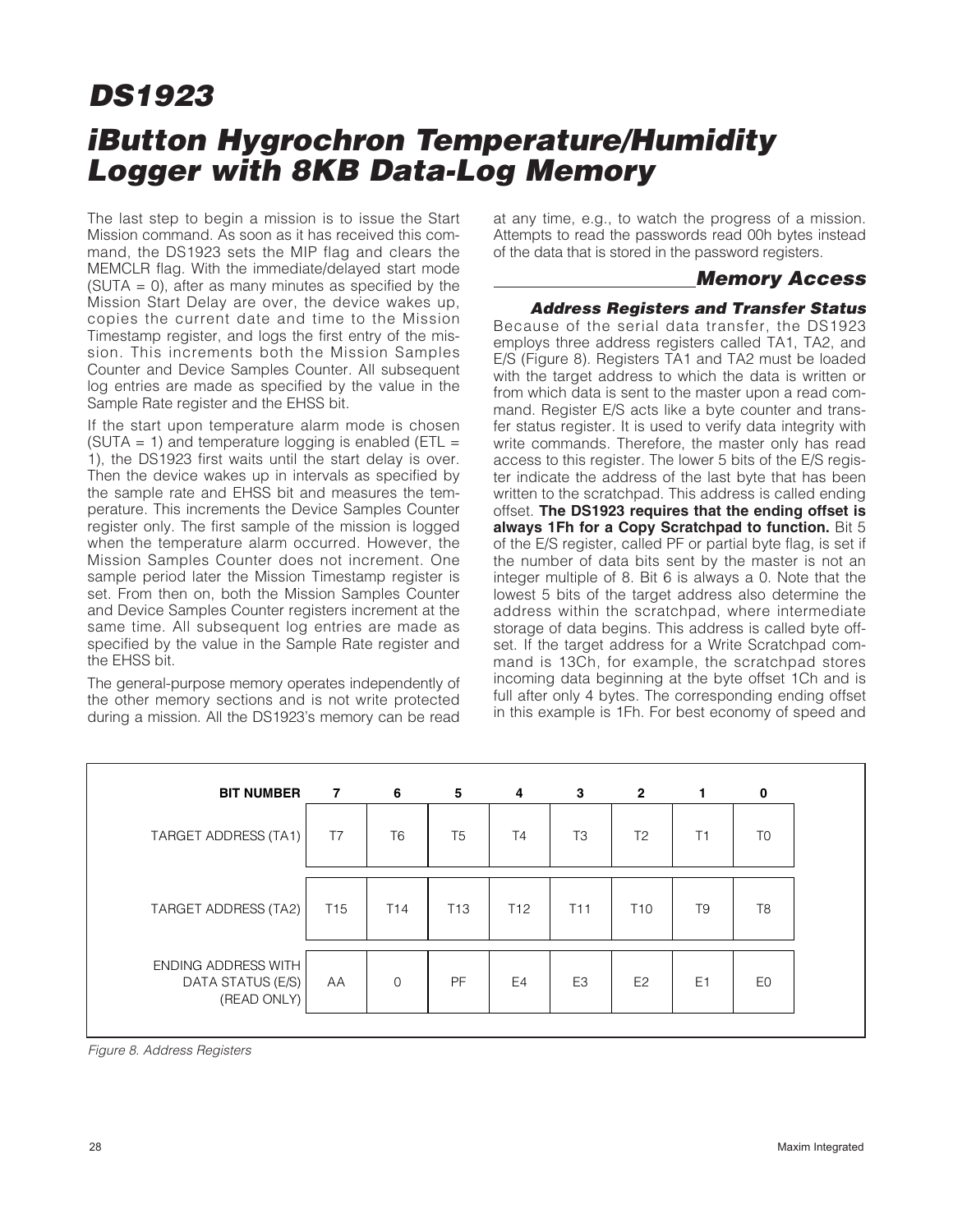### **iButton Hygrochron Temperature/Humidity Logger with 8KB Data-Log Memory**

efficiency, the target address for writing should point to the beginning of a page, i.e., the byte offset is 0. Thus, the full 32-byte capacity of the scratchpad is available, resulting also in the ending offset of 1Fh. The ending offset together with the PF flag are a means to support the master checking the data integrity after a Write Scratchpad command. The highest valued bit of the E/S register, called authorization accepted (AA), indicates that a valid Copy Scratchpad command for the scratchpad has been received and executed. Writing data to the scratchpad clears this flag.

#### **Writing with Verification**

To write data to the DS1923, the scratchpad must be used as intermediate storage. First, the master issues the Write Scratchpad command to specify the desired target address, followed by the data to be written to the scratchpad. In the next step, the master sends the Read Scratchpad command to read the scratchpad and to verify data integrity. As preamble to the scratchpad data, the DS1923 sends the requested target address TA1 and TA2 and the contents of the E/S Register. If the PF flag is set, data did not arrive correctly in the scratchpad. The master does not need to continue reading; it can start a new trial to write data to the scratchpad. Similarly, a set AA flag indicates that the Write Scratchpad command was not recognized by the device. If everything went correctly, both flags are cleared and the ending offset indicates the address of the last byte written to the scratchpad. Now the master can continue verifying every data bit. After the master has verified the data, it must send the Copy Scratchpad command. This command must be followed exactly by the data of the three address registers TA1, TA2, and E/S, as the master has read them verifying the scratchpad. As soon as the DS1923 has received these bytes, it copies the data to the requested location beginning at the target address.

### **Memory and Control Function Commands**

Figure 9 shows the protocols necessary for accessing the memory and the special function registers of the DS1923. An example on how to use these and other functions to set up the DS1923 for a mission is included in the Mission Example: Prepare and Start a New Mission section. The communication between the master and the DS1923 takes place either at standard speed (default,  $OD = 0$ ) or at overdrive speed ( $OD = 0$ 1). If not explicitly set into the overdrive mode, the DS1923 assumes standard speed. Internal memory access during a mission has priority over external access through the 1-Wire interface. This affects several commands in this section. See the Memory Access Conflicts section for details and solutions.

#### **Write Scratchpad [0Fh]**

After issuing the Write Scratchpad command, the master must first provide the 2-byte target address, followed by the data to be written to the scratchpad. The data is written to the scratchpad starting at the byte offset T[4:0]. The master must send as many bytes as are needed to reach the ending offset of 1Fh. If a data byte is incomplete, its content is ignored and the partial byte flag PF is set.

When executing the Write Scratchpad command, the CRC generator inside the DS1923 calculates a CRC of the entire data stream, starting at the command code and ending at the last data byte sent by the master (Figure 15). This CRC is generated using the CRC-16 polynomial by first clearing the CRC generator and then shifting in the command code (0Fh) of the Write Scratchpad command, the target addresses TA1 and TA2 as supplied by the master, and all the data bytes. If the ending offset is 11111b, the master can send 16 read time slots and receive the inverted CRC-16 generated by the DS1923.

Note that both register pages are write protected during a mission. Although the Write Scratchpad command works normally at any time, the subsequent copy scratchpad to a register page fails during a mission.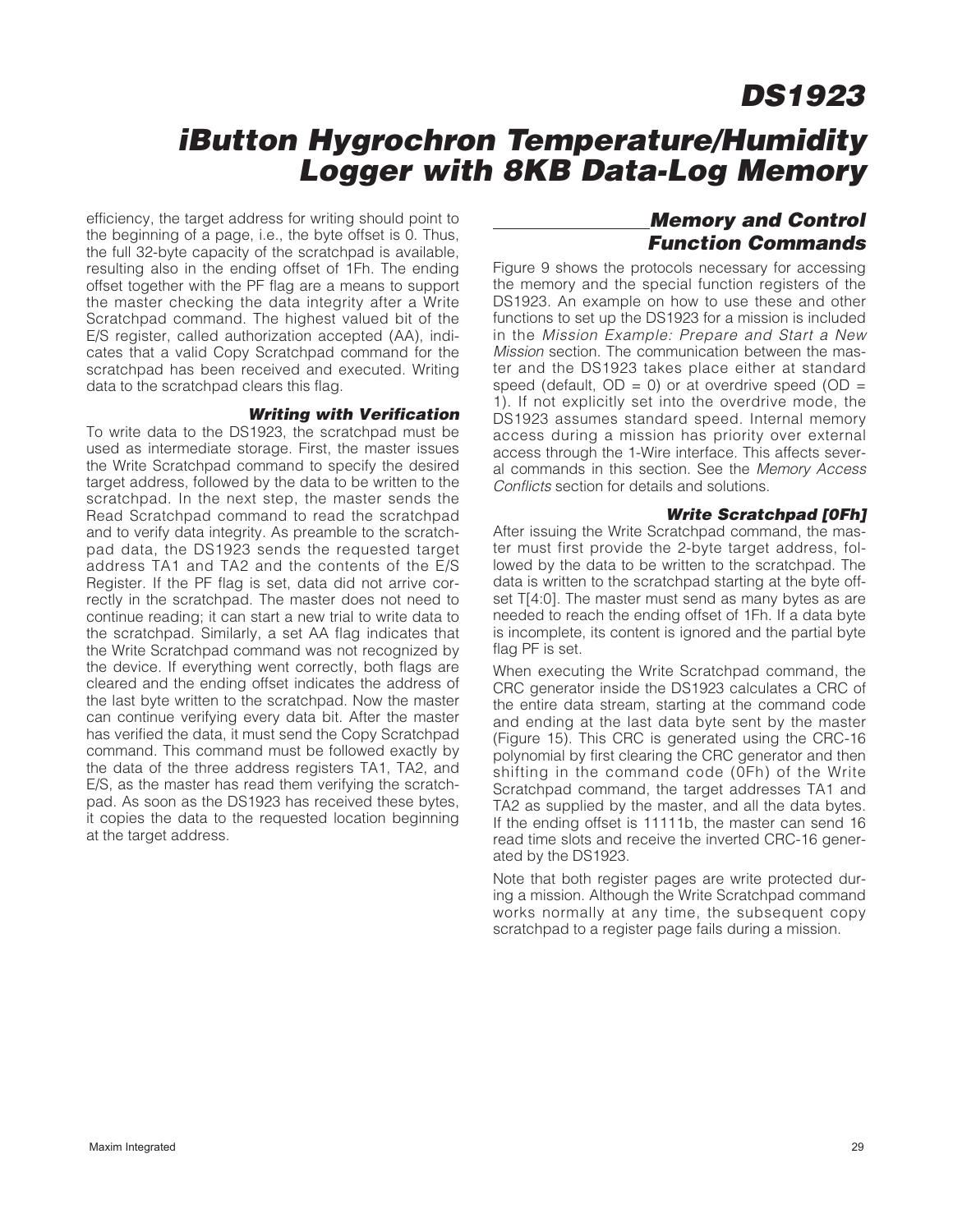## **iButton Hygrochron Temperature/Humidity Logger with 8KB Data-Log Memory**

#### **Read Scratchpad [AAh]**

This command is used to verify scratchpad data and target address. After issuing the Read Scratchpad command, the master begins reading. The first 2 bytes are the target address. The next byte is the ending offset/data status byte (E/S) followed by the scratchpad data beginning at the byte offset T[4:0], as shown in Figure 8. The master can continue reading data until the end of the scratchpad after which it receives an inverted CRC-16 of the command code, target addresses TA1 and TA2, the E/S byte, and the scratchpad data starting at the target address. After the CRC is read, the bus master reads logic 1s from the DS1923 until a reset pulse is issued.

**Copy Scratchpad [with Password] [99h]** This command is used to copy data from the scratchpad to the writable memory sections. After issuing the Copy Scratchpad command, the master must provide a 3-byte authorization pattern, which can be obtained by reading the scratchpad for verification. This pattern must exactly match the data contained in the three address registers (TA1, TA2, E/S, in that order). Next, the master must transmit the 64-bit full access password. If passwords are enabled and the transmitted password is different from the stored full access password, the Copy Scratchpad command fails. The device stops communicating and waits for a reset pulse. If the password was correct or if passwords were not enabled, the device tests the 3-byte authorization code. If the authorization code pattern matches, the AA flag is set and the copy begins. A pattern of alternating 1s and 0s is transmitted after the data has been copied until the master issues a reset pulse. While the copy is in progress, any attempt to reset the part is ignored. Copy typically takes 2μs per byte.

The data to be copied is determined by the three address registers. The scratchpad data from the beginning offset through the ending offset are copied, starting at the target address. The AA flag remains at logic 1 until it is cleared by the next Write Scratchpad command. With suitable password, the copy scratchpad always functions for the 16 pages of data memory and the 2 pages of calibration memory. While a mission is in progress, write attempts to the register pages are not successful. The AA bit remaining at 0 indicates this.

#### **Read Memory with [Password and] CRC [69h]**

The Read Memory with CRC command is the general function to read from the device. This command generates and transmits a 16-bit CRC following the last data byte of a memory page.

After having sent the command code of the Read Memory with CRC command, the bus master sends a 2-byte address that indicates a starting byte location. Next, the master must transmit one of the 64-bit passwords. If passwords are enabled and the transmitted password does not match one of the stored passwords, the Read Memory with CRC command fails. The device stops communicating and waits for a reset pulse. If the password was correct or if passwords were not enabled, the master reads data from the DS1923 beginning from the starting address and continuing until the end of a 32-byte page is reached. At that point the bus master sends 16 additional read-data time slots and receives the inverted 16-bit CRC. With subsequent read-data time slots the master receives data starting at the beginning of the next memory page followed again by the CRC for that page. This sequence continues until the bus master resets the device. When trying to read the passwords or memory areas that are marked as "reserved," the DS1923 transmits 00h or FFh bytes, respectively. The CRC at the end of a 32-byte memory page is based on the data as it was transmitted.

With the initial pass through the Read Memory with CRC flow, the 16-bit CRC value is the result of shifting the command byte into the cleared CRC generator followed by the 2 address bytes and the contents of the data memory. Subsequent passes through the Read Memory with CRC flow generate a 16-bit CRC that is the result of clearing the CRC generator and then shifting in the contents of the data memory page. After the 16-bit CRC of the last page is read, the bus master receives logic 1s from the DS1923 until a reset pulse is issued. The Read Memory with CRC command sequence can be ended at any point by issuing a reset pulse.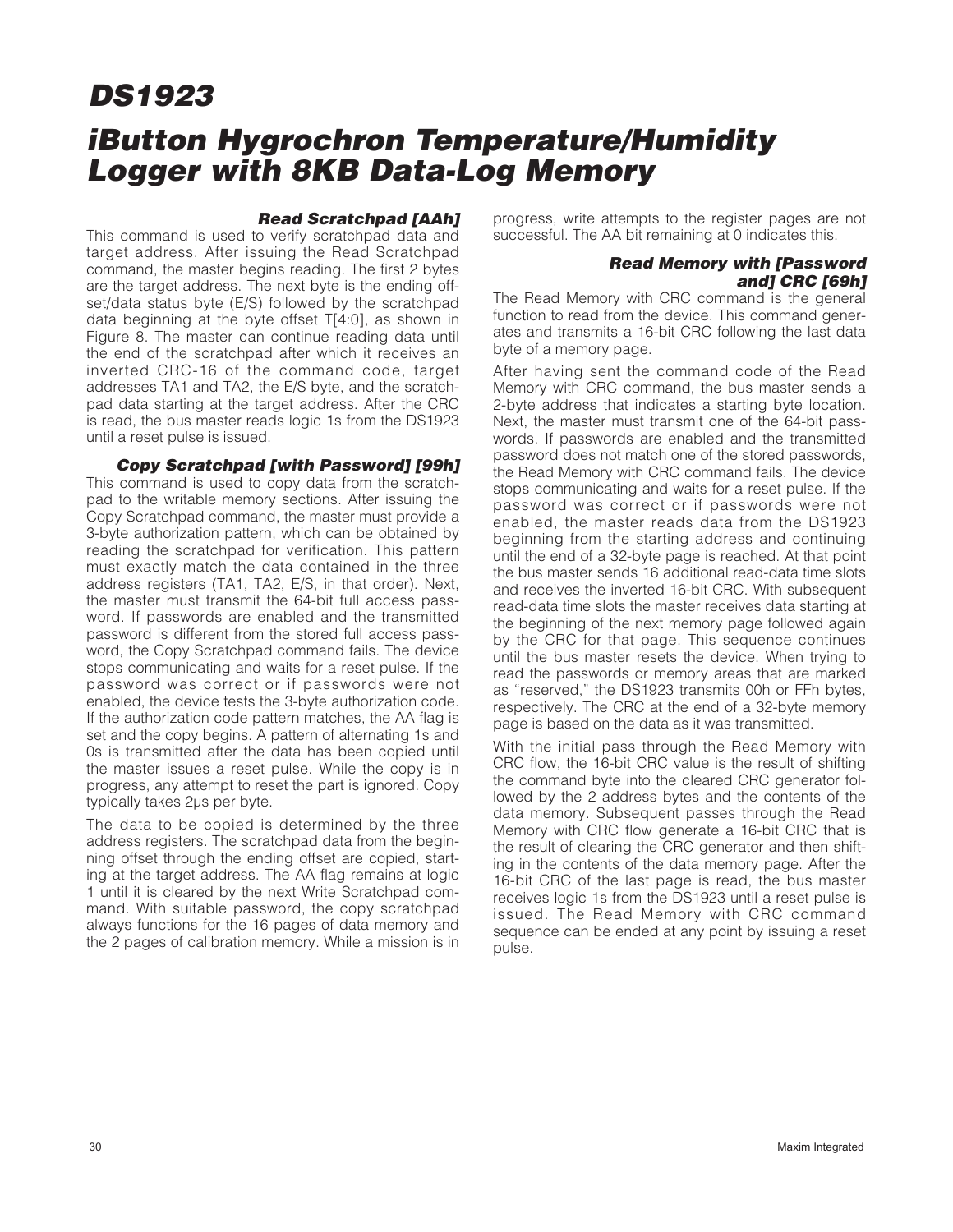

Figure 9a. Memory/Control Function Flowchart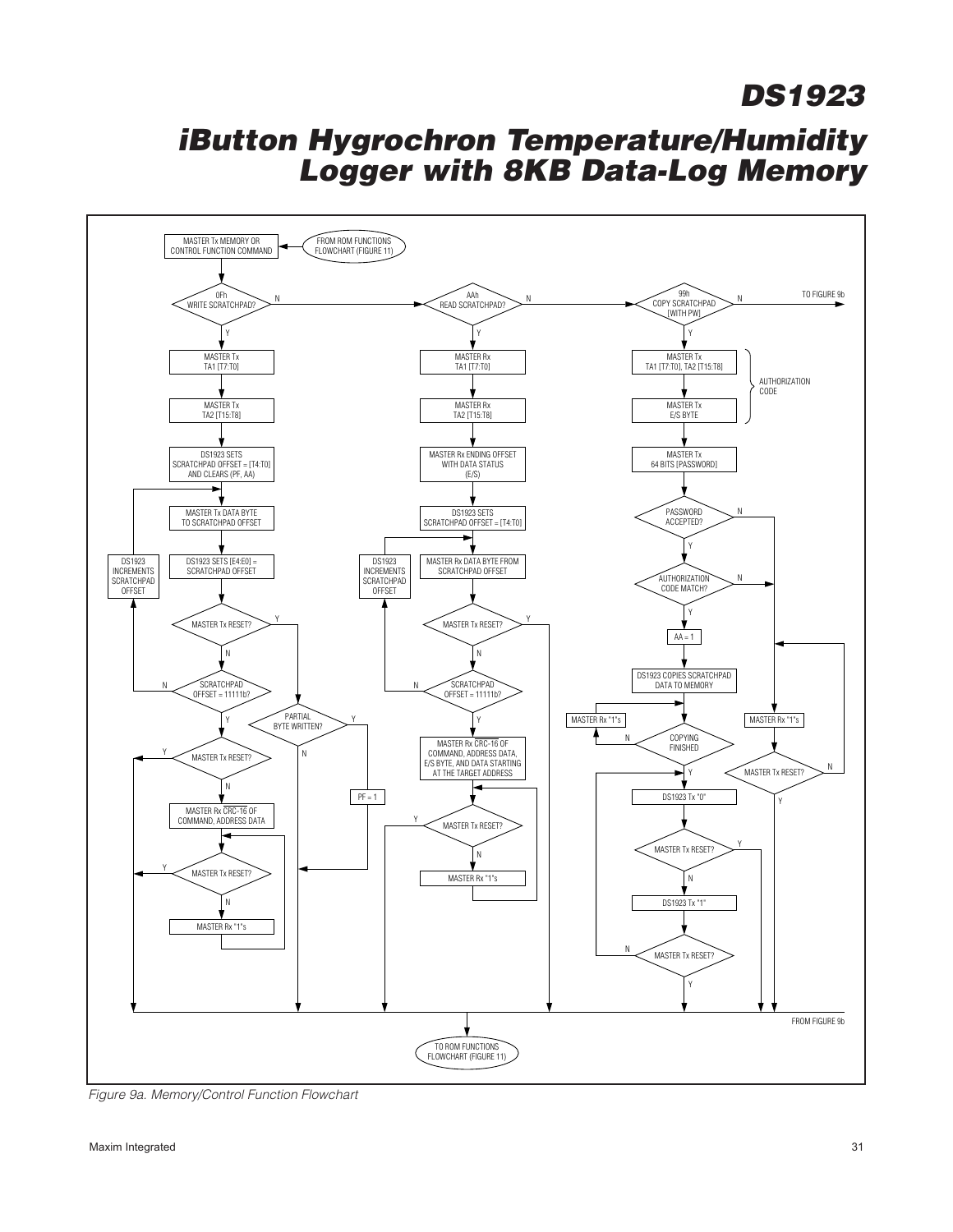

Figure 9b. Memory/Control Function Flowchart (continued)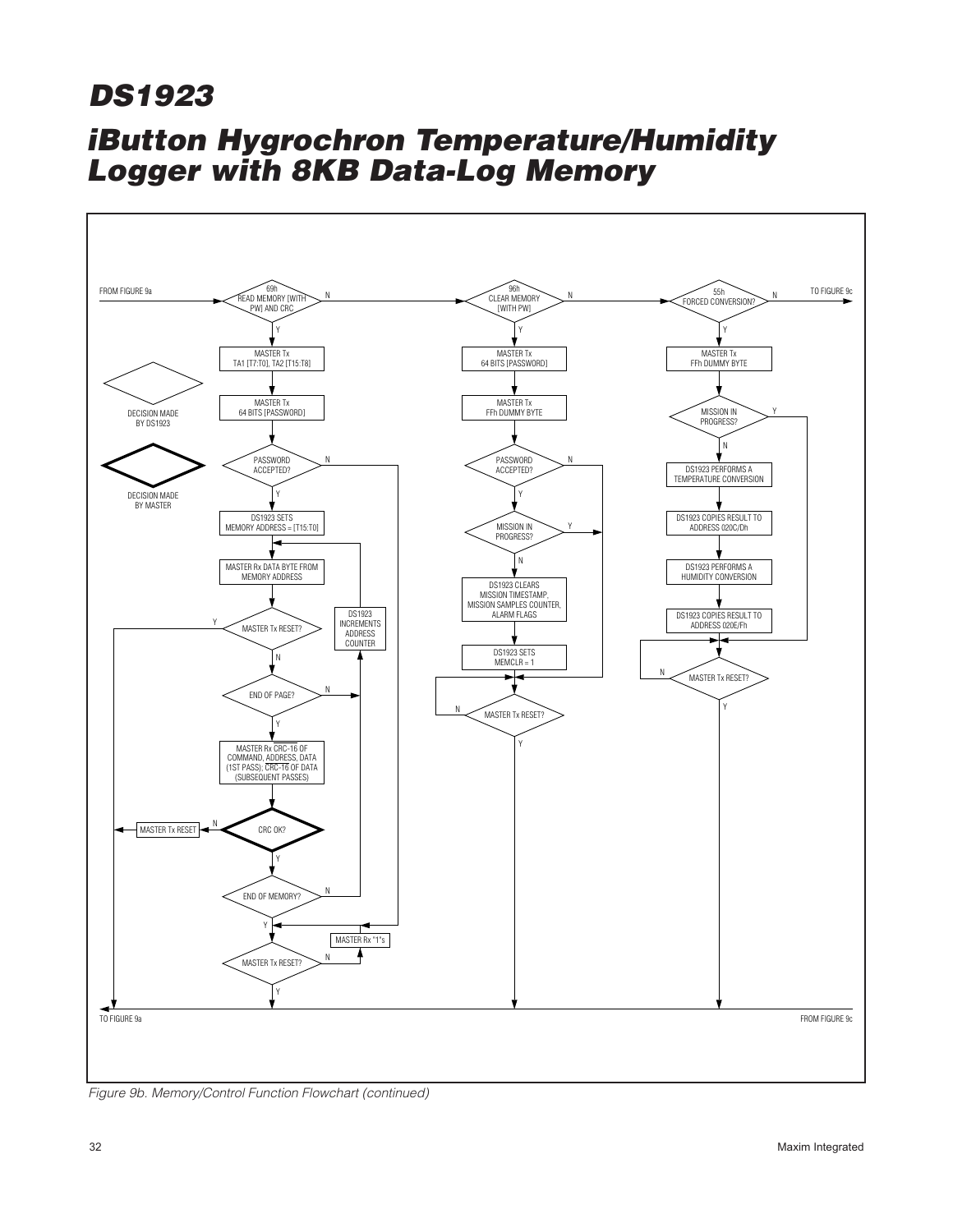

Figure 9c. Memory/Control Function Flowchart (continued)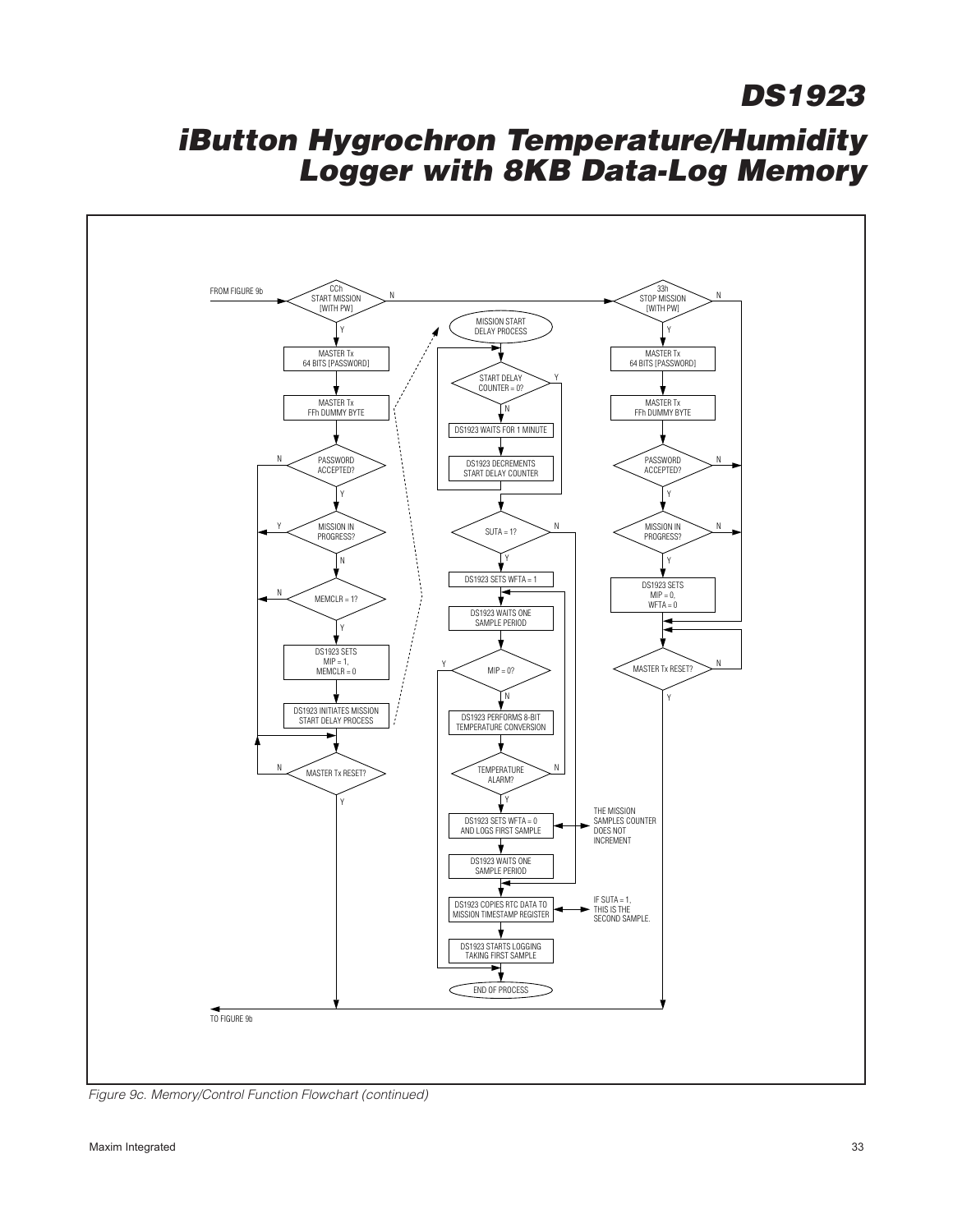### **iButton Hygrochron Temperature/Humidity Logger with 8KB Data-Log Memory**

#### **Clear Memory [with Password] [96h]**

The Clear Memory with Password command is used to prepare the device for another mission. This command is only executed if no mission is in progress. After the command code, the master must transmit the 64-bit full-access password followed by an FFh dummy byte. If passwords are enabled and the transmitted password is different from the stored full access password or a mission is in progress, the Clear Memory command fails. The device stops communicating and waits for a reset pulse. If the password was correct or if passwords were not enabled, the device clears the Mission Timestamp register, Mission Samples Counter register, and all alarm flags of the Alarm Status register. After these cells are cleared, the MEMCLR bit of the General Status register reads 1 to indicate the successful execution of the Clear Memory with Password command. Clearing of the data-log memory is not necessary because the Mission Samples Counter indicates how many entries in the data-log memory are valid.

#### **Forced Conversion [55h]**

The Forced Conversion command can be used to measure the temperature and humidity without starting a mission. After the command code, the master must send one FFh byte to get the conversion started. The conversion result is found as a 16-bit value in the Latest Temperature Conversion Result and Latest Humidity Conversion Result registers. This command is only executed if no mission is in progress (MIP  $= 0$ ). It cannot be interrupted and takes maximum 666ms to complete. During this time memory access through the 1-Wire interface is blocked. The device behaves the same way as during a mission when the sampling interferes with a memory/control function command. See the Memory Access Conflicts section for details.

#### **Start Mission [with Password] [CCh]**

The DS1923 uses a control function command to start a mission. A new mission can only be started if the previous mission has been ended and the memory has been cleared. After the command code, the master must transmit the 64-bit full access password followed by an FFh dummy byte. If passwords are enabled and the transmitted password is different from the stored fullaccess password or a mission is in progress, the Start Mission command fails. The device stops communicating and waits for a reset pulse. If the password was correct or if passwords were not enabled, the device starts a mission. If SUTA  $= 0$ , the sampling begins as soon as the Mission Start Delay is over. If SUTA = 1, the first sample is written to the data-log memory at the time the temperature alarm occurred. However, the Mission Samples Counter does **not** increment. One sample period later, the Mission Timestamp register is set and the regular sampling and logging begins. While the device is waiting for a temperature alarm to occur, the WFTA flag in the General Status register reads 1. During a mission there is only read access to the register pages.

#### **Stop Mission [with Password] [33h]**

The DS1923 uses a control function command to stop a mission. Only a mission that is in progress can be stopped. After the command code, the master must transmit the 64-bit full access password followed by a FFh dummy byte. If passwords are enabled and the transmitted password is different from the stored fullaccess password or a mission is not in progress, the Stop Mission command fails. The device stops communicating and waits for a reset pulse. If the password was correct or if passwords were not enabled, the device clears the MIP bit in the General Status register and restores write access to the register pages. The WFTA bit is not cleared. See the description of the general status register for a method to clear the WFTA bit.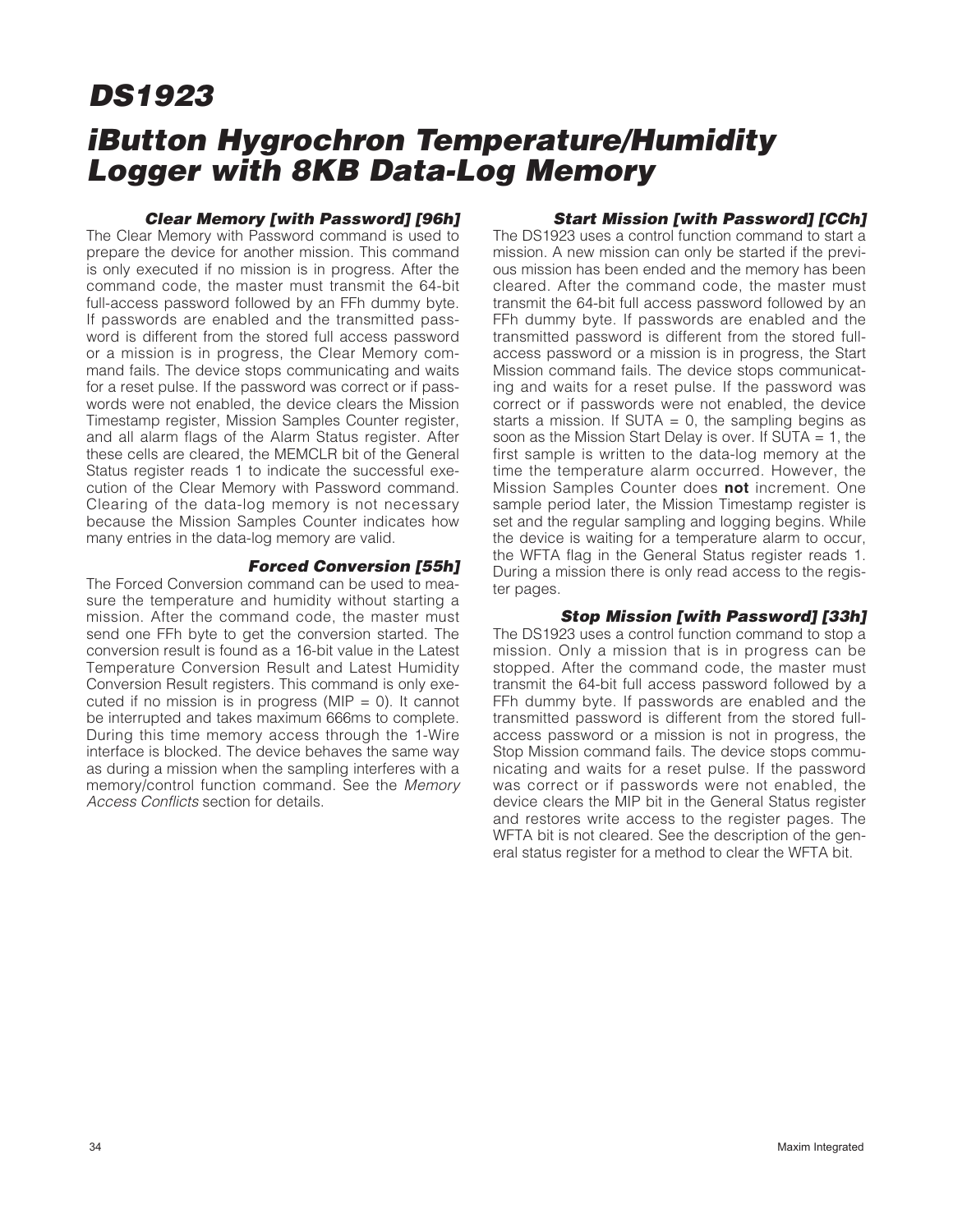### **iButton Hygrochron Temperature/Humidity Logger with 8KB Data-Log Memory**

### **Memory Access Conflicts**

While a mission is in progress or while the device is waiting for a temperature alarm to start a mission, periodically a temperature and/or humidity sample is taken and logged. This "internal activity" has priority over 1-Wire communication. As a consequence, device-specific commands (excluding ROM function commands and 1-Wire reset) do not perform properly when internal and "external" activities interfere with each other. Not affected are the commands Start Mission, Forced Conversion, and Clear Memory, because they are not applicable while a mission is in progress or while the device is waiting for a temperature alarm. Table 5 explains how the remaining five commands are affected by internal activity, how to detect this interference, and how to work around it.

The interference is more likely to be seen with a highsample rate (one sample every second) and with highresolution logging, which can last up to 666ms when both temperature and humidity are recorded. With lower sample rates, interference may hardly be visible at all. In any case, when writing driver software it is important to know about the possibility of interference and to take measures to work around it.

| <b>COMMAND</b>                 | <b>INDICATION OF INTERFERENCE</b>                                                                                                                       | <b>SOLUTION</b>                                                                                                                                                                                                                                           |
|--------------------------------|---------------------------------------------------------------------------------------------------------------------------------------------------------|-----------------------------------------------------------------------------------------------------------------------------------------------------------------------------------------------------------------------------------------------------------|
| Write Scratchpad               | The CRC-16 at the end of the command flow reads<br>FFFFFh.                                                                                              | Wait 0.5s, 1-Wire reset, address the device, repeat<br>Write Scratchpad with the same data, and check the<br>validity of the CRC-16 at the end of the command<br>flow. Alternatively, use Read Scratchpad to verify<br>data integrity.                    |
| Read Scratchpad                | The data read changes to FFh bytes or all bytes<br>received are FFh, including the CRC at the end of<br>the command flow.                               | Wait 0.5s, 1-Wire reset, address the device, repeat<br>Read Scratchpad, and check the validity of the<br>CRC-16 at the end of the command flow.                                                                                                           |
| Copy Scratchpad                | The device behaves as if the authorization code or<br>password was not valid or as if the copy function<br>would not end.                               | Wait 0.5s, 1-Wire reset, address the device, issue<br>Read Scratchpad, and check the AA bit of the E/S<br>byte. If the AA bit is set, Copy Scratchpad was<br>successful.                                                                                  |
| Read Memory with<br><b>CRC</b> | The data read changes to all FFh bytes or all bytes<br>received are FFh, including the CRC at the end of<br>the command flow, despite a valid password. | Wait 0.5s, 1-Wire reset, address the device, repeat<br>Read Memory with CRC, and check the validity of<br>the CRC-16 at the end of the memory page.                                                                                                       |
| Stop Mission                   | The General Status register at address 0215h reads<br>FFh or the MIP bit is 1 while bits 0, 2, and 5 are 0.                                             | Wait 0.5s, 1-Wire reset, address the device, and<br>repeat Stop Mission. Perform a 1-Wire reset, address<br>the device, read the General Status register at<br>address 0215h, and check the MIP bit. If the MIP bit<br>is 0, Stop Mission was successful. |

### **Table 5. Memory Access Conflicts and Solutions**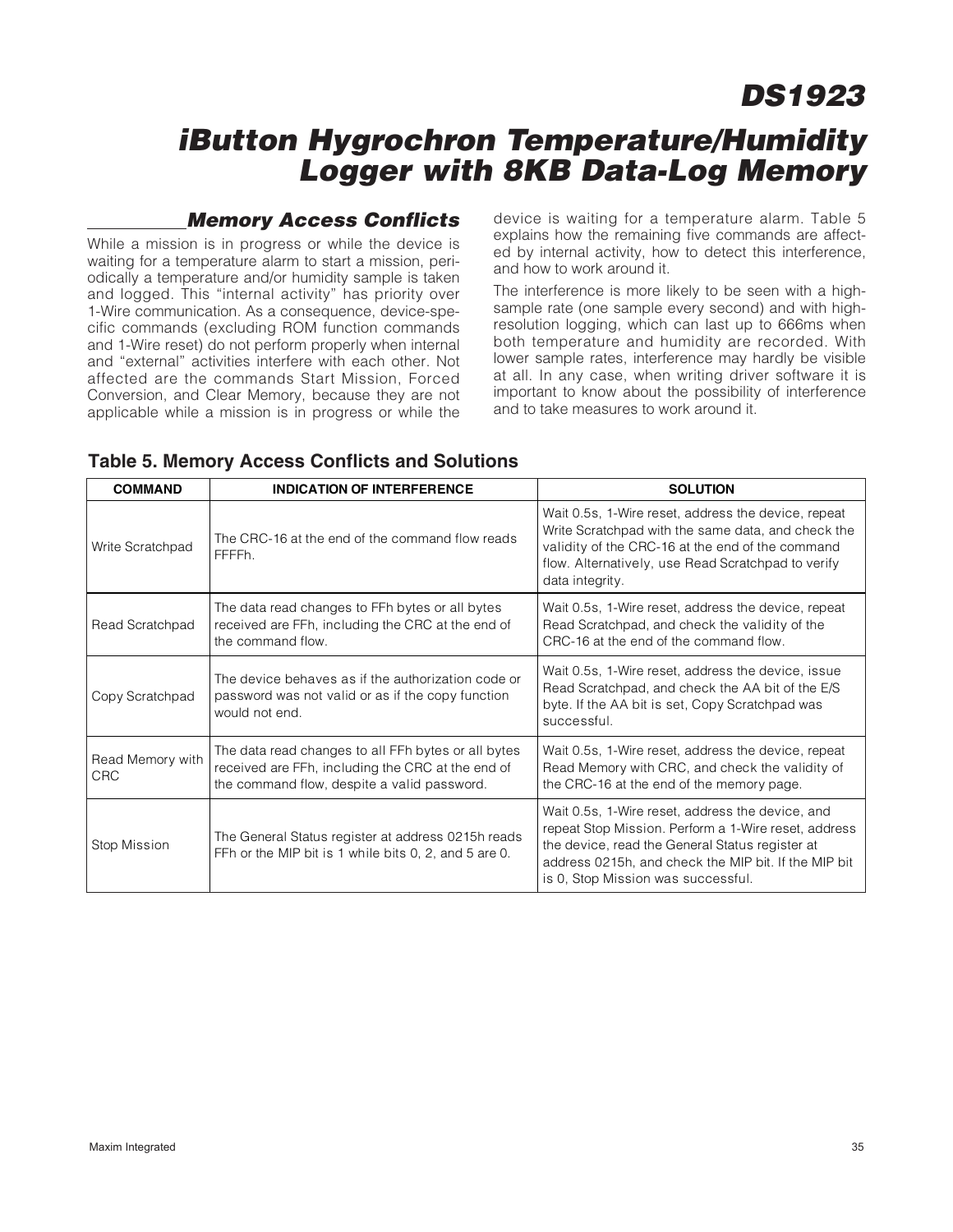## **iButton Hygrochron Temperature/Humidity Logger with 8KB Data-Log Memory**

### **1-Wire Bus System**

The 1-Wire bus is a system that has a single bus master and one or more slaves. In all instances the DS1923 is a slave device. The bus master is typically a microcontroller. The discussion of this bus system is broken down into three topics: hardware configuration, transaction sequence, and 1-Wire signaling (signal types and timing). The 1-Wire protocol defines bus transactions in terms of the bus state during specific time slots that are initiated on the falling edge of sync pulses from the bus master.

### **Hardware Configuration**

The 1-Wire bus has only a single line by definition; it is important that each device on the bus be able to drive it at the appropriate time. To facilitate this, each device attached to the 1-Wire bus must have open-drain or three-state outputs. The 1-Wire port of the DS1923 is open drain with an internal circuit equivalent to that shown in Figure 10.

A multidrop bus consists of a 1-Wire bus with multiple slaves attached. At standard speed the 1-Wire bus has a maximum data rate of 16.3kbps. The speed can be boosted to 142kbps by activating the overdrive mode. The DS1923 is not guaranteed to be fully compliant to the iButton device standard. Its maximum data rate in standard speed is 15.4kbps and 125kbps in overdrive

speed. The value of the pullup resistor primarily depends on the network size and load conditions. The DS1923 requires a pullup resistor of maximum 2.2kΩ at any speed.

The idle state for the 1-Wire bus is high. If for any reason a transaction needs to be suspended, the bus **must** be left in the idle state if the transaction is to resume. If this does not occur and the bus is left low for more than 16μs (overdrive speed) or more than 120μs (standard speed), one or more devices on the bus may be reset. Note that the DS1923 does not quite meet the full 16μs maximum low time of the normal 1-Wire bus overdrive timing. With the DS1923 the bus must be left low for no longer than 12μs at overdrive to ensure that no DS1923 on the 1-Wire bus performs a reset. The DS1923 communicates properly when used in conjunction with a DS2480B or DS2490 1-Wire driver and adapters that are based on these driver chips.

### **Transaction Sequence**

The protocol for accessing the DS1923 through the 1-Wire port is as follows:

- Initialization
- ROM Function Command
- Memory/Control Function Command
- Transaction/Data



Figure 10. Hardware Configuration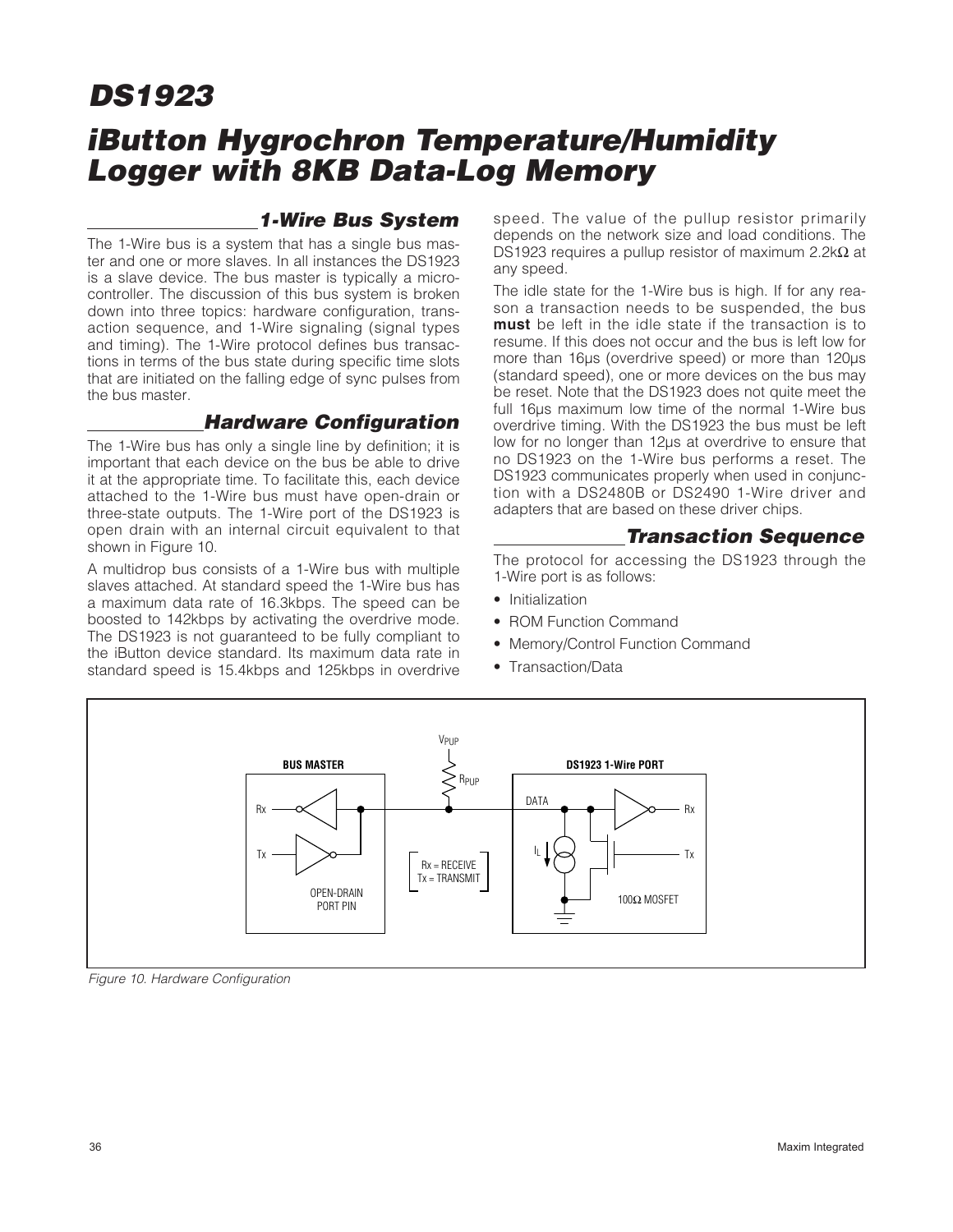### **iButton Hygrochron Temperature/Humidity Logger with 8KB Data-Log Memory**

### **Initialization**

All transactions on the 1-Wire bus begin with an initialization sequence. The initialization sequence consists of a reset pulse transmitted by the bus master followed by presence pulse(s) transmitted by the slave(s). The presence pulse lets the bus master know that the DS1923 is on the bus and is ready to operate. For more details, see the 1-Wire Signaling section.

### **1-Wire ROM Function Commands**

Once the bus master has detected a presence, it can issue one of the eight ROM function commands that the DS1923 supports. All ROM function commands are 8 bits long. A list of these commands follows (see the flowchart in Figure 11).

#### **Read ROM [33h]**

This command allows the bus master to read the DS1923's 8-bit family code, unique 48-bit serial number, and 8-bit CRC. This command can only be used if there is a single slave on the bus. If more than one slave is present on the bus, a data collision occurs when all slaves try to transmit at the same time (open drain produces a wired-AND result). The resultant family code and 48-bit serial number results in a mismatch of the CRC.

#### **Match ROM [55h]**

The Match ROM command, followed by a 64-bit ROM sequence, allows the bus master to address a specific DS1923 on a multidrop bus. Only the DS1923 that exactly matches the 64-bit ROM sequence responds to the following memory function command. All other slaves wait for a reset pulse. This command can be used with a single device or multiple devices on the bus.

#### **Search ROM [F0h]**

When a system is initially brought up, the bus master might not know the number of devices on the 1-Wire bus or their registration numbers. By taking advantage of the wired-AND property of the bus, the master can use a process of elimination to identify the registration numbers of all slave devices. For each bit of the registration number, starting with the least significant bit, the bus master issues a triplet of time slots. On the first slot, each slave device participating in the search outputs the true value of its registration number bit. On the second slot, each slave device participating in the search outputs the complemented value of its registration number bit. On the third slot, the master writes the true value of the bit to be selected. All slave devices that do not match the bit written by the master stop participating in the search. If both of the read bits are zero, the master knows that slave devices exist with both states of the bit. By choosing which state to write, the bus master branches in the ROM code tree. After one complete pass, the bus master knows the registration number of a single device. Additional passes identify the registration numbers of the remaining devices. Refer to Application Note 187: 1-Wire Search Algorithm for a detailed discussion, including an example.

#### **Conditional Search ROM [ECh]**

The Conditional Search ROM command operates similarly to the Search ROM command except that only those devices that fulfill certain conditions participate in the search. This function provides an efficient means for the bus master to identify devices on a multidrop system that have to signal an important event. After each pass of the conditional search that successfully determined the 64-bit ROM code for a specific device on the multidrop bus, that particular device can be individually accessed as if a Match ROM had been issued, since all other devices have dropped out of the search process and are waiting for a reset pulse.

The DS1923 responds to the Conditional Search ROM command if one of the five alarm flags of the Alarm Status register (address 0214h) reads 1. The humidity and temperature alarm only occurs if enabled (see the Temperature Sensor Alarm and Humidity Alarm sections). The BOR alarm is always enabled. The first alarm that occurs makes the device respond to the Conditional Search ROM command.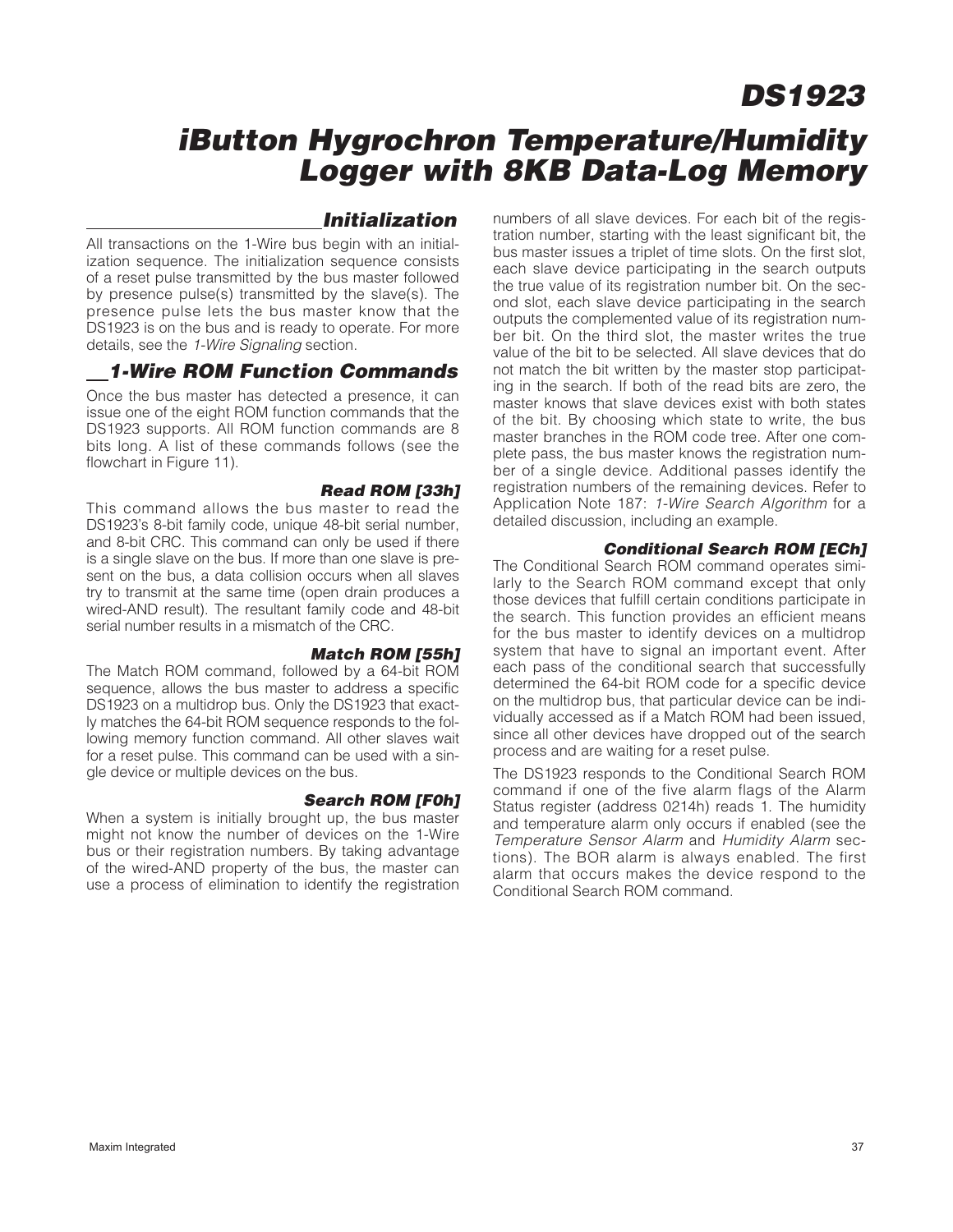## **iButton Hygrochron Temperature/Humidity Logger with 8KB Data-Log Memory**

#### **Skip ROM [CCh]**

This command can save time in a single-drop bus system by allowing the bus master to access the memory functions without providing the 64-bit ROM code. For example, if more than one slave is present on the bus and a read command is issued following the Skip ROM command, data collision occurs on the bus as multiple slaves transmit simultaneously (open-drain pulldowns produce a wired-AND result).

#### **Resume [A5h]**

The DS1923 must be accessed several times before a mission starts. In a multidrop environment this means that the 64-bit ROM code after a Match ROM command must be repeated for every access. To maximize the data throughput in a multidrop environment, the Resume command was implemented. This command checks the status of the RC bit and, if it is set, directly transfers control to the memory/control functions, similar to a Skip ROM command. The only way to set the RC bit is through successfully executing the Match ROM, Search ROM, or Overdrive-Match ROM command. Once the RC bit is set, the device can repeatedly be accessed through the Resume command. Accessing another device on the bus clears the RC bit, preventing two or more devices from simultaneously responding to the Resume command.

#### **Overdrive-Skip ROM [3Ch]**

On a single-drop bus this command can save time by allowing the bus master to access the memory/control functions without providing the 64-bit ROM code. Unlike the normal Skip ROM command, the Overdrive-Skip

ROM command sets the DS1923 in the overdrive mode  $(OD = 1)$ . All communication following this command must occur at overdrive speed until a reset pulse of minimum 690μs duration resets all devices on the bus to standard speed  $(OD = 0)$ .

When issued on a multidrop bus, this command sets all overdrive-supporting devices into overdrive mode. To subsequently address a specific overdrive-supporting device, a reset pulse at overdrive speed must be issued followed by a Match ROM or Search ROM command sequence. This speeds up the time for the search process. If more than one slave supporting overdrive is present on the bus and the Overdrive-Skip ROM command is followed by a read command, data collision occurs on the bus as multiple slaves transmit simultaneously (open-drain pulldowns produce a wired-AND result).

#### **Overdrive-Match ROM [69h]**

The Overdrive-Match ROM command followed by a 64-bit ROM sequence transmitted at overdrive speed allows the bus master to address a specific DS1923 on a multidrop bus and to simultaneously set it in overdrive mode. Only the DS1923 that exactly matches the 64-bit ROM sequence responds to the subsequent memory/control function command. Slaves already in overdrive mode from a previous Overdrive-Skip ROM or successful Overdrive-Match ROM command remain in overdrive mode. All overdrive-capable slaves return to standard speed at the next reset pulse of minimum 690μs duration. The Overdrive-Match ROM command can be used with a single or multiple devices on the bus.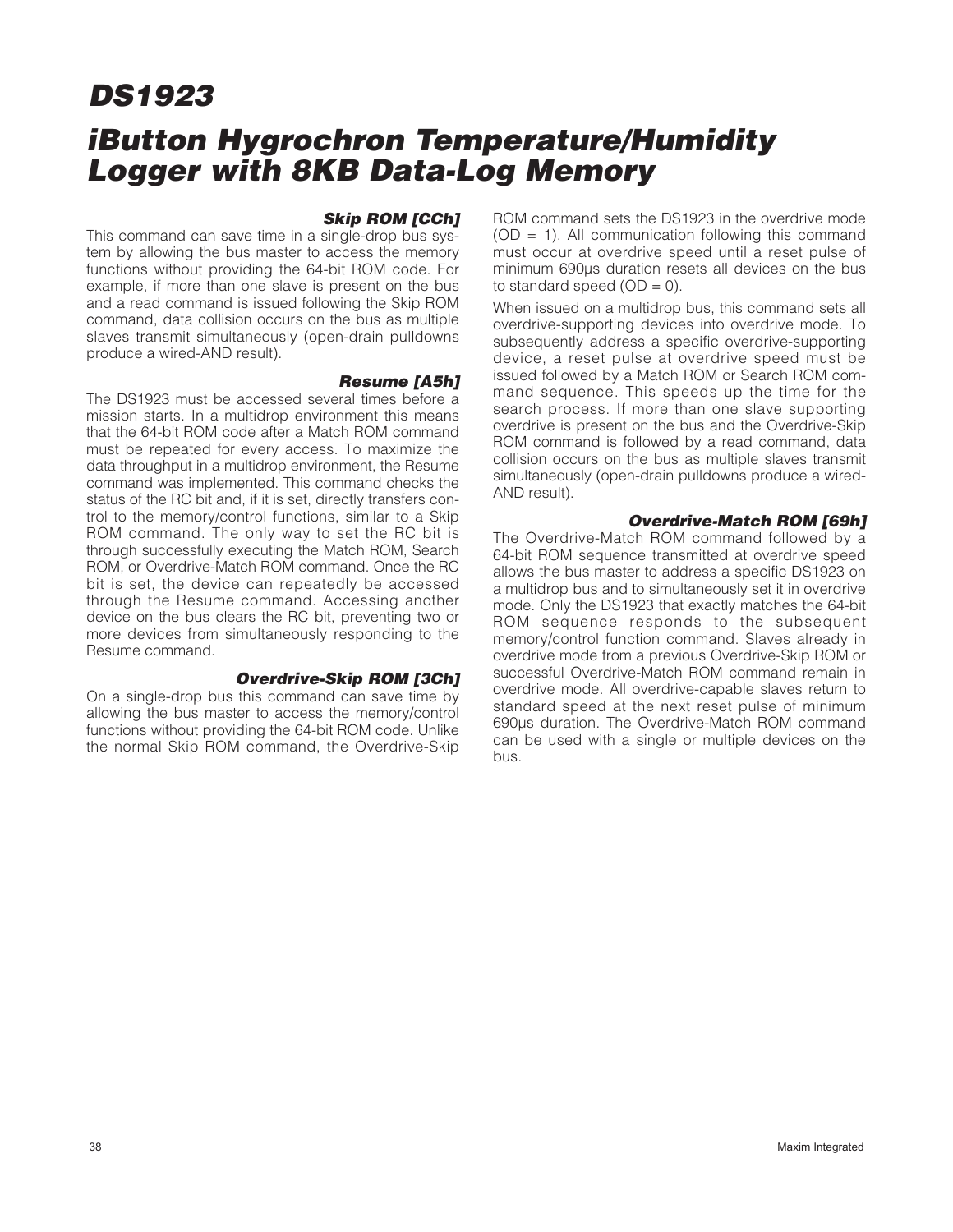

Figure 11a. ROM Functions Flowchart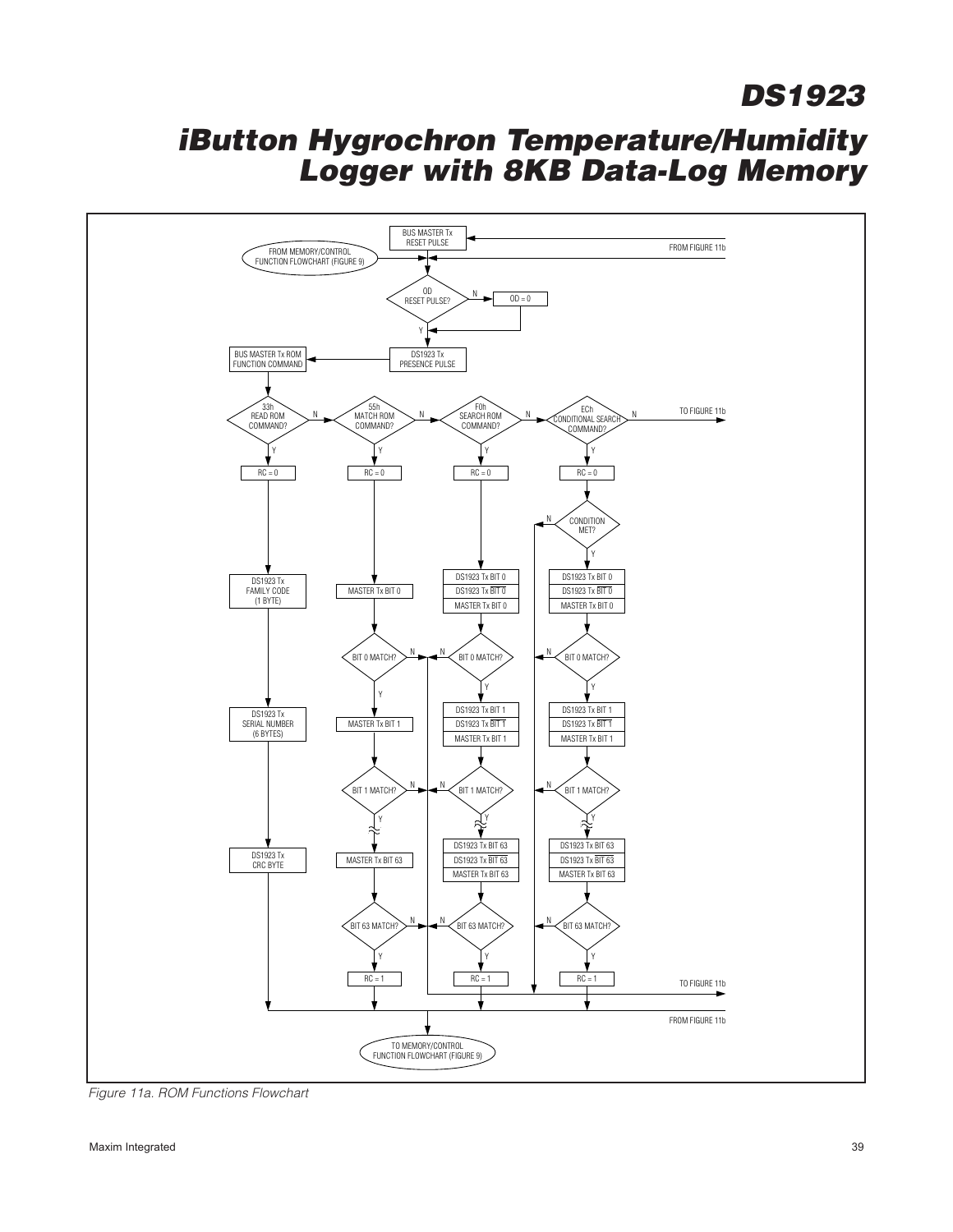

Figure 11b. ROM Functions Flowchart (continued)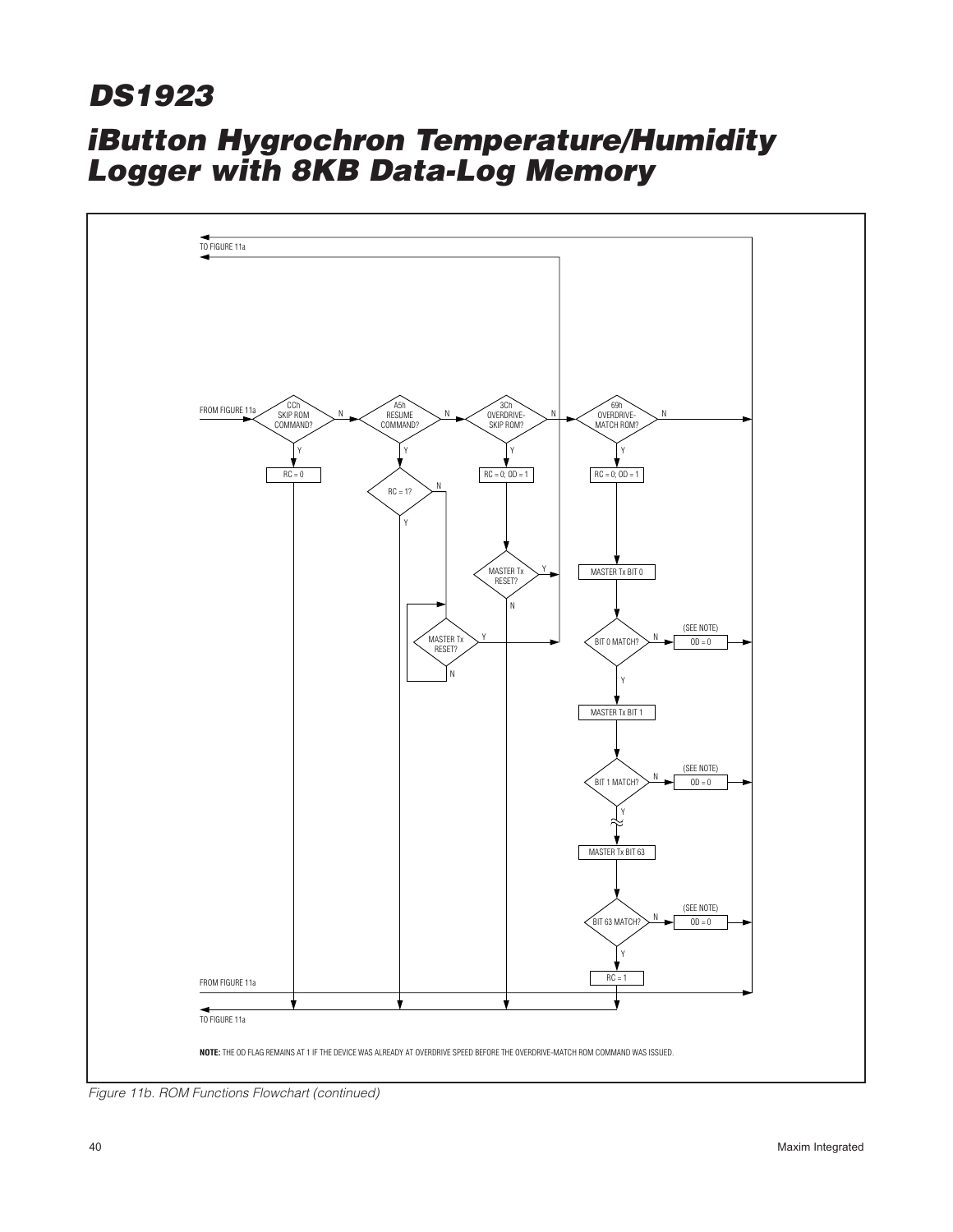### **iButton Hygrochron Temperature/Humidity Logger with 8KB Data-Log Memory**

### **1-Wire Signaling**

The DS1923 requires strict protocols to ensure data integrity. The protocol consists of four types of signaling on one line: reset sequence with reset pulse and presence pulse, write-zero, write-one, and read-data. Except for the presence pulse, the bus master initiates all these signals. The DS1923 can communicate at two different speeds: standard speed and overdrive speed. If not explicitly set into the overdrive mode, the DS1923 communicates at standard speed. While in overdrive mode the fast timing applies to all waveforms.

To get from idle to active, the voltage on the 1-Wire line needs to fall from V<sub>PUP</sub> below the threshold V<sub>TL</sub>. To get from active to idle, the voltage needs to rise from  $V_{\text{ILMAX}}$  past the threshold  $V_{\text{TH}}$ . The time it takes for the voltage to make this rise is seen in Figure 12 as "ε" and its duration depends on the pullup resistor (RPUP) used and the capacitance of the 1-Wire network attached. The voltage VILMAX is relevant for the DS1923 when determining a logical level, not triggering any events.

The initialization sequence required to begin any communication with the DS1923 is shown in Figure 12. A reset pulse followed by a presence pulse indicates the DS1923 is ready to receive data, given the correct ROM and memory function command. If the bus master uses slew-rate control on the falling edge, it must pull down the line for t $RSTL + IF$  to compensate for the edge. A t<sub>RSTL</sub> duration of 690μs or longer exits the overdrive mode, returning the device to standard speed. If the DS1923 is in overdrive mode and track is no longer than 80μs, the device remains in overdrive mode.

After the bus master has released the line, it goes into receive mode (Rx). Now the 1-Wire bus is pulled to VPUP through the pullup resistor or, in the case of a DS2480B driver, through active circuitry. When the threshold V<sub>TH</sub> is crossed, the DS1923 waits for tPDH and then transmits a presence pulse by pulling the line low for tp<sub>DL</sub>. To detect a presence pulse, the master must test the logical state of the 1-Wire line at t<sub>MSP</sub>.

The t<sub>RSTH</sub> window must be at least the sum of tPDHMAX, tPDLMAX, and tRECMIN. Immediately after t<sub>RSTH</sub> is expired, the DS1923 is ready for data communication. In a mixed population network, trast a should be extended to minimum 480us at standard speed and 48μs at overdrive speed to accommodate other 1-Wire devices.

#### **Read/Write Time Slots**

Data communication with the DS1923 takes place in time slots that carry a single bit each. Write time slots transport data from bus master to slave. Read time slots transfer data from slave to master. The definitions of the write and read time slots are illustrated in Figure 13.

All communication begins with the master pulling the data line low. As the voltage on the 1-Wire line falls below the threshold  $V_{TL}$ , the DS1923 starts its internal timing generator that determines when the data line is sampled during a write time slot and how long data is valid during a read time slot.



Figure 12. Initialization Procedure: Reset and Presence Pulse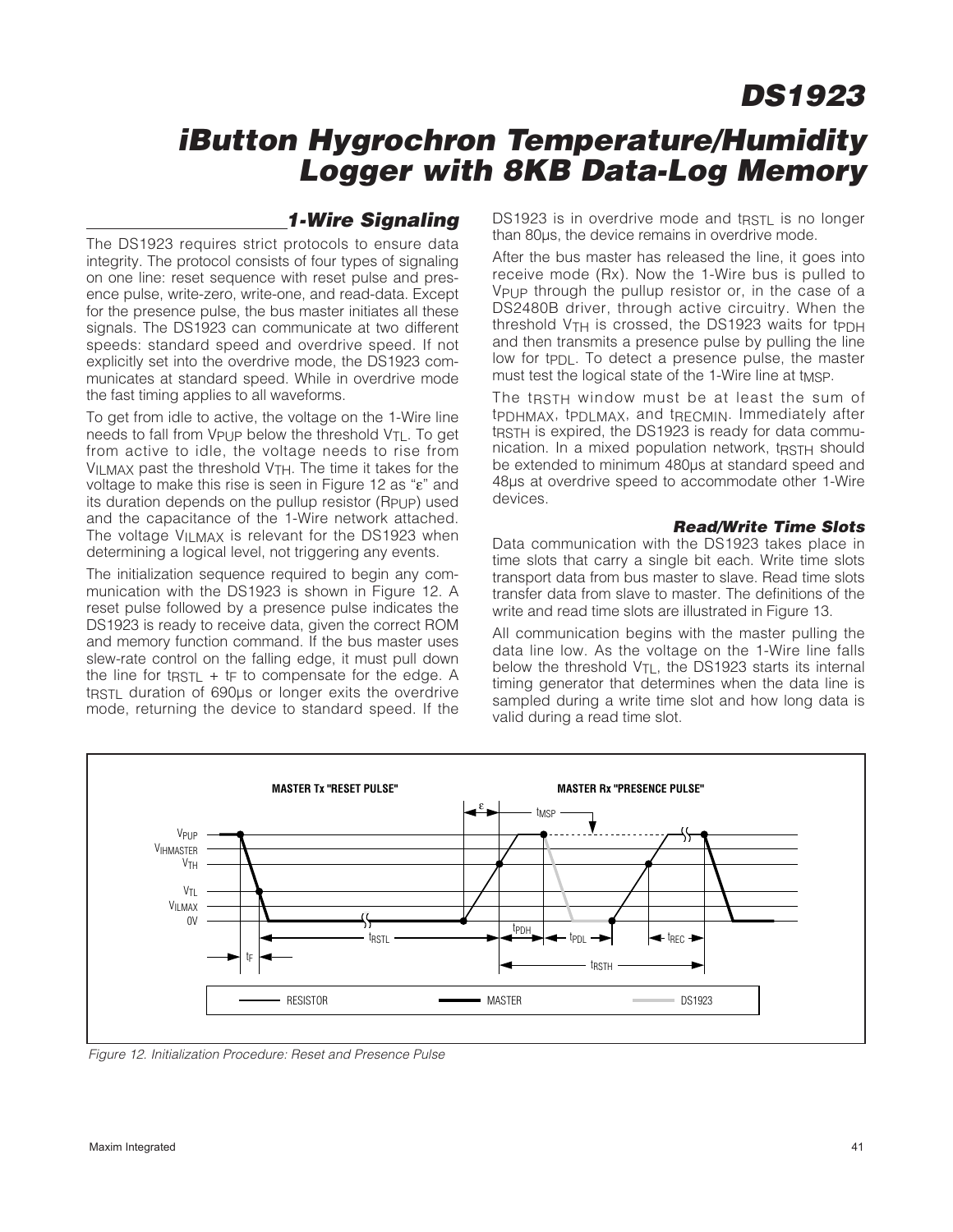## **iButton Hygrochron Temperature/Humidity Logger with 8KB Data-Log Memory**

#### **Master-to-Slave**

For a **write-one** time slot, the voltage on the data line must have crossed the V<sub>TH</sub> threshold before the write-one low time tW1LMAX is expired. For a **write-zero** time slot, the voltage on the data line must stay below the  $V<sub>TH</sub>$ threshold until the write-zero low time two LMIN is expired. The voltage on the data line should not exceed VILMAX during the entire twol or tw<sub>1</sub> window. After the  $VTH$ threshold has been crossed, the DS1923 needs a recovery time t $_{\text{RFC}}$  before it is ready for the next time slot.

#### **Slave-to-Master**

A **read-data** time slot begins like a write-one time slot. The voltage on the data line must remain below  $V_{\text{TI}}$ until the read low time t<sub>RL</sub> is expired. During the t<sub>RL</sub> window, when responding with a 0, the DS1923 starts pulling the data line low; its internal timing generator determines when this pulldown ends and the voltage starts rising again. When responding with a 1, the DS1923 does not hold the data line low at all, and the voltage starts rising as soon as tRL is over.

The sum of  $tr<sub>RL</sub> + \delta$  (rise time) on one side and the internal timing generator of the DS1923 on the other side define the master sampling window (tMSRMIN to tMSRMAX) in which the master must perform a read from the data line. For most reliable communication, t<sub>RI</sub> should be as short as permissible and the master should read close to but no later than tMSRMAX. After reading from the data line, the master must wait until ts ot is expired. This quarantees sufficient recovery time t<sub>RFC</sub> for the DS1923 to get ready for the next time slot.

### **Improved Network Behavior (Switchpoint Hysteresis)**

In a 1-Wire environment, line termination is possible only during transients controlled by the bus master (1- Wire driver). 1-Wire networks, therefore, are susceptible to noise of various origins. Depending on the physical size and topology of the network, reflections from end points and branch points can add up or cancel each other to some extent. Such reflections are visible as glitches or ringing on the 1-Wire communication line. Noise coupled onto the 1-Wire line from external sources can also result in signal glitching. A glitch during the rising edge of a time slot can cause a slave device to lose synchronization with the master and, as a consequence, result in a Search ROM command coming to a dead end or cause a device-specific function command to abort. For better performance in network applications, the DS1923 uses a new 1-Wire front-end, which makes it less sensitive to noise and also reduces the magnitude of noise injected by the slave device itself.

The DS1923's 1-Wire front-end differs from traditional slave devices in four characteristics:

- 1) The falling edge of the presence pulse has a controlled slew rate. This provides a better match to the line impedance than a digitally switched transistor, converting the high-frequency ringing known from traditional devices into a smoother, low-bandwidth transition. The slew-rate control is specified by the parameter t<sub>FPD</sub>, which has different values for standard and overdrive speed.
- 2) There is additional lowpass filtering in the circuit that detects the falling edge at the beginning of a time slot. This reduces the sensitivity to high-frequency noise. This additional filtering does not apply at overdrive speed.
- 3) There is a hysteresis at the low-to-high switching threshold  $V_{TH}$ . If a negative glitch crosses  $V_{TH}$  but does not go below V<sub>TH</sub> - V<sub>HY</sub>, it is not recognized (Figure 14, Case A). The hysteresis is effective at any 1-Wire speed.
- 4) There is a time window specified by the rising edge hold-off time tree during which glitches are ignored, even if they extend below  $VTH - VHY$  threshold (Figure 14, Case B, tGL < tREH). Deep voltage droops or glitches that appear late after crossing the VTH threshold and extend beyond the tREH window cannot be filtered out and are taken as the beginning of a new time slot (Figure 14, Case C, tGL  $\ge$ tREH).

Devices that have the parameters tFPD, VHY, and tREH specified in their electrical characteristics use the improved 1-Wire front-end.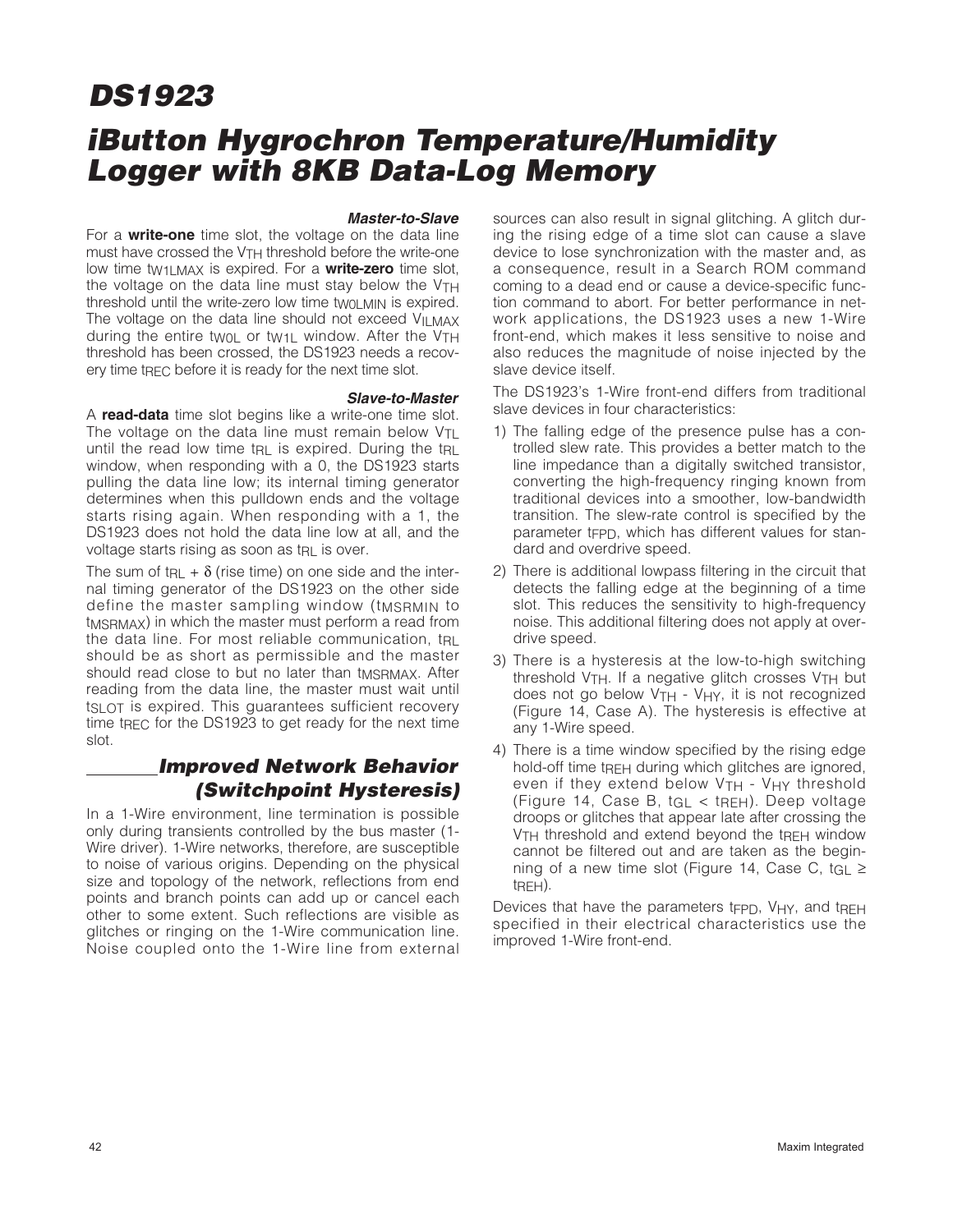

Figure 13. Read/Write Timing Diagrams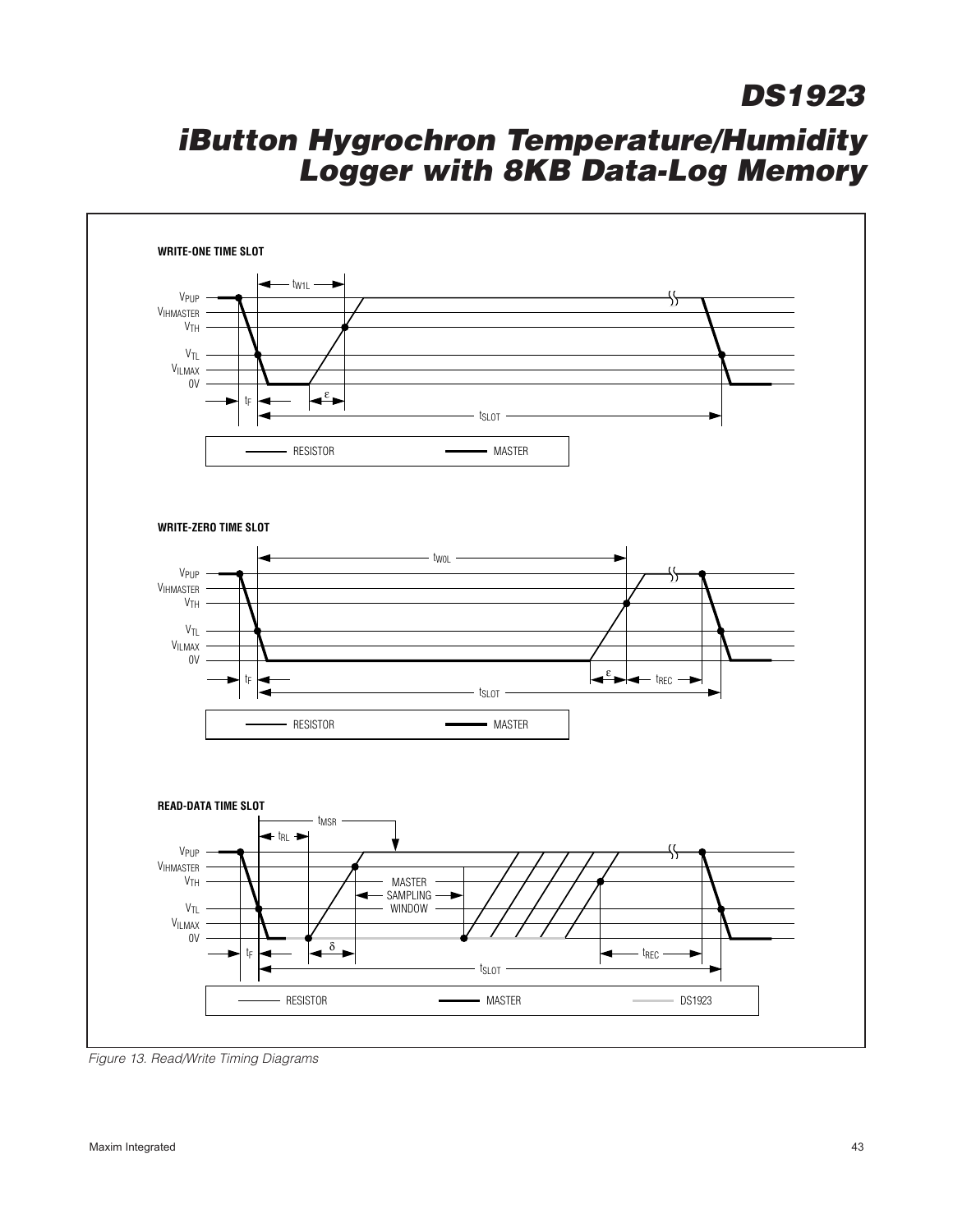### **iButton Hygrochron Temperature/Humidity Logger with 8KB Data-Log Memory**



Figure 14. Noise Suppression Scheme



Figure 15. CRC-16 Hardware Description and Polynomial

### **CRC Generation**

The DS1923 uses two types of CRCs. One CRC is an 8-bit type and is stored in the most significant byte of the 64-bit ROM. The bus master can compute a CRC value from the first 56 bits of the 64-bit ROM and compare it to the value stored within the DS1923 to determine if the ROM data has been received error-free. The equivalent polynomial function of this CRC is  $X^8 + X^5 + X^4 + 1$ . This 8-bit CRC is received in the true (noninverted) form, and it is computed at the factory and lasered into the ROM.

The other CRC is a 16-bit type, generated according to the standardized CRC-16 polynomial function  $X^{16}$  +  $X^{15}$  +  $X^2$  + 1. This CRC is used for error detection when reading register pages or the data-log memory using the Read Memory with CRC command and for fast verification of a data transfer when writing to or reading from the scratchpad. In contrast to the 8-bit CRC, the 16-bit CRC is always communicated in the inverted form. A CRC generator inside the DS1923 (Figure 15) calculates a new 16-bit CRC as shown in the command flowchart of Figure 9. The bus master compares the CRC value read from the device to the one it calculates from the data and decides whether to continue with an operation or to reread the portion of the data with the CRC error. With the initial pass through the Read Memory with CRC flowchart, the 16 bit CRC value is the result of shifting the command byte into the cleared CRC generator, followed by the 2 address bytes and the data bytes. The password is excluded from the CRC calculation. Subsequent passes through the Read Memory with CRC flowchart generate a 16-bit CRC that is the result of clearing the CRC generator and then shifting in the data bytes.

With the Write Scratchpad command, the CRC is generated by first clearing the CRC generator and then shift-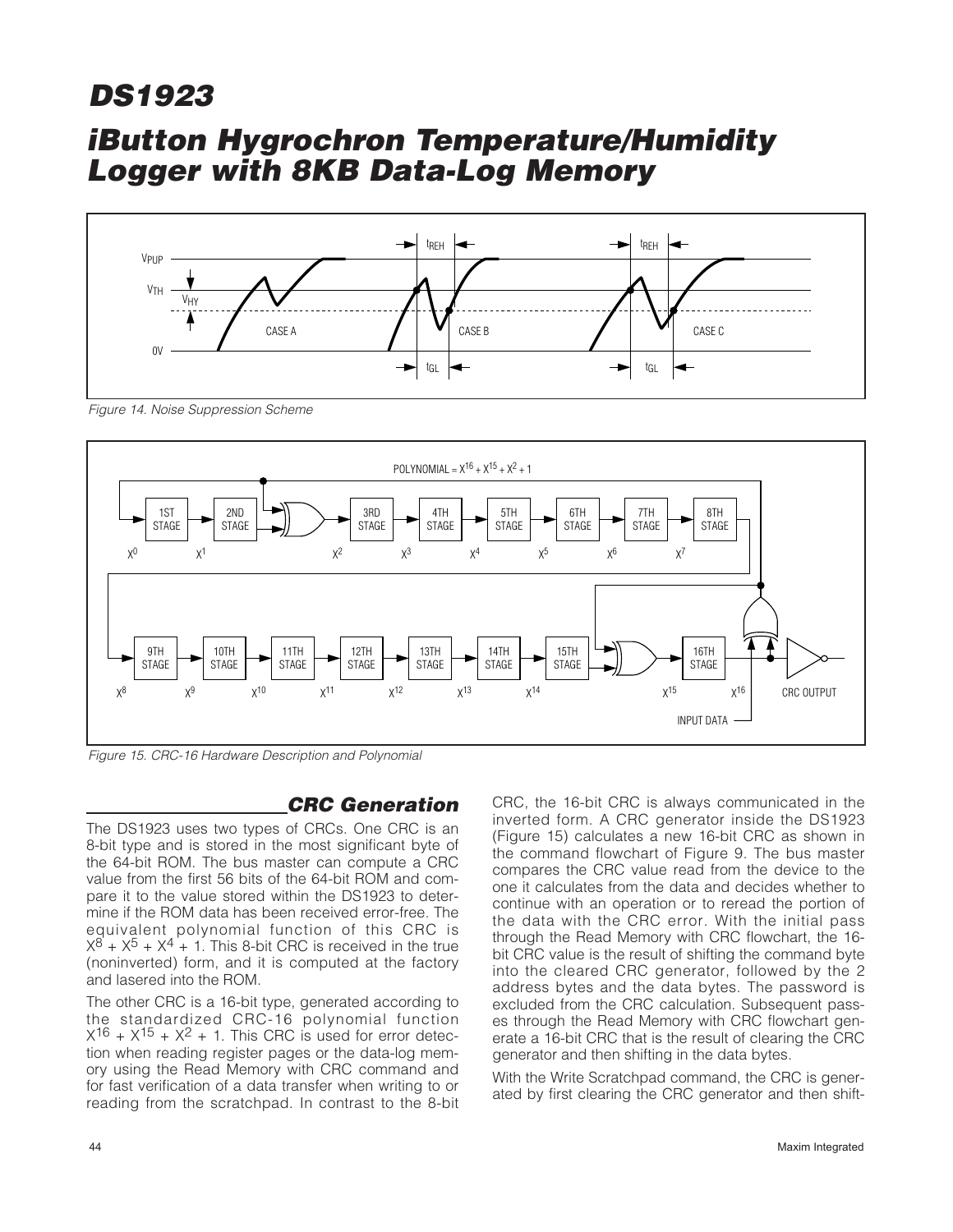### **iButton Hygrochron Temperature/Humidity Logger with 8KB Data-Log Memory**

ing in the command code, the target addresses TA1 and TA2, and all the data bytes. The DS1923 transmits this CRC only if the data bytes written to the scratchpad include scratchpad ending offset 11111b. The data can start at any location within the scratchpad.

With the Read Scratchpad command, the CRC is generated by first clearing the CRC generator and then shifting in the command code, the target addresses TA1 and TA2, the E/S byte, and the scratchpad data starting at the target address. The DS1923 transmits this CRC only if the reading continues through the end of the scratchpad, regardless of the actual ending offset. For more information on generating CRC values, refer to Application Note 27.

### **Command-Specific 1-Wire Communication Protocol—Legend**

| <b>SYMBOL</b>              | <b>DESCRIPTION</b>                                                                   |
|----------------------------|--------------------------------------------------------------------------------------|
| <b>RST</b>                 | 1-Wire reset pulse generated by master.                                              |
| <b>PD</b>                  | 1-Wire presence pulse generated by slave.                                            |
| Select                     | Command and data to satisfy the ROM function protocol.                               |
| <b>WS</b>                  | Command "Write Scratchpad."                                                          |
| <b>RS</b>                  | Command "Read Scratchpad."                                                           |
| <b>CPS</b>                 | Command "Copy Scratchpad with Password."                                             |
| <b>RMC</b>                 | Command "Read Memory with Password and CRC."                                         |
| <b>CM</b>                  | Command "Clear Memory with Password."                                                |
| FC.                        | Command "Forced Conversion."                                                         |
| <b>SM</b>                  | Command "Start Mission with Password."                                               |
| <b>STP</b>                 | Command "Stop Mission with Password."                                                |
| <b>TA</b>                  | Target Address TA1, TA2.                                                             |
| $TA-E/S$                   | Target Address TA1, TA2 with E/S byte.                                               |
| <data eos="" to=""></data> | Transfer of as many data bytes as are needed to reach the scratchpad offset 1Fh.     |
| <data eop="" to=""></data> | Transfer of as many data bytes as are needed to reach the end of a memory page.      |
| <data eom="" to=""></data> | Transfer as many bytes as are needed to reach the end of the data-log memory.        |
| <pw dummy=""></pw>         | Transfer of 8 bytes that either represent a valid password or acceptable dummy data. |
| <32 Bytes>                 | Transfer of 32 bytes.                                                                |
| $<$ Data $>$               | Transfer of an undetermined amount of data.                                          |
| <b>FFh</b>                 | Transmission of one FFh byte.                                                        |
| CRC-16                     | Transfer of an inverted CRC-16.                                                      |
| FF Loop                    | Indefinite loop where the master reads FF bytes.                                     |
| AA Loop                    | Indefinite loop where the master reads AA bytes.                                     |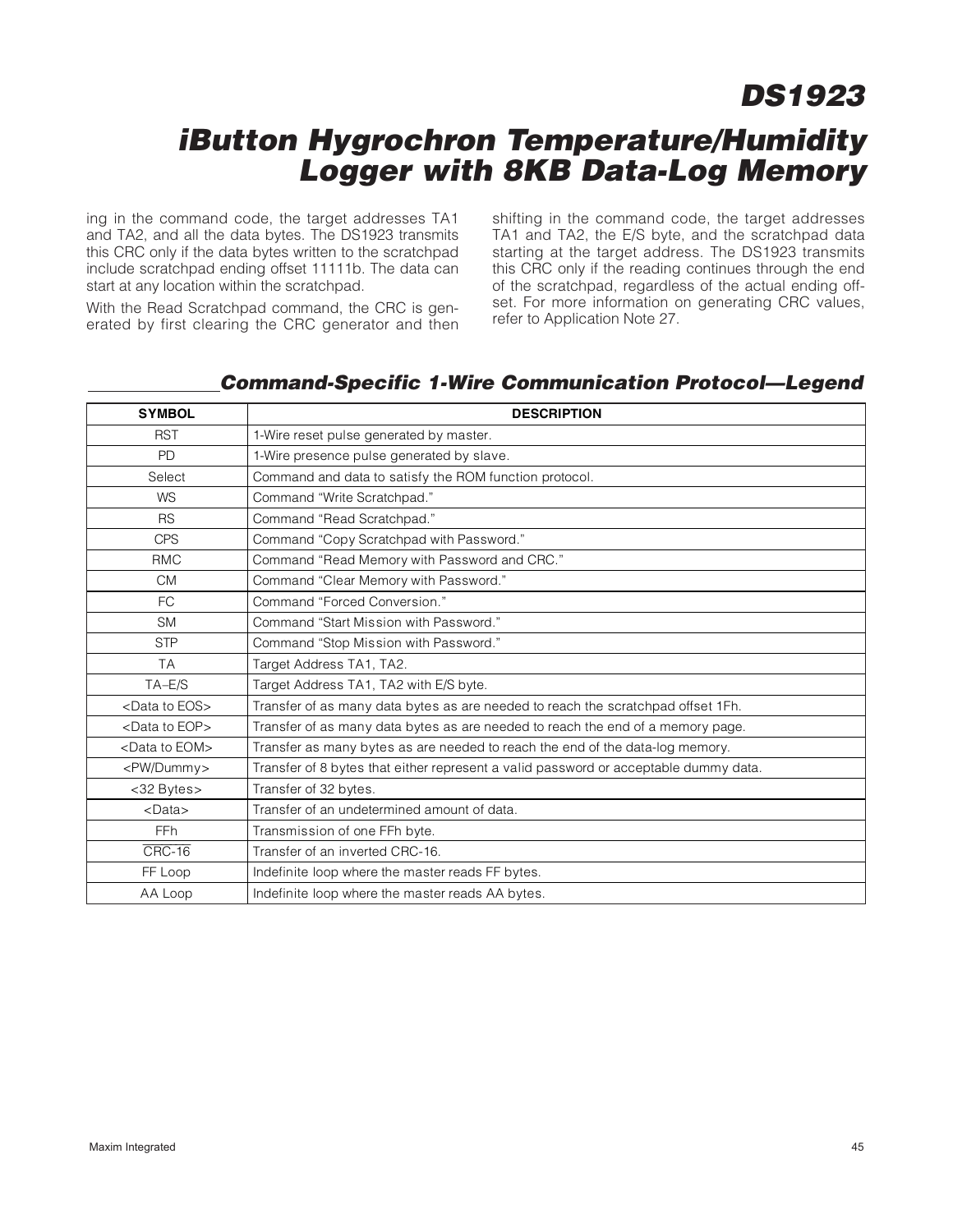## **iButton Hygrochron Temperature/Humidity Logger with 8KB Data-Log Memory DS1923**

### **Command-Specific 1-Wire Communication Protocol—Color Codes**

 $Master-to-Slave$  Slave-to-Master

### **1-Wire Communication Examples**

| Write Scratchpad, Reaching the End of the Scratchpad (Cannot Fail)                                                              |
|---------------------------------------------------------------------------------------------------------------------------------|
| $CRC-16$<br><b>RST</b><br>PD<br>Select<br>WS<br><b>TA</b><br><data eos="" to=""><br/>FF Loop</data>                             |
|                                                                                                                                 |
| <b>Read Scratchpad (Cannot Fail)</b>                                                                                            |
| <b>RST</b><br>PD<br>Select  <br><b>RS</b><br>TA-E/S<br>$CRC-16$<br>FF Loop<br><data eos="" to=""></data>                        |
|                                                                                                                                 |
| <b>Copy Scratchpad with Password (Success)</b>                                                                                  |
| <b>RST</b><br>PD<br>Select   CPS   TA-E/S<br><pw dummy=""><br/>AA Loop</pw>                                                     |
|                                                                                                                                 |
| Copy Scratchpad with Password (Fail TA-E/S or Password)                                                                         |
| <b>RST</b><br>Select CPS   TA-E/S<br>PD<br><pw dummy=""><br/>FF Loop</pw>                                                       |
|                                                                                                                                 |
|                                                                                                                                 |
| <b>Read Memory with Password and CRC (Success)</b>                                                                              |
| <b>RST</b><br>PD<br>Select RMC<br>$CRC-16$<br><b>TA</b><br><pw dummy=""><br/><data eop="" to=""></data></pw>                    |
|                                                                                                                                 |
| $CRC-16$<br><32 Bytes><br>FF Loop                                                                                               |
|                                                                                                                                 |
| Loop                                                                                                                            |
| Read Memory with Password and CRC (Fail Password or Address)                                                                    |
| <b>RST</b><br>PD<br>Select RMC<br><b>TA</b><br><pw dummy=""><br/>FF Loop</pw>                                                   |
|                                                                                                                                 |
| <b>Clear Memory with Password</b>                                                                                               |
| ${\sf PD}$<br>Select   CM<br><b>RST</b><br><pw dummy=""><br/>FFh<br/>FF Loop</pw>                                               |
| To verify success, read the General Status register at address 0215h. If MEMCLR is 1, the command was<br>executed successfully. |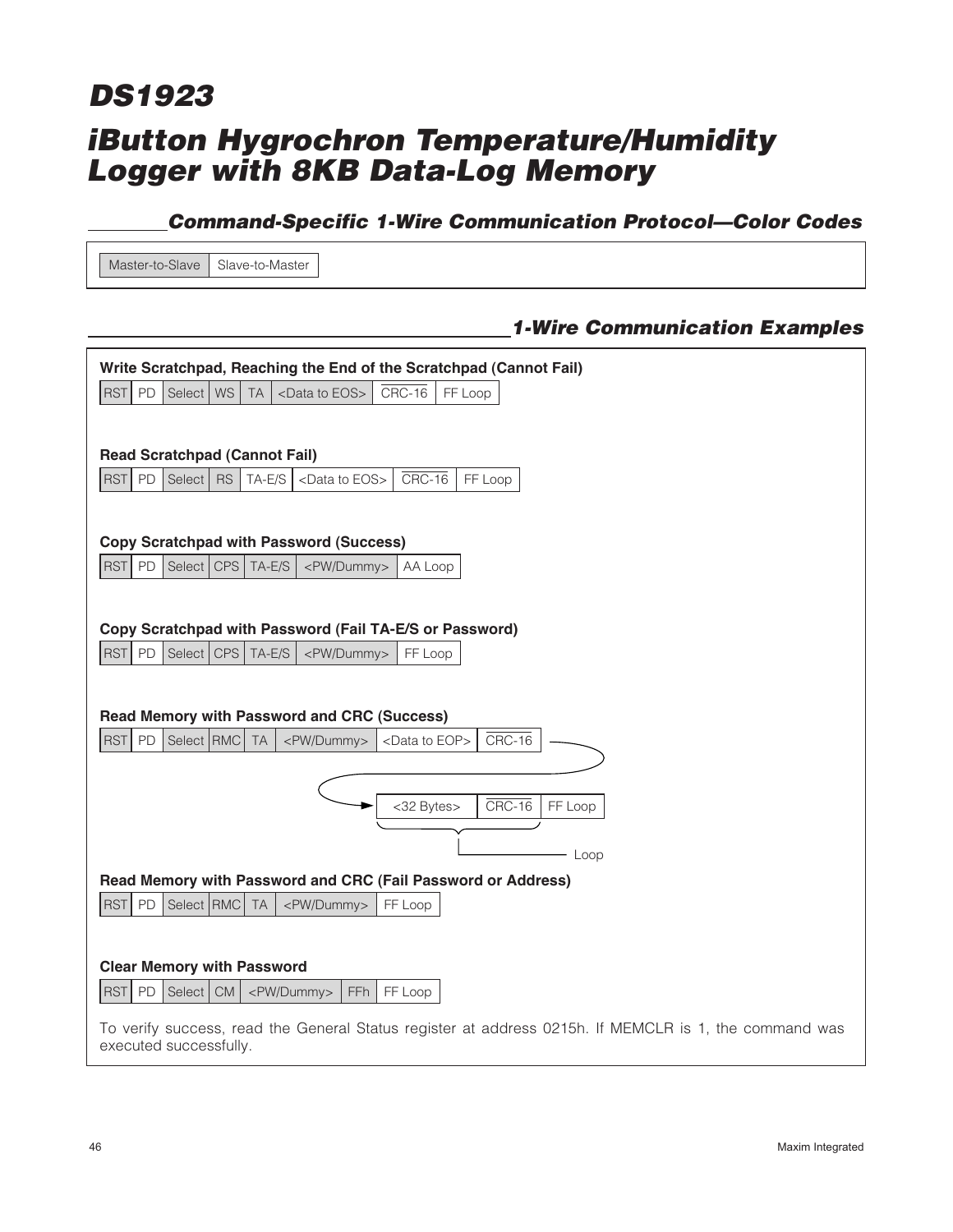### **iButton Hygrochron Temperature/Humidity Logger with 8KB Data-Log Memory**

### **1-Wire Communication Examples (continued)**

#### **Forced Conversion**

**RST** PD Select FC FFh FF Loop

To read the result and to verify success, read the addresses 020Ch to 020Fh (results) and the Device Samples Counter at address 0223h to 0225h. If the count has incremented, the command was executed successfully.

#### **Start Mission with Password**

RST PD Select SM | <PW/Dummy> | FFh | FF Loop

To verify success, read the General Status register at address 0215h. If MIP is 1 and MEMCLR is 0, the command was executed successfully.

#### **Stop Mission with Password**

**RST** PD Select STP <PW/Dummy> FFh FF Loop

To verify success, read the General Status register at address 0215h. If MIP is 0, the command was executed successfully.

### **Mission Example: Prepare and Start a New Mission**

Assumption: The previous mission has been ended by using the Stop Mission command. Passwords are not enabled. The device is a DS1923.

Starting a mission requires three steps:

Step 1: Clear the data of the previous mission. Step 2: Write the setup data to register page 1.

Step 3: Start the new mission.

#### **Step 1: Clear the data of the previous mission.**

With only a single device connected to the bus master, the communication of step 1 looks like this:

| <b>MASTER MODE</b> | <b>DATA (LSB FIRST)</b>              | <b>COMMENTS</b> |
|--------------------|--------------------------------------|-----------------|
| Tx                 | (Reset)                              | Reset pulse     |
| <b>Rx</b>          | (Presence)<br>Presence pulse         |                 |
| Tx                 | CCh<br>Issue "Skip ROM" command      |                 |
| Tx                 | Issue "Clear Memory" command<br>96h  |                 |
| Tx                 | Send dummy password<br><8 FFh bytes> |                 |
| Tx                 | Send dummy byte<br><b>FFh</b>        |                 |
| Tx                 | (Reset)<br>Reset pulse               |                 |
| <b>Rx</b>          | (Presence)<br>Presence pulse         |                 |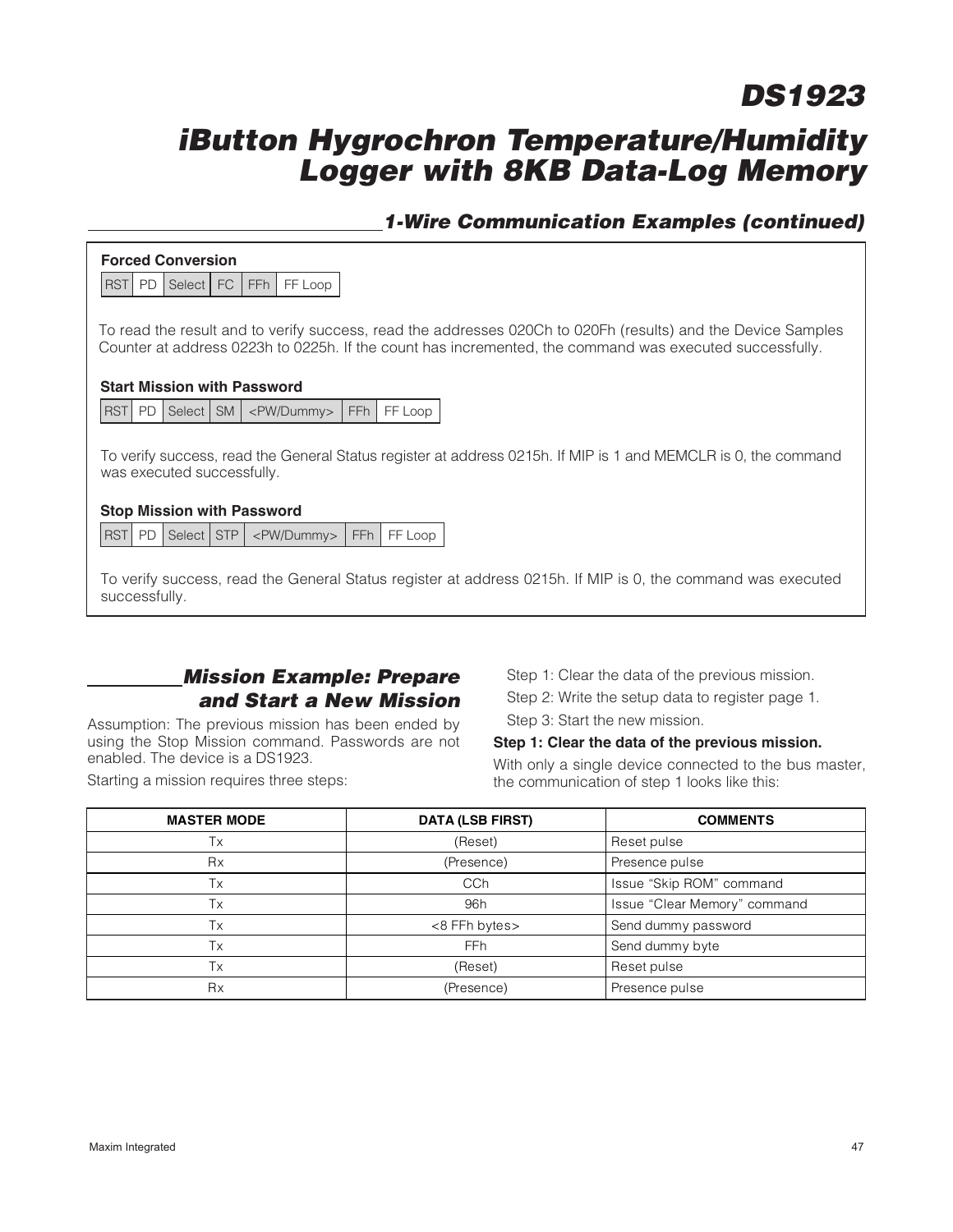## **iButton Hygrochron Temperature/Humidity Logger with 8KB Data-Log Memory**

#### **Step 2: Write the setup data to register page 1.**

During the setup, the device needs to learn the following information:

- Time and Date
- Sample Rate
- Alarm Thresholds
- Alarm Controls (Response to Conditional Search ROM)
- General Mission Parameters (e.g., Channels to Log and Logging Format, Rollover, Start Mode)
- Mission Start Delay

The following data sets up the DS1923 for a mission that logs temperature and humidity using 8-bit format for both.

| <b>ADDRESS</b> | <b>DATA</b>      | <b>EXAMPLE VALUES</b>                      | <b>FUNCTION</b>                               |  |
|----------------|------------------|--------------------------------------------|-----------------------------------------------|--|
| 0200h          | 00h              |                                            |                                               |  |
| 0201h          | 30h              | 15:30:00 hours                             | Time                                          |  |
| 0202h          | 15h              |                                            |                                               |  |
| 0203h          | 15h              |                                            |                                               |  |
| 0204h          | 05h              | 15th of May in 2004                        | Date                                          |  |
| 0205h          | 04h              |                                            |                                               |  |
| 0206h          | 0Ah              | Every 10 minutes (EHSS = $0$ )             | Sample rate                                   |  |
| 0207h          | 00h              |                                            |                                               |  |
| 0208h          | 66h              | 10°C Low                                   |                                               |  |
| 0209h          | 7Ah              | 20°C High                                  | Temperature Alarm Thresholds                  |  |
| 020Ah          | 6Fh              | 40%RH Low                                  | Humidity Alarm Threshold, no software         |  |
| 020Bh          | 9Eh              | 70%RH High                                 | correction used                               |  |
| 020Ch          | <b>FFh</b>       |                                            |                                               |  |
| 020Dh          | <b>FFh</b>       | (Don't care)                               | Clock through read-only registers             |  |
| 020Eh          | <b>FFh</b>       |                                            |                                               |  |
| 020Fh          | <b>FFh</b>       |                                            |                                               |  |
| 0210h          | 03h              | Enable high and low alarm                  | Temperature Alarm Control                     |  |
| 0211h          | <b>FFh</b>       | Enable high and low alarm                  | Humidity Alarm Control                        |  |
| 0212h          | 01h              | On (enabled), $EHSS = 0$ (low sample rate) | RTC Oscillator Control, sample rate selection |  |
| 0213h          | C <sub>3</sub> h | Normal start; no rollover; 8-bit logging   | <b>General Mission Control</b>                |  |
| 0214h          | <b>FFh</b>       | (Don't care)                               |                                               |  |
| 0215h          | <b>FFh</b>       |                                            | Clock through read-only registers             |  |
| 0216h          | 5Ah              |                                            |                                               |  |
| 0217h          | 00h              | 90 minutes                                 | <b>Mission Start Delay</b>                    |  |
| 0218h          | 00h              |                                            |                                               |  |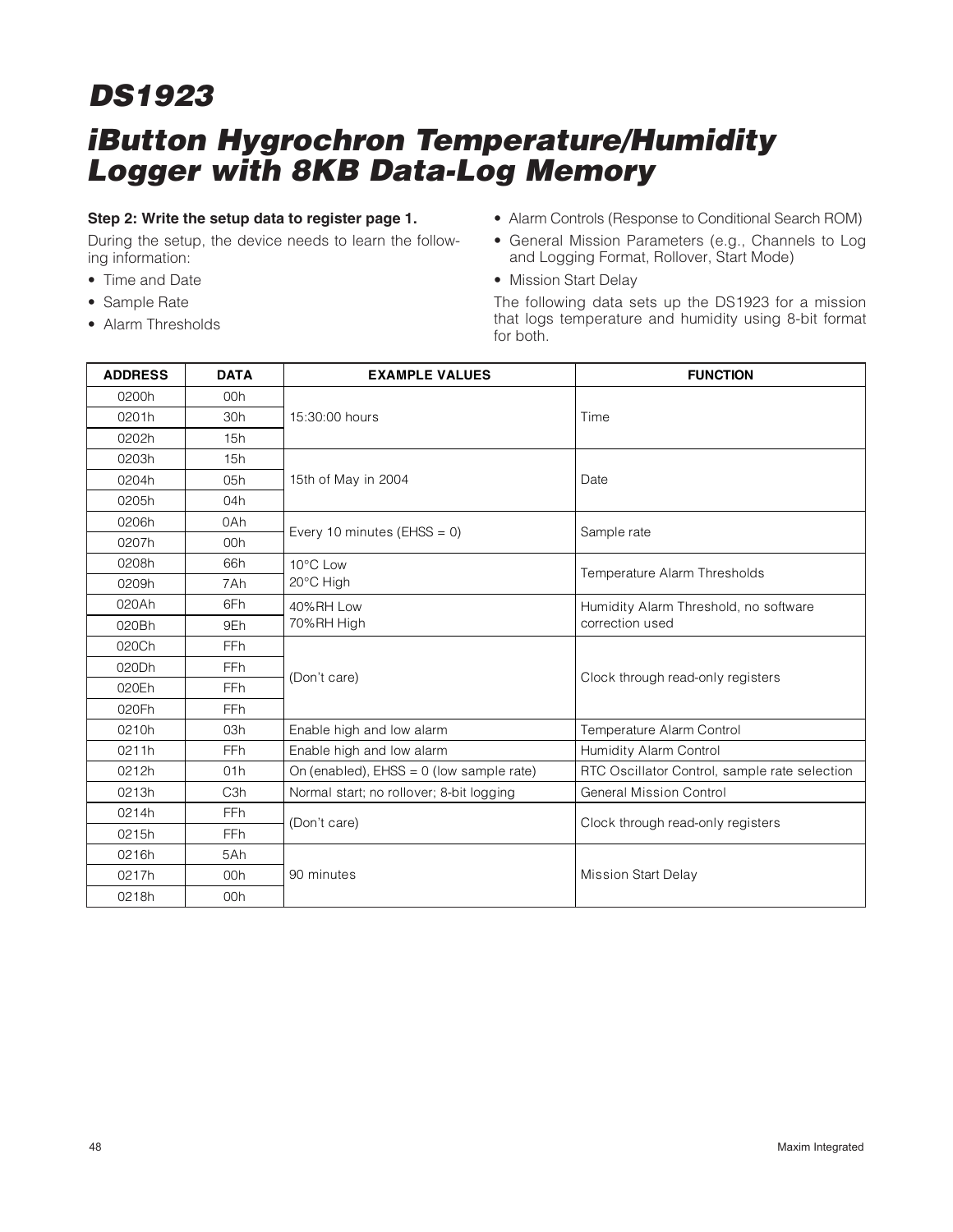### **iButton Hygrochron Temperature/Humidity Logger with 8KB Data-Log Memory**

With only a single device connected to the bus master, the communication of step 2 looks like this:

| <b>MASTER MODE</b> | <b>DATA (LSB FIRST)</b>         | <b>COMMENTS</b>                              |  |
|--------------------|---------------------------------|----------------------------------------------|--|
| Tx                 | (Reset)                         | Reset pulse                                  |  |
| <b>Rx</b>          | (Presence)                      | Presence pulse                               |  |
| Tx                 | CCh<br>Issue "Skip ROM" command |                                              |  |
| Tx                 | 0Fh                             | Issue "Write Scratchpad" command             |  |
| Tx                 | 00h                             | TA1, beginning offset = 00h                  |  |
| Tx                 | 02h                             | TA2, address = $0200h$                       |  |
| Tx                 | <25 Data Bytes>                 | Write 25 bytes of data to scratchpad         |  |
| Tx                 | <7 FFh Bytes>                   | Write through the end of the scratchpad      |  |
| Tx                 | (Reset)                         | Reset pulse                                  |  |
| <b>Rx</b>          | (Presence)                      | Presence pulse                               |  |
| Tx                 | CCh                             | Issue "Skip ROM" command                     |  |
| Tx                 | AAh                             | Issue "Read Scratchpad" command              |  |
| <b>Rx</b>          | 00h                             | Read TA1, beginning offset = 00h             |  |
| <b>Rx</b>          | 02h                             | Read TA2, address = 0200h                    |  |
| <b>Rx</b>          | 1Fh                             | Read E/S, ending offset = $1Fh$ , flags = 0h |  |
| <b>Rx</b>          | <32 Data Bytes>                 | Read scratchpad data and verify              |  |
| Tx                 | (Reset)                         | Reset pulse                                  |  |
| <b>Rx</b>          | (Presence)                      | Presence pulse                               |  |
| Tx                 | CCh                             | Issue "Skip ROM" command                     |  |
| Tx                 | 99h                             | Issue "Copy Scratchpad" command              |  |
| <b>Tx</b>          | 00h                             | TA <sub>1</sub>                              |  |
| Tx                 | 02h                             | (AUTHORIZATION CODE)<br>TA <sub>2</sub>      |  |
| Tx                 | 1Fh                             | E/S                                          |  |
| Tx                 | <8 FFh Bytes>                   | Send dummy password                          |  |
| Tx                 | (Reset)                         | Reset pulse                                  |  |
| <b>Rx</b>          | (Presence)                      | Presence pulse                               |  |

#### **Step 3: Start the new mission.**

With only a single device connected to the bus master, the communication of step 3 looks like this:

If step 3 was successful, the MIP bit in the General Status register is 1, the MEMCLR bit is 0, and the Mission Start Delay counts down.

| <b>MASTER MODE</b> | <b>DATA (LSB FIRST)</b>              | <b>COMMENTS</b> |  |
|--------------------|--------------------------------------|-----------------|--|
| Тx                 | (Reset)<br>Reset pulse               |                 |  |
| Rx                 | (Presence)<br>Presence pulse         |                 |  |
| Тx                 | Issue "Skip ROM" command<br>CCh      |                 |  |
| Tx                 | Issue "Start Mission" command<br>CCh |                 |  |
| Тx                 | Send dummy password<br><8 FFh Bytes> |                 |  |
| Tx                 | Send dummy byte<br>FF <sub>h</sub>   |                 |  |
| Тx                 | (Reset)<br>Reset pulse               |                 |  |
| <b>Rx</b>          | (Presence)                           | Presence pulse  |  |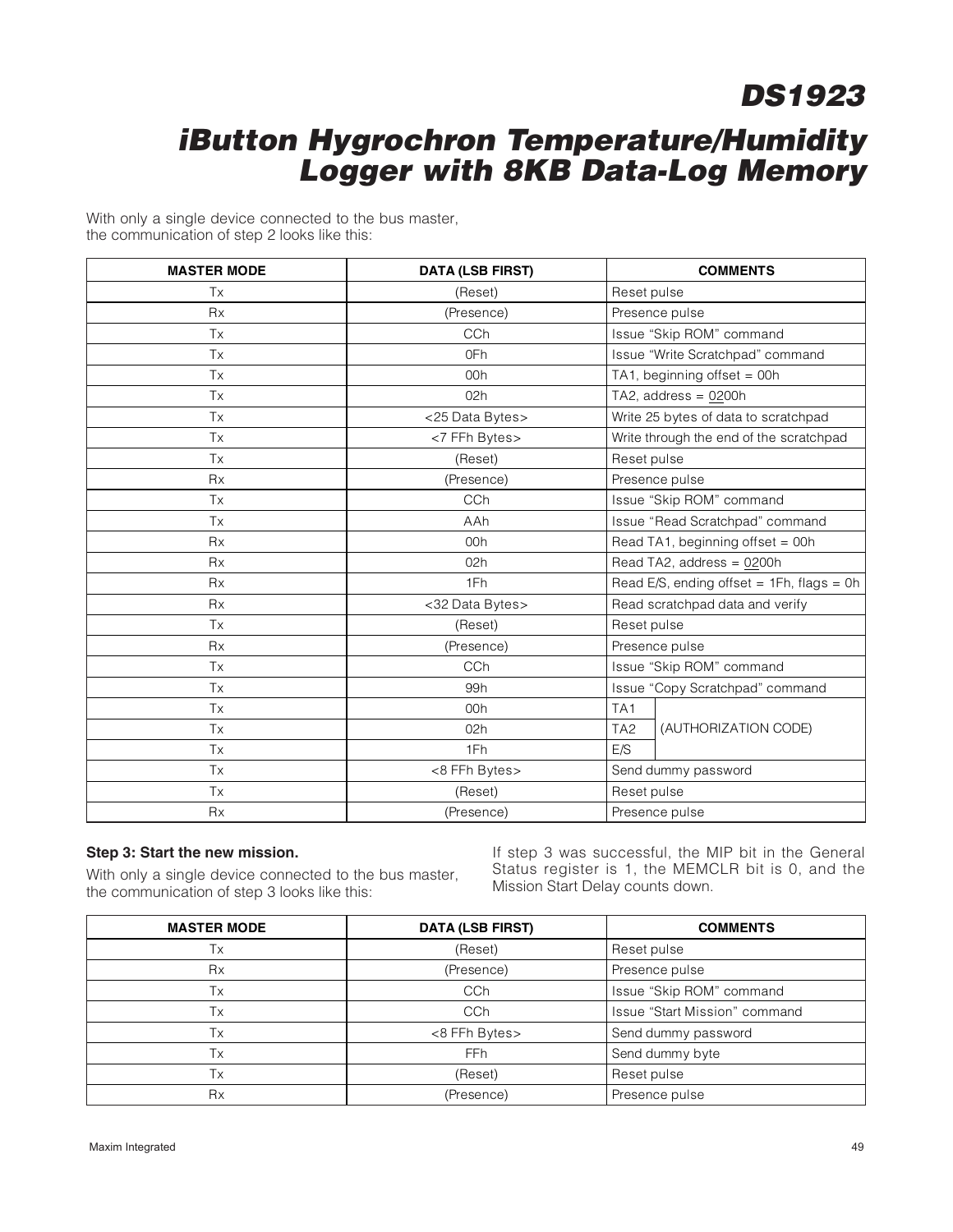## **iButton Hygrochron Temperature/Humidity Logger with 8KB Data-Log Memory**

### **Software Correction Algorithm for Temperature**

The accuracy of high-resolution temperature conversion results (forced conversion as well as temperature logs) can be improved through a correction algorithm. The data needed for this software correction is stored in the calibration memory (memory page 18). It consists of reference temperature (Tr) and conversion result (Tc) for two different temperatures, as shown below. See the Temperature Conversion section for the binary number format.

The software correction algorithm requires two additional values, which are not stored in the device. For the DS1923 these values are  $Tr1 = 60^{\circ}$ C and Offset = 41.

The correction algorithm consists of two steps, preparation and execution. The preparation step first converts temperature data from binary to decimal °C format. Next, three coefficients A, B, and C are computed. In the execution step, the temperature reading as delivered by the DS1923 is first converted from the low/highbyte format (TcL, TcH) to °C (Tc) and then corrected to Tcorr. Once step 1 is performed, the three coefficients can be used repeatedly to correct any temperature reading and temperature log of the same device.

| <b>ADDRESS</b> | <b>DESIGNATOR</b> | <b>DESCRIPTION</b>                                          |
|----------------|-------------------|-------------------------------------------------------------|
| 0240h          | Tr <sub>2H</sub>  | Cold reference temperature, high-byte.                      |
| 0241h          | Tr2L              | Cold reference temperature, low-byte.                       |
| 0242h          | Tc2H              | Conversion result at cold reference temperature, high-byte. |
| 0243h          | Tc2L              | Conversion result at cold reference temperature, low-byte.  |
| 0244h          | Tr <sub>3H</sub>  | Hot reference temperature, high-byte.                       |
| 0245h          | Tr3L              | Hot reference temperature, low-byte.                        |
| 0246h          | Tc3H              | Conversion result at hot reference temperature, high-byte.  |
| 0247h          | Tc3L              | Conversion result at hot reference temperature, low-byte.   |

#### **Step 1: Preparation**

```
Tr1 = 60Offset = 41Tr2 = Tr2H/2 + Tr2L/512 - Offset (convert from binary to °C)
Tr3 = Tr3H/2 + Tr3L/512 - Offset (convert from binary to \textdegree C)
Tc2 = Tc2H/2 + Tc2L/512 - Offset (convert from binary to °C)
Tc3 = Tc3H/2 + Tc3L/512 - Offset (convert from binary to °C)
Fr2 = Tc2 - Tr2Err3 = Tc3 - Tr3Err1 = Err2B = (Tr2^2 - Tr1^2) x (Err3 - Err1)/[(Tr2^2 - Tr1^2) x (Tr3 - Tr1) + (Tr3^2 - Tr1^2) x (Tr1 - Tr2)A = B \times (Tr1 - Tr2)/(Tr2^2 - Tr1^2)C = Err1 - A \times Tr1^2 - B \times Tr1Step 2: Execution
Tc = TcH/2 + TcL/512 - Offset (convert from binary to °C)
Tcorr = Tc - (A \times Tc^2 + B \times Tc + C) (the actual correction)
```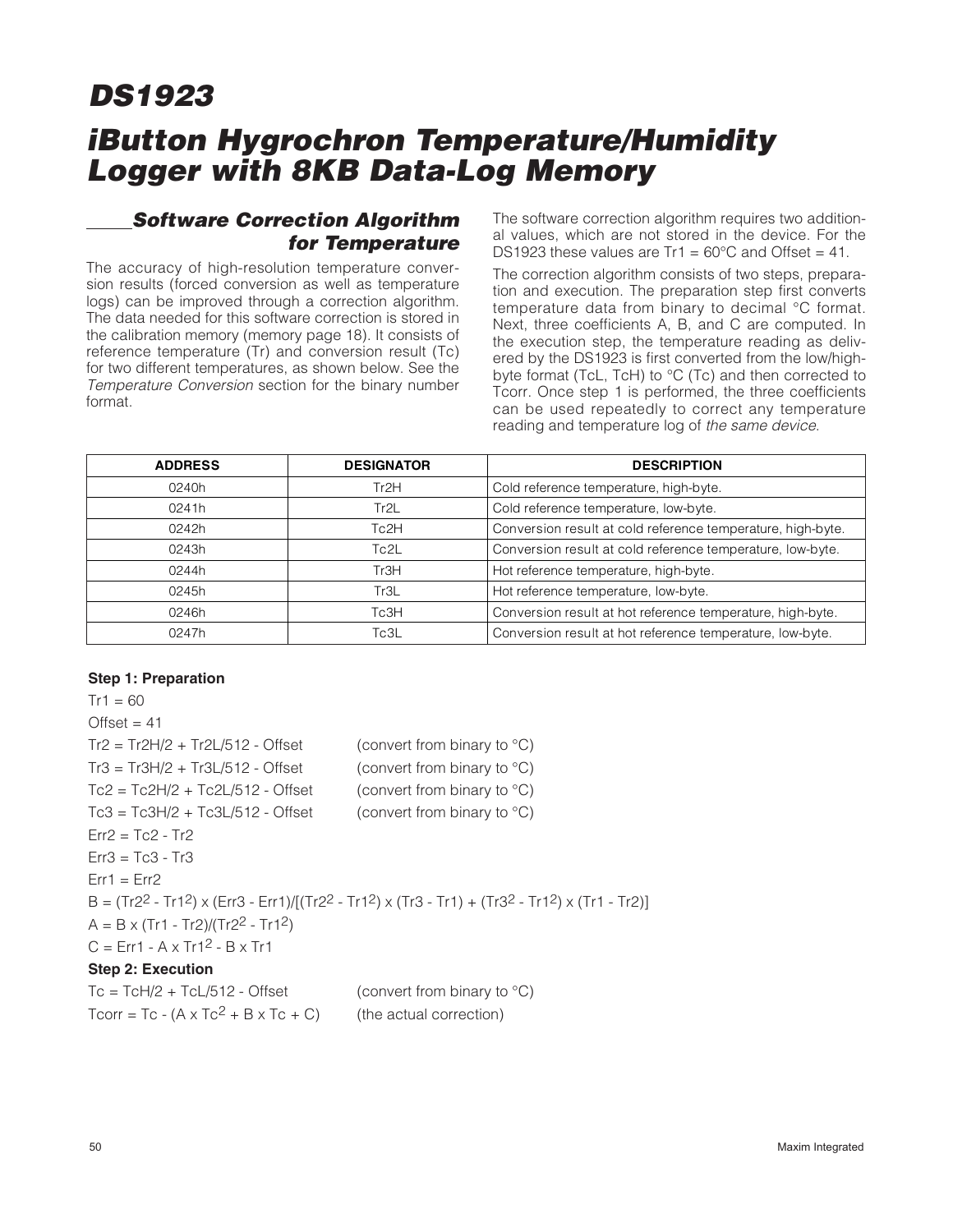### **iButton Hygrochron Temperature/Humidity Logger with 8KB Data-Log Memory**

### **Numerical Temperature Correction Example**

| <b>CONVERTED DATA FROM CALIBRATION MEMORY</b>                                                                  | <b>ERROR VALUES</b>                                                                               |
|----------------------------------------------------------------------------------------------------------------|---------------------------------------------------------------------------------------------------|
| $Tr2 = -10.1297^{\circ}$ C<br>$Tr3 = 24.6483^{\circ}$ C<br>$Tc2 = -10.0625^{\circ}$ C<br>$Tc3 = 24.5^{\circ}C$ | $\text{Er}2 = 0.0672^{\circ}\text{C}$<br>$\text{Err3} = -0.1483^{\circ}\text{C}$<br>$Err1 = Err2$ |
| <b>RESULTING CORRECTION COEFFICIENTS</b>                                                                       | APPLICATION OF CORRECTION COEFFICIENTS<br><b>TO SAMPLE READING</b>                                |
| $B = -0.008741$<br>$A = 0.000175$ /°C<br>$C = -0.039332$ °C                                                    | $T_c = 22.500000^{\circ}C$<br>Toorr = $22.647275^{\circ}$ C                                       |

**Note:** The software correction requires floating point arithmetic (24-bit or better). Suitable math libraries for microcontrollers are found on various websites and are included in cross-compilers.

### **Software Correction Algorithm for Humidity**

The accuracy of humidity conversion results (forced conversion as well as logged data) can be improved through a correction algorithm. The data needed for this software correction is stored in the calibration memory (memory page 18). It consists of reference humidity (Hr) and conversion result (Hc) for three different humidity levels, as shown below. **The data is taken at 25°C.**

The correction algorithm consists of two steps: preparation and execution. The preparation step first converts humidity data from binary to decimal %RH format. Next, three coefficients A, B, and C are computed. In the execution step the humidity reading as delivered by the DS1923 (raw data) is first converted from the low/highbyte format (HcL, HcH) to %RH (Hc) and then corrected to Hcorr. Once step 1 is performed, the three coefficients can be used repeatedly to correct any humidity reading and humidity log of the same device.

| <b>ADDRESS</b> | <b>DESIGNATOR</b> | <b>DESCRIPTION</b>                                         |
|----------------|-------------------|------------------------------------------------------------|
| 0248h          | Hr1H              | Low reference humidity, high byte.                         |
| 0249h          | Hr1L              | Low reference humidity, low byte.                          |
| 024Ah          | Hc1H              | Conversion result at low reference humidity, high byte.    |
| 024Bh          | Hc <sub>1</sub> L | Conversion result at low reference humidity, low byte.     |
| 024Ch          | Hr2H              | Medium reference humidity, high byte.                      |
| 024Dh          | Hr2L              | Medium reference humidity, low byte.                       |
| 024Eh          | Hc2H              | Conversion result at medium reference humidity, high byte. |
| 024Fh          | Hc2L              | Conversion result at medium reference humidity, low byte.  |
| 0250h          | Hr3H              | High reference humidity, high byte.                        |
| 0251h          | Hr3L              | High reference humidity, low byte.                         |
| 0252h          | Hc3H              | Conversion result at high reference humidity, high byte.   |
| 0253h          | Hc3L              | Conversion result at high reference humidity, low byte.    |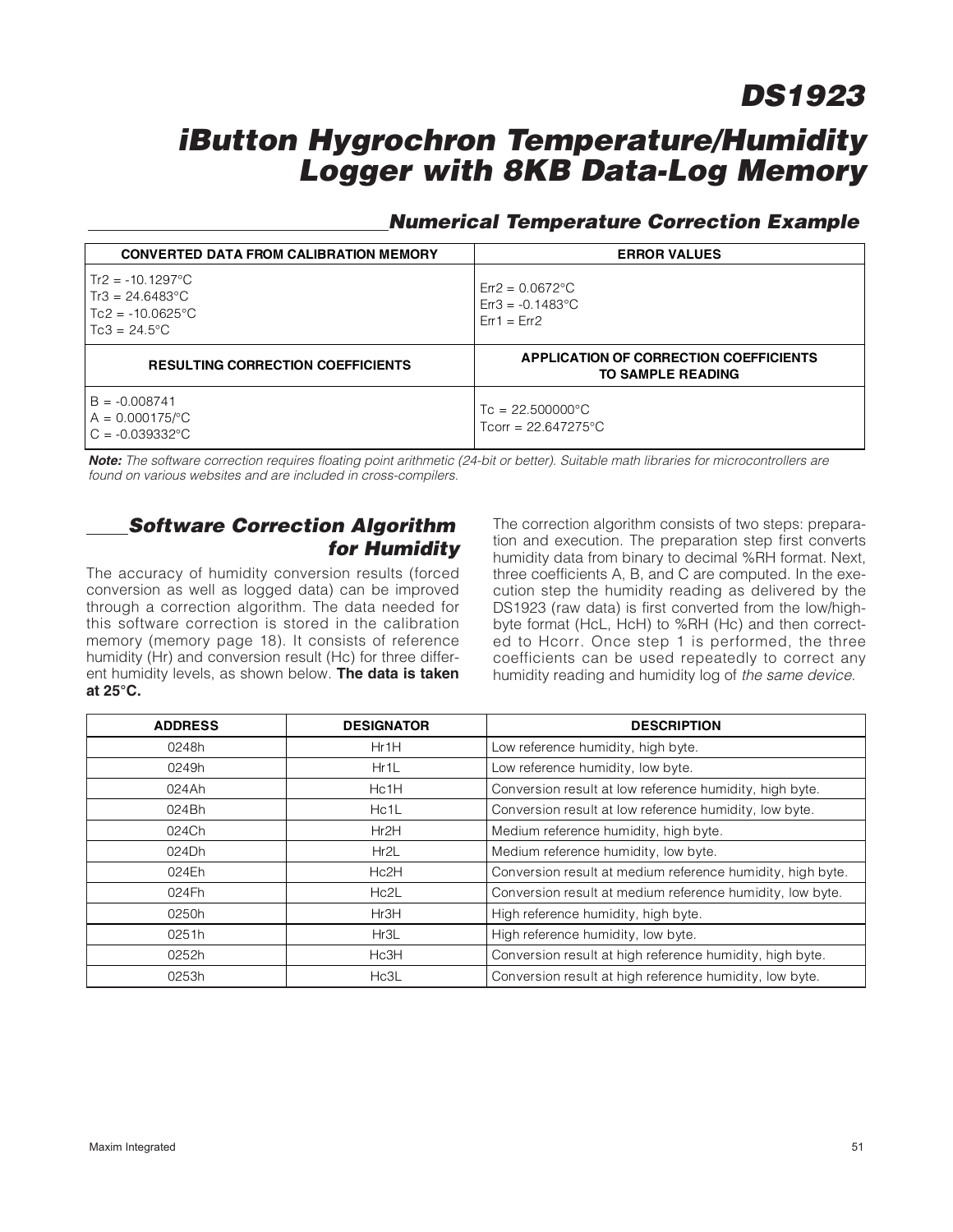## **iButton Hygrochron Temperature/Humidity Logger with 8KB Data-Log Memory DS1923**

#### **Step 1: Preparation**

For the humidity data in the calibration memory, the lower 4 bits of each low byte are set to 0. This simplifies the conversion from the binary data format to raw %RH values to a one-line equation.

Hr1 = ((Hr1H x 256 + Hr1L) x 5.02/65536 - 0.958)/0.0307 (convert from binary to %RH) Hr2 = ((Hr2H x 256 + Hr2L) x 5.02/65536 - 0.958)/0.0307 Hr3 = ((Hr3H x 256 + Hr3L) x 5.02/65536 - 0.958)/0.0307 Hc1 = ((Hc1H x 256 + Hc1L) x 5.02/65536 - 0.958)/0.0307 Hc2 = ((Hc2H x 256 + Hc2L) x 5.02/65536 - 0.958)/0.0307 Hc3 = ((Hc3H x 256 + Hc3L) x 5.02/65536 - 0.958)/0.0307  $Err1 = Hc1 - Hr1$  $Err2 = Hc2 - Hr2$  $Err3 = Hc3 - Hr3$  $B = [(Hr2<sup>2</sup> - Hr1<sup>2</sup>) \times (Err3 - Err1) + Hr3<sup>2</sup> \times (Err1 - Err2) + Hr1<sup>2</sup> \times (Err2 - Err1)]/[(Hr2<sup>2</sup> - Hr1<sup>2</sup>) \times (Hr3 - Hr1) +$  $(Hr32 - Hr12) \times (Hr1 - Hr2)$  $A = [Err2 - Err1 + B \times (Hr1 - Hr2)]/(Hr2<sup>2</sup> - Hr1<sup>2</sup>)$  $C = Err1 - A \times Hr1^2 - B \times Hr1$ **Step 2: Execution** Hc = ((HcH x 256 + HcL) x 5.02/65536 - 0.958)/0.0307 (convert from binary to %RH)

Hcorr = Hc  $-$  (A x Hc<sup>2</sup> + B x Hc  $+$  C) (the actual correction)

### **Numerical Humidity Correction Example**

| <b>CONVERTED DATA FROM CALIBRATION MEMORY</b>                                                               | <b>ERROR VALUES</b>                                                |
|-------------------------------------------------------------------------------------------------------------|--------------------------------------------------------------------|
| $Hr1 = 20%RH$<br>$Hr2 = 60%RH$<br>$Hr3 = 90%RH$<br>$Hc1 = 17.65%RH$<br>$Hc2 = 56.41%RH$<br>$Hc3 = 89.57%RH$ | $Err1 = -2.35\%RH$<br>$Err2 = -3.59\%RH$<br>$Err3 = -0.43\%RH$     |
| <b>RESULTING CORRECTION COEFFICIENTS</b>                                                                    | APPLICATION OF CORRECTION COEFFICIENTS<br><b>TO SAMPLE READING</b> |
| $B = -0.186810$<br>$A = 0.001948%$ RH<br>$C = 0.607143%$ RH                                                 | $Hc = 8.9%RH$<br>$Hcorr = 9.8%RH$                                  |

**Note:** The software correction requires floating point arithmetic (24-bit or better). Suitable math libraries for microcontrollers are found on various websites and are included in cross-compilers.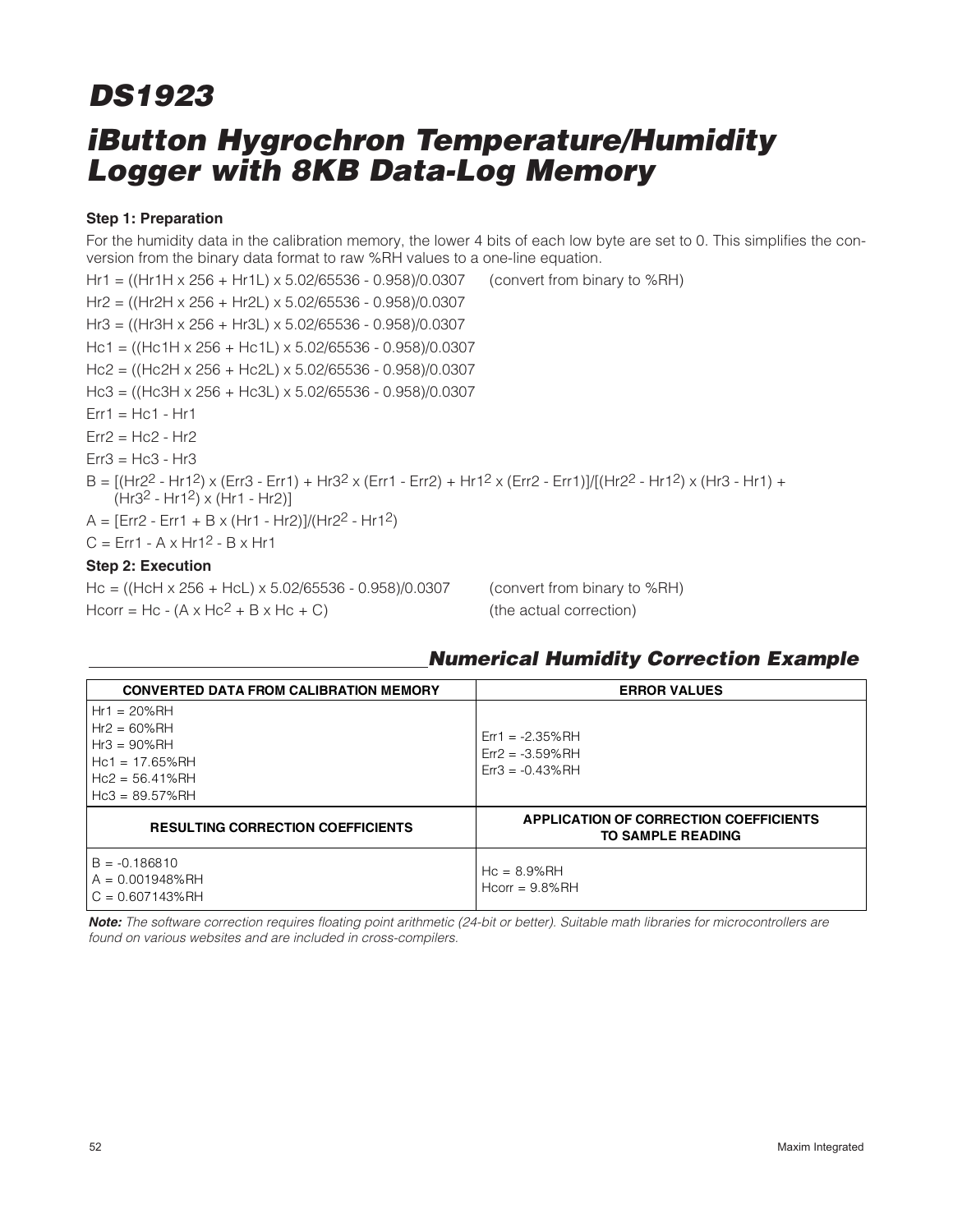### **iButton Hygrochron Temperature/Humidity Logger with 8KB Data-Log Memory**

### **RH Temperature Compensation**

The data for the software correction of humidity is taken at 25°C. Since the temperature characteristics of the humidity sensor are known, humidity readings taken at other temperatures can be corrected, provided the temperature at the time of the humidity conversion is also known. Therefore, to obtain the most accurate humidity results, both temperature and humidity should be logged.

Temperature compensation uses the following equation:

HTcorr = (Hcorr  $x K + \alpha x (T - 25^{\circ}C)$ )  $- \beta \times (T - 25^{\circ}C)^{2}$ )/(K + γ x (T - 25°C) - δ x (T - 25°C)<sup>2</sup>)

Hcorr is the humidity reading with the software correction algorithm for humidity already applied, as explained in the previous section. The function and values of the other parameters are explained in the table below.

| <b>NAME</b> | <b>FUNCTION</b>                                 | <b>VALUE</b>                             |
|-------------|-------------------------------------------------|------------------------------------------|
|             | Temperature at the time of humidity conversion. | (in °C)                                  |
|             | Humidity sensor conversion constant.            | 0.0307                                   |
| $\alpha$    | Linear compensation, enumerator.                | $0.0035$ /°C                             |
|             | Quadratic compensation, enumerator.             | 0.000043/°C <sup>2</sup>                 |
| $\gamma$    | Linear compensation, denominator.               | >15°C: 0.00001/°C<br>≤ 15°C: -0.00005/°C |
|             | Quadratic compensation, denominator.            | 0.000002/°C2                             |

### **Numerical RH Temperature Compensation Example**

| <b>SAMPLE INPUT DATA</b>                | APPLICATION OF CORRECTION COEFFICIENTS TO SAMPLE READING                                                                                                                                                       |
|-----------------------------------------|----------------------------------------------------------------------------------------------------------------------------------------------------------------------------------------------------------------|
| $T = 70^{\circ}$ C<br>Hcorr = 24.445%RH | $\gamma = 0.00001$ /°C<br>$H_{\text{TOT}} = (24.445 \times 0.0307 + 0.0035 \times 45 - 0.000043 \times 45^2)/(0.0307 + 0.00001 \times 45 - 0.000002 \times 45^2)$<br>$\overline{\phantom{0}}$ HTcorr = 30.291% |

### **Software Saturation Drift Compensation**

Capacitive humidity sensors read higher humidity values than the actual humidity level when they are exposed to a high-humidity environment for an extended time period. The DS1923's humidity sensor produces readings that are higher than the actual humidity when exposed to humidity levels of about 70%RH and higher. This shift continues to increase while the device remains at 70%RH and above. This effect is called saturation drift, or hysteresis. This drift is reversible. Readings return to their regular level when the DS1923 is removed from a high-humidity environment.

It is possible to compensate for most of the error introduced by the saturation drift by post-processing temperature and humidity logs using the equation below, which is based on laboratory tests and curve-fitting techniques.

$$
HScorr = HTcorr - \sum_{k=1}^{N} \frac{0.0156 \times ARH_k \times 2.54^{-0.3502 \times k}}{1 + (T_k - 25)/100}
$$

- $ARH<sub>k</sub>$  The average software-corrected and temperature-compensated humidity reading of the k<sup>th</sup> hour that the device is continuously exposed to 70%RH or higher.
- Tk The average software-corrected temperature reading of the k<sup>th</sup> hour that the device is continuously exposed to 70%RH or higher.
- N The number of hours that the device is continuously exposed to 70%RH or higher.
- HTcorr The humidity reading **at the end** of the Nth hour with the software correction algorithm for humidity and temperature compensation already applied. See the Software Correction Algorithm for Humidity and RH Temperature Compensation sections for details.

The numbers in the equation are derived from curve fitting. They apply to a time scale in hours.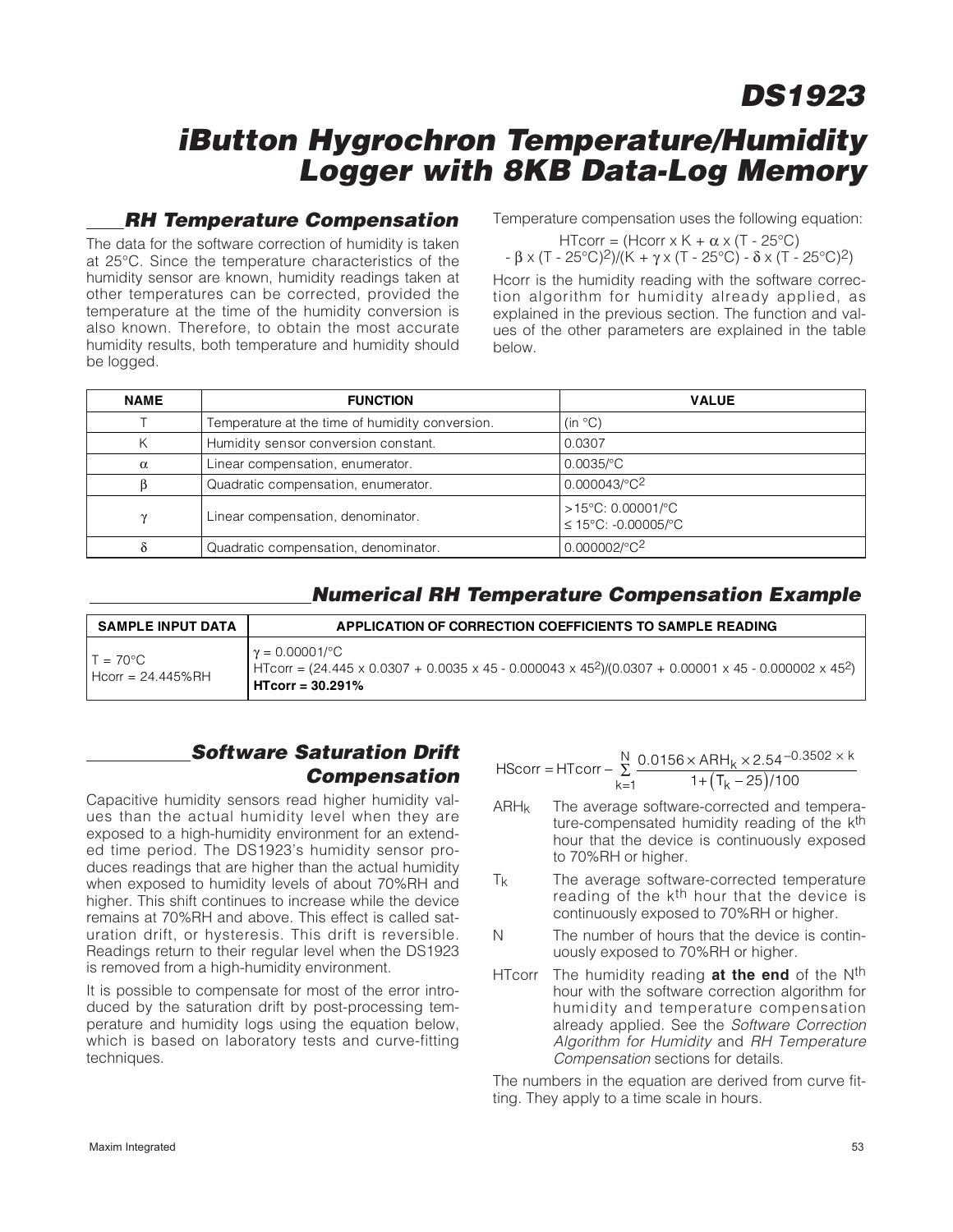## **iButton Hygrochron Temperature/Humidity Logger with 8KB Data-Log Memory DS1923**

|          | SAMPLE INPUT DATA ( $N = 8$ ) |               | <b>APPLICATION OF CORRECTION ALGORITHM</b>      |          |
|----------|-------------------------------|---------------|-------------------------------------------------|----------|
| k (HOUR) | $T_k (^\circ C)$              | $ARH_k$ (%RH) | <b>PARTIAL CORRECTIONS (INDIVIDUAL ADDENDS)</b> |          |
|          | 25.1                          | 91.1          |                                                 | 1.024321 |
| 2        | 25.0                          | 92.5          |                                                 | 0.751140 |
| 3        | 24.9                          | 92.9          |                                                 | 0.544824 |
| 4        | 25.0                          | 93.1          |                                                 | 0.393535 |
| 5        | 25.1                          | 93.2          |                                                 | 0.283950 |
| 6        | 25.1                          | 93.3          |                                                 | 0.205086 |
|          | 25.0                          | 93.6          |                                                 | 0.148591 |
| 8        | 24.9                          | 93.7          |                                                 | 0.107428 |
|          | HTcorr = 93.70207%RH          |               | Sum of partial corrections:                     | 3.458875 |

### **Numerical Saturation Drift Compensation Example**

HScorr = HTcorr - Sum of partial corrections

= 93.70207%RH - 3.458875%RH

HScorr = 90.24319%RH

The data in this example was taken from devices that were exposed for several hours to 90%RH at 25°C in a test chamber. The drift per hour decreases the longer the device is exposed to high humidity. The correction algorithm compensates for the drift reasonably well. For some applications, compensation may not be necessary since the error introduced by the saturation is relatively small.



### **Package Information**

For the latest package outline information and land patterns (footprints), go to **www.maximintegrated.com/packages**. Note that a "+", "#", or "-" in the package code indicates RoHS status only. Package drawings may show a different suffix character, but the drawing pertains to the package regardless of RoHS status.

| <b>DACKA</b><br><b>IGE TVDE</b> | <b>PACKAGE CODE</b> | <b>OUTLINE NO.</b> | TERN NO.<br><b>LAND PAT</b> |
|---------------------------------|---------------------|--------------------|-----------------------------|
| F E C<br>Car                    | <b>RAHAT</b>        | nner               | $\overline{\phantom{a}}$    |